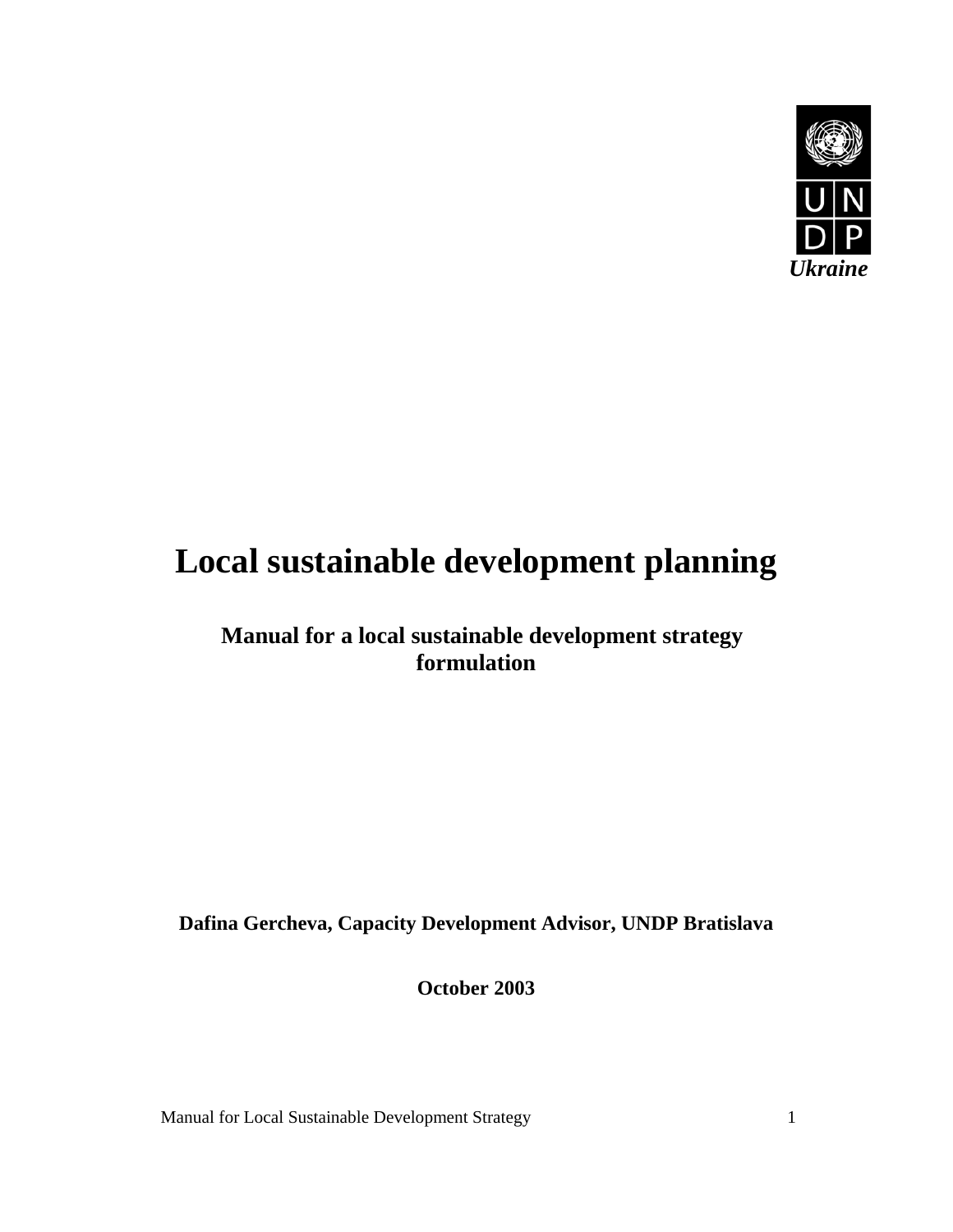# **Contents:**

#### **INTRODUCTION 4**

# **CHAPTER ONE**

# **SUSTAINABLE DEVELOPMENT AND THE NEED FOR STRATEGIC RESPONSES….6**

| 1.1 | Why a strategic approach to sustainable development is needed <b>Error! Bookmark not defined.</b> |
|-----|---------------------------------------------------------------------------------------------------|
| 1.2 |                                                                                                   |
| 1.3 | What are the key principles that strategies for sustainable development should aspire to8         |
| 1.4 |                                                                                                   |
| 1.5 | What are the conditions needed for development and implementation of                              |
| 1.6 |                                                                                                   |
| 1.7 |                                                                                                   |

# **CHAPTER TWO**

# **LSDS PLANNING AND PREPARATORY PROCESS………………………………13**

| 2.1    |                                                                                             |  |
|--------|---------------------------------------------------------------------------------------------|--|
| 2.1.1  |                                                                                             |  |
| 2.1.2  | Establishing LSDS multi-stakeholders forum and management structure  13                     |  |
| 2.1.3  | Securing political commitment for the LSDS and broad ownership Error! Bookmark not defined. |  |
| 2.1.4  |                                                                                             |  |
| 2.1.5  | Mapping out the LSDS process, taking stock of existing strategies and other                 |  |
|        |                                                                                             |  |
| 2.1.6  | Identifying stakeholders, defining their roles in the strategy and ensuring their           |  |
|        |                                                                                             |  |
| 2.1.7  | Strategy for mobilising stakeholders and ensuring active participation in the               |  |
|        |                                                                                             |  |
| 2.1.8  |                                                                                             |  |
| 2.1.9  | Establishing a schedule and calendar for the strategy process 24                            |  |
| 2.1.10 |                                                                                             |  |
|        |                                                                                             |  |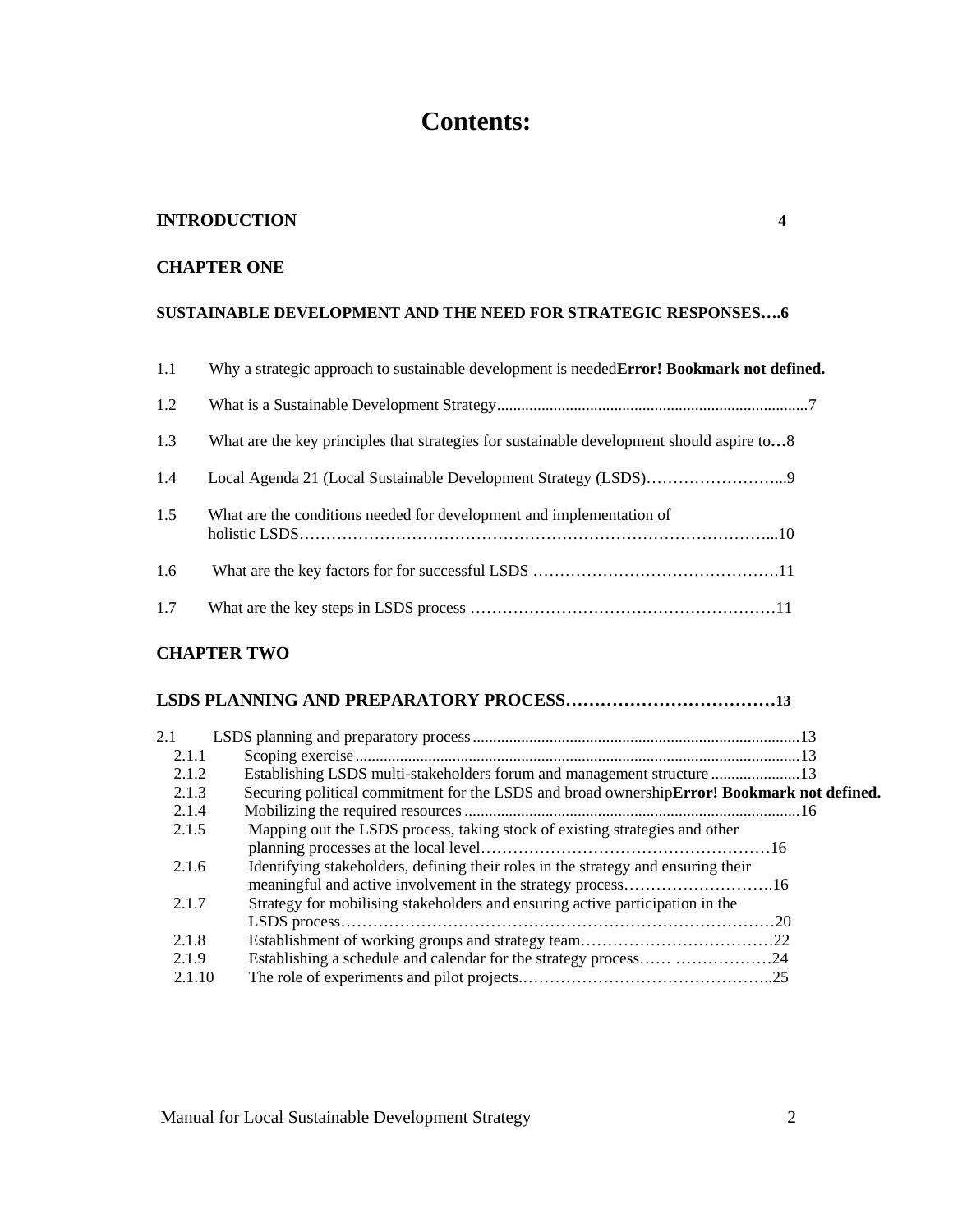# **CHAPTER THREE**

| 3.1.1<br>3.2<br>Strategy decision-making: Defining vision, setting objectives and priorities, targets and<br>3.3 |  |
|------------------------------------------------------------------------------------------------------------------|--|
|                                                                                                                  |  |
|                                                                                                                  |  |
|                                                                                                                  |  |
|                                                                                                                  |  |
|                                                                                                                  |  |
| 3.3.1                                                                                                            |  |
| 3.3.2                                                                                                            |  |
| 3.3.3                                                                                                            |  |
| 3.3.4                                                                                                            |  |
| 3.3.5                                                                                                            |  |

# **CHAPTER FOUR**

|--|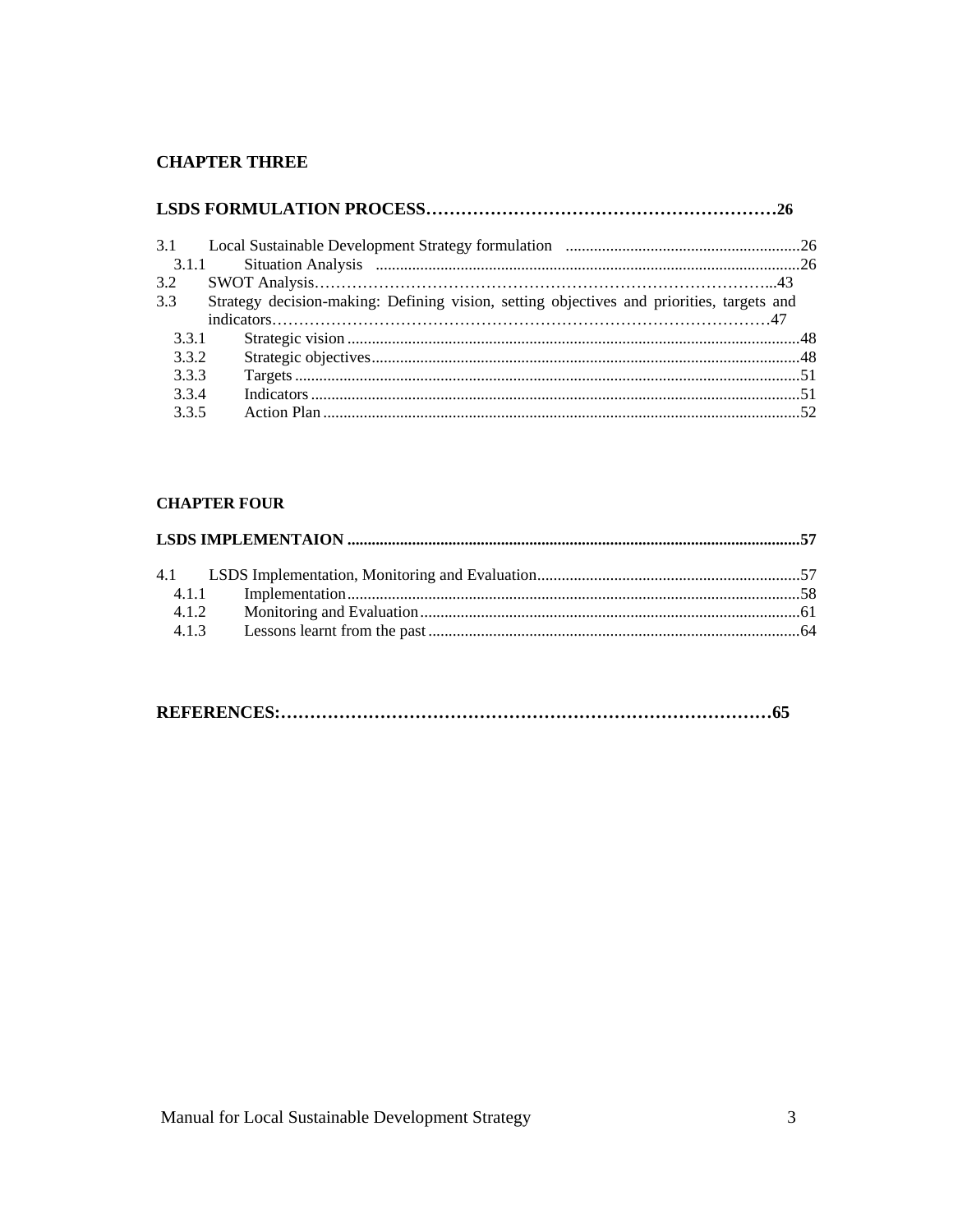# **Introduction**

The Draft Manual for Local Sustainable Development Strategies (LSDS) has been prepared at the request of UNDP CO in Ukraine and within the framework of UKR/03/001 – Urban Environmental Governance project. It provides policy guidance on good practice in developing and implementing LSDS and should be of value to policy makers, planners and development practitioners at local, regional and national levels. In preparing this manual international and UNDP experience in promoting participatory and strategic local planning through Local Agenda 21 process over the past decade has been drawn on. This experience and the lessons derived from it have been validated and built on through dialogues and consultations in selected developing countries and economies in transition.

# *What is the purpose of the Manual?*

In 1992, world leaders at the UNCED adopted *Agenda 21*, the global blueprint for action towards sustainable development. *Agenda 21* included a call to local governments to develop their own "Local Agenda 21"defining local vision and development priorities. Over the past two decades there has been increasing awareness of the fundamental importance of local governments and their commitments in responding to sustainable development challenge. *As the level of governance closest to the people, they play a vital role in educating, mobilising and responding to the public to promote sustainable development.* (Agenda 21, 28.1.)

A global survey undertaken by ICLEI from November 2000 to December 2001 demonstrates that 6,416 local authorities in 113 countries have either made a formal commitment to Local Agenda 21 or are actively pursuing this process. While many Local Agenda 21s have led to practical results and impacts, some may be little more than documents setting out priorities and objectives of government agencies developed with little consultation. Others have failed to apply a holistic approach to development and to address the deep economic, social and institutional changes needed for sustainable development.

This document aims to provide guidance on how to develop, implement and assess LSDS. It is based on the analysis of past and current practices and UNDP experience in Europe and the CIS, to undertake comprehensive approaches to sustainable development. It seeks to clarify the purposes and principles underlying effective and participatory LSDS. The principles emphasise local ownership and leadership of the strategy process, effective and meaningful participation from all stakeholders and levels, and high-level of commitment. They point to the importance of convergence and alignment between different planning frameworks (e.g. Local Environmental Action Plan- LEAP, Local Environment and Health Action Plan –LEHAP, Local Agenda 21, etc.), integrated analysis and capacity development.

Particularly, the manual aims to:

- focus on the essential elements of a results-based LSDS;
- introduce the participatory, integrated and strategic planning process;
- present an integrated and holistic approach to LSDS formulation;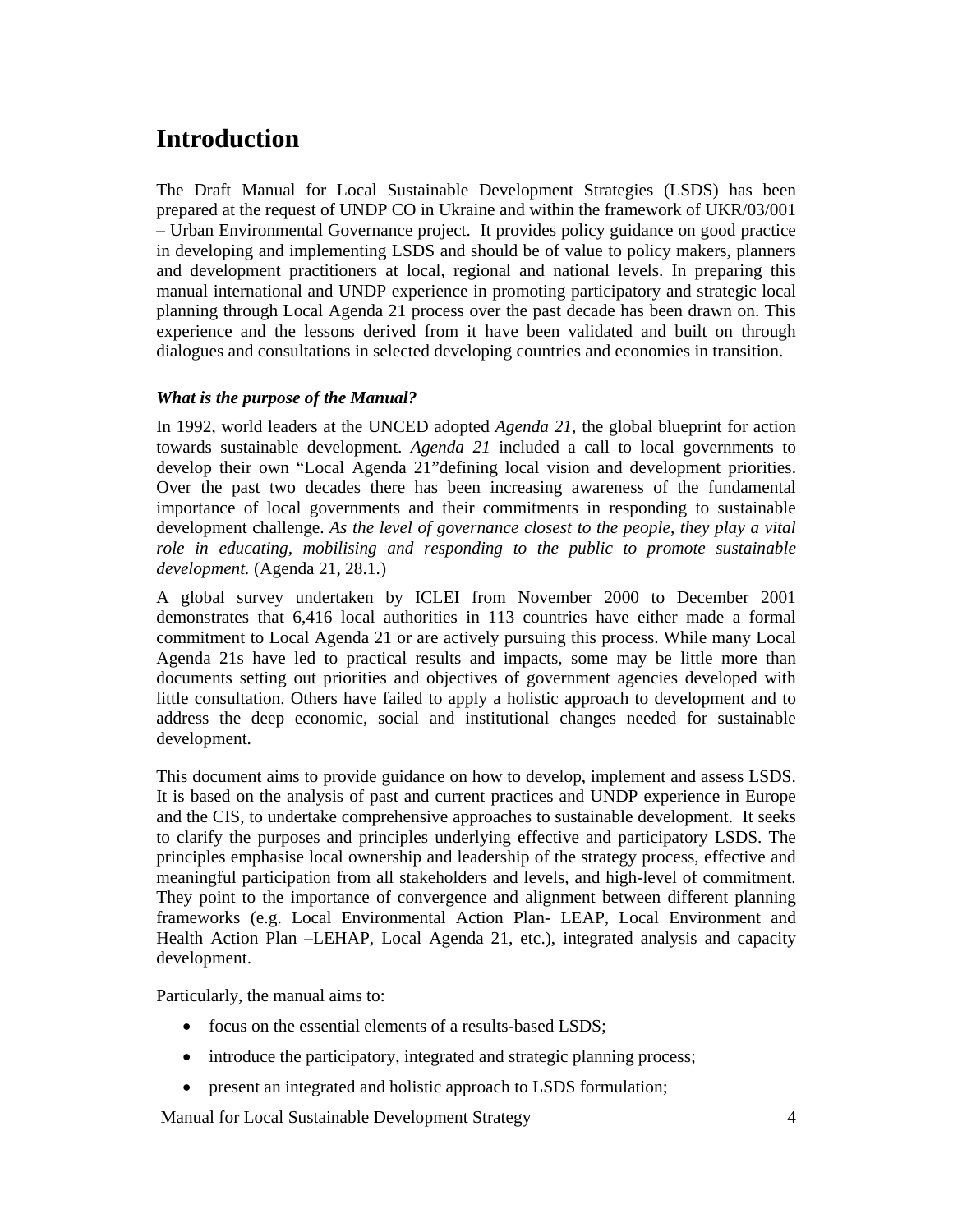- outline the complex set of conditions that have to be put in place for the formulation and implementation of holistic local development strategies;
- develop and strengthen local capacity for integrated and strategic planning;
- reinforce the linkages between the different levels central, regional and local governments in the country.

#### *Target audience*

This manual is intended for a wide range of organisations and individuals concerned with sustainable development at national, sub-national and local levels. These are likely to include the stakeholders in making strategy decisions- for example people in government (central and local), citizens, NGOs and community based organisations, business.

#### *Layout*

The manual is intended to be informative and not prescriptive. It sets out principles and ideas on process and methods, and suggests how this can be used.

Following this Introduction, **Chapter One** offers background on the nature and the rational for LSDS and discusses the challenges of sustainable development and the need for strategic responses to them.

**Chapter Two** presents the LSDS *planning and preparatory* process as a series of consecutive phases and steps. A very important characteristic of this process is the introduction of a participatory and partnerships-based approach.

**Chapter Tree** outlines the process of LSDS *formulation,* which consists of 4 distinct though, interrelated phases:

- Situation analysis;
- SWOT analysis;
- Defining vision, setting objectives and priorities, targets and indicators
- Preparing an Action plan as a framework for achieving strategic objectives and targets.

**Chapter Four** is focused on the LSDS implementation including management, monitoring, and evaluation and reviewing of LSDS. It has been worked out with due consideration of the concept of "continuous" planning. For this reason LSDS should be viewed as an open-ended, flexible and subject to continuous improvement document.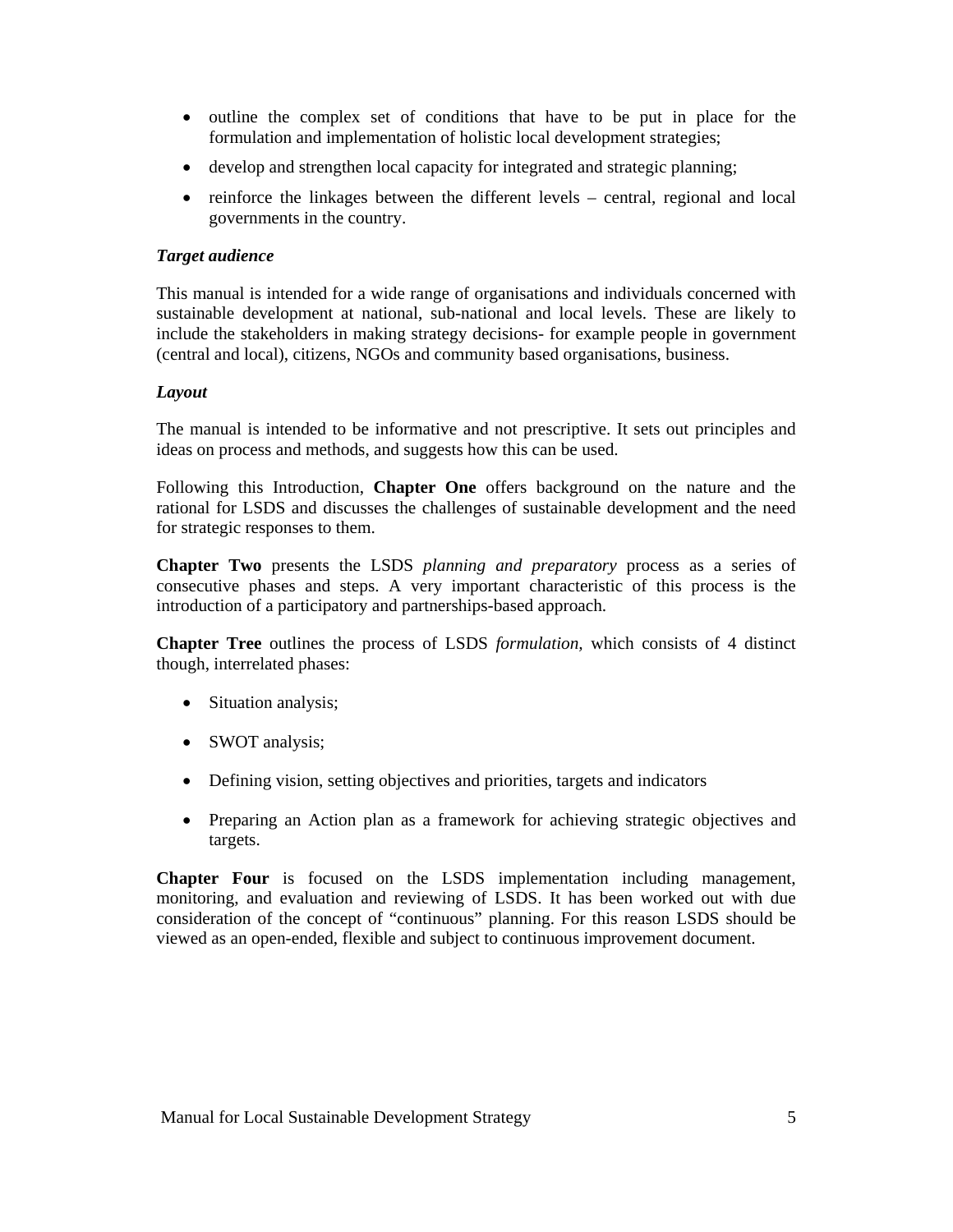#### **CHAPTER ONE**

# **SUSTAINABLE DEVELOPMENT AND THE NEED FOR STRAEGIC RESPONSES**

#### *1.1. Why a strategic approach to sustainable development is needed*

The WSSD has widely recognized that despite many successes and impressive achievements as a result of technical cooperation and support to development, the humanity has witnessed a progressive deterioration of environment and social tends in developing and transition countries. Therefore, the Summit called for an urgent and genuine political commitment for taking action: to establish in each country the environment in which stakeholders can engage effectively in debate and action; to develop real partnerships between government, the private sector and civil society; to agree roles and responsibilities for sustainable development; to establish effective coordination mechanisms; and to work together on the agreed priorities. Now is the time to a new systematic and strategic approach to sustainable development.

A strategic approach to sustainable development therefore implies new ways of thinking and working so as to<sup>1</sup>:

- Move from developing and implementing a fix plan, which gets increasingly out of date, towards operating an adaptive system that can continuously improve;
- Move from the view that it is the state/municipality alone that is responsible for development, towards one that sees responsibility with society as a whole;
- Move from centralized and controlled decision-making, towards decentralized development planning, sharing results and opportunities, transparent negotiations, cooperation and concerted action;
- Move from a focus on outputs (projects and laws), towards a focus on outcomes (impact) and the quality of participation and management processes;
- Move from sectoral planning to holistic and integrated planning;
- Move from a costly projects and dependence on external assistance towards domestically driven and financed development.

Achieving SD requires deep structural and governance changes on many fronts. At the local level a strategic framework, namely LSDS, can help to organize this.

The need for LSDS results from several reasons, including:

- A complex and multi-facet characteristics of local development;
- Legal requirements???????;

-

- Effective and efficient management of local affairs and resources;
- Promotion of democracy, decentralization and good local governance;
- Development of a long term shared vision and its alignment with regional and national priorities;
- Establishment of dynamic partnerships;

Manual for Local Sustainable Development Strategy 6 <sup>1</sup> OECD/UNDP Resource book on sustainable development strategies, London, 2002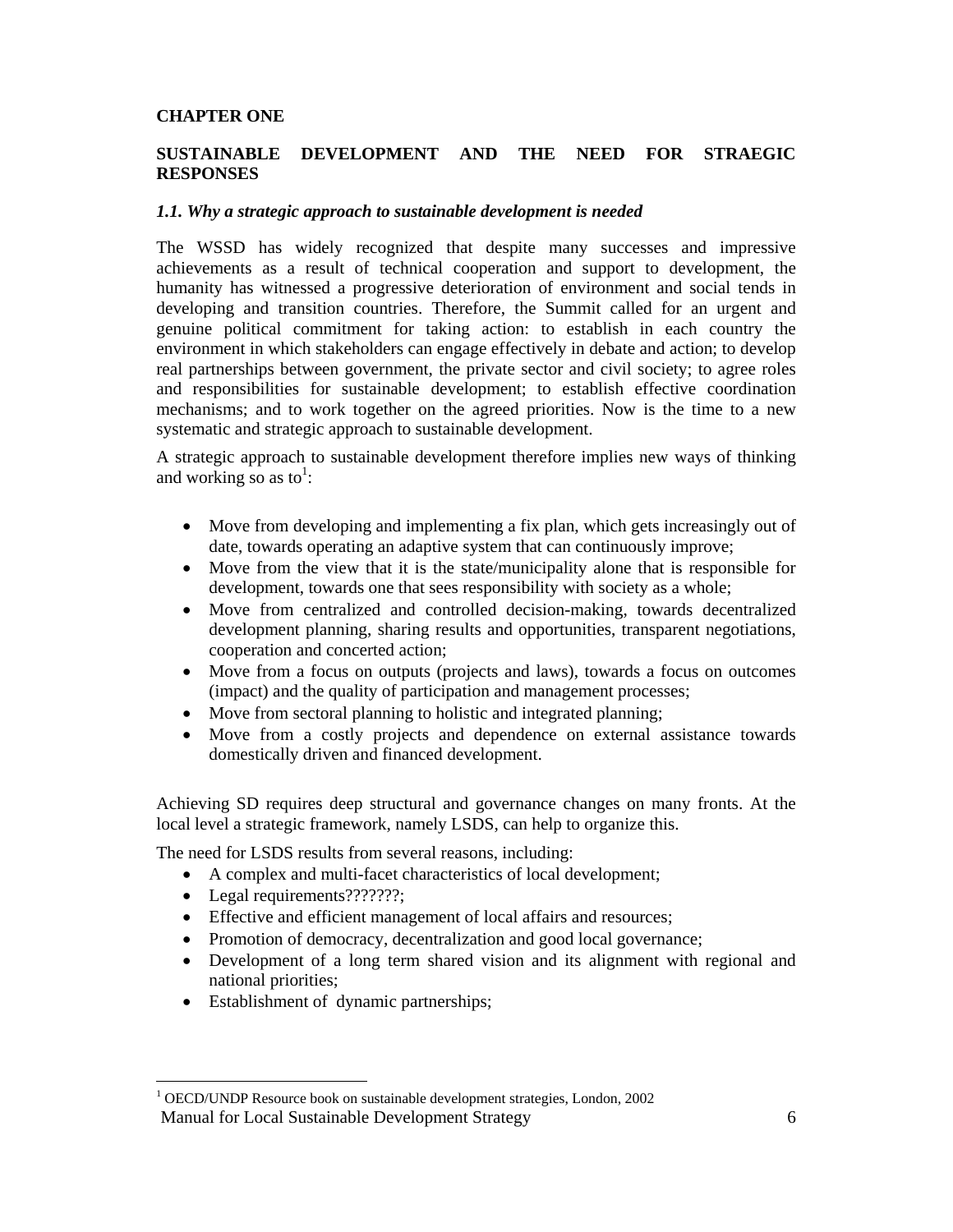The challenges that municipalities are currently facing are daunting and complex**:** acute economic hardship, deepening poverty, rising unemployment and inequity, poor infrastructure; human insecurity and regional disparities, loss of self-respect and social exclusion, loss of biodiversity; growing water scarcity; soil degradation, air pollution, poor solid waste management, hazardous and toxic wastes, noise pollution, water contamination; access to save and affordable energy; etc.

There are extensive interactions between many of those challenges, which make it necessary to take a strategic and integrated approach to local development.

# *1.2. What is a Sustainable Development Strategy*

Sustainable Development Strategy (SDS) comprises a set of coordinated mechanisms and processes that, together, offer a participatory system to develop vision, goals and targets for sustainable local development, and to coordinate implementation and review. SDS offers a results-based framework with vision, goals, objectives, specific targets and indicators to measure, and a methodology for integrating social, economic and environmental pillars of development. The strategy cannot be a one-off initiative but needs to be ongoing participatory process, with monitoring, learning and continuous improvement.

DAC OECD defines a strategy for sustainable development as: *A coordinated set of participatory and continuously improving processes of analysis, debate, capacity strengthening, planning and investment, which integrates the economic, social and environmental objectives of society, seeking trade-offs where this is not possible.2*

An effective strategy for sustainable development<sup>3</sup> brings together the aspirations and capacities of government, civil society and the private sector to create a vision for the future, and to work tactically and progressively towards it. It identifies and builds on 'what works', improves integration between approaches, and provides a framework for making choices where integration is not possible.

Focusing on what is realistically achievable, an effective strategy will benefit from comprehensive understanding and in-depth situation analysis, but will not be paralysed by planning overly comprehensive actions on many fronts at once. As a process of practical institutional change aimed primarily at mainstreaming sustainability concerns, the strategy is likely to be focused on only a few priority objectives.

A strategy for sustainable development will rarely imply initiating a completely new or stand-alone strategic planning project. Rather, a number of initiatives, taken together, could meet the definition and the principles. Bringing existing initiatives closer to an effective strategy for sustainable development might involve complementing them with a broad 'umbrella': a vision and set of co-ordinated mechanisms and processes to improve their complementarity, smooth out inconsistencies, and fill gaps when needed.

 $\overline{\phantom{a}}$ <sup>2</sup> OECD/DAC Guidelines: Strategies for Sustainable Development

<sup>&</sup>lt;sup>3</sup> OECD/DAC Guidelines: Strategies for Sustainable Development

Manual for Local Sustainable Development Strategy 7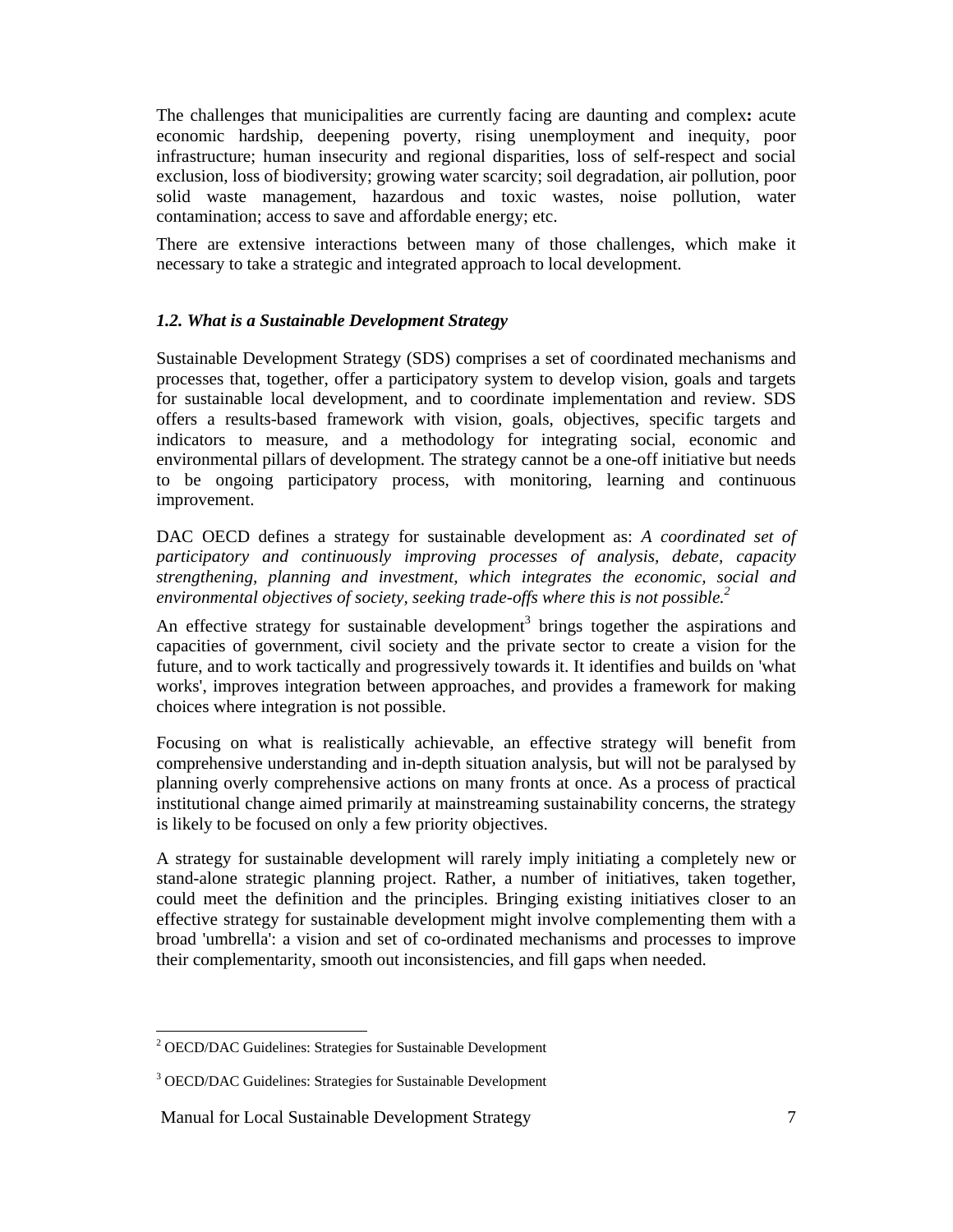Depending on circumstances, a sustainable development strategy may be viewed as a system comprising the following components:

- Regular multi-stakeholder fora and means for negotiation at national and decentralised levels, with links between them.
- A shared vision and set of broad strategic objectives.
- A set of mechanisms to pursue those objectives in ways that can adapt to change (notably an information system; communication capabilities; analytical processes; international engagement; and co-ordinated means for policy integration, budgeting, monitoring, and accountability).
- Principles and standards to be adopted by sectors and stakeholders, through legislation, voluntary action, market-based instruments, etc.
- Pilot activities, to generate learning, capacity development and ownership.
- A secretariat or other facility with authority for co-ordinating these mechanisms.
- A mandate for all the above from a high-level, government authority and, to the extent possible, from citizens' and business organisations.

# *1.3. What are the key principles that strategies for sustainable development should aspire to<sup>4</sup>* **:**

- **People-centered.** An effective strategy requires a people centered approach, ensuring long-term beneficial impacts on disadvantaged and marginalized groups, such as the poor.
- **Consensus on long-term vision.** Strategic planning frameworks are more likely to be successful when they have a long-term vision with a clear timeframe upon which stakeholders agree. The vision needs to have the commitment of all political parties so that an incoming government will not view a particular strategy as representing only the views or policies of its predecessor.
- **Comprehensive and integrated.** Strategies should seek to integrate where possible, economic, social and environmental objectives. But where negotiations cannot be achieved, trade-offs need to be negotiated.
- **Targeted with clear budgetary priorities.** The strategy needs to be fully integrated into the budget mechanism to ensure that plans have the financial resources to achieve their objectives, and do not only represent "wish list". Capacity constraints and time limitations will have an impact on the extent to which the intended outcomes are achieved.
- **Based on comprehensive and reliable analysis.** Priorities need to be based on a comprehensive analysis of the present situation and of forecasted trends and risks, examining links between local, national and global challenges.
- **Incorporate monitoring, learning and improvement.** M  $\&$  E need to be based on clear indicators and build into strategies to steer processes, track progress, distill and capture lessons, and signal when a change of direction is necessary.

-

Manual for Local Sustainable Development Strategy 8 4 OECD/UNDP Resource book on sustainable development strategies, London, 2002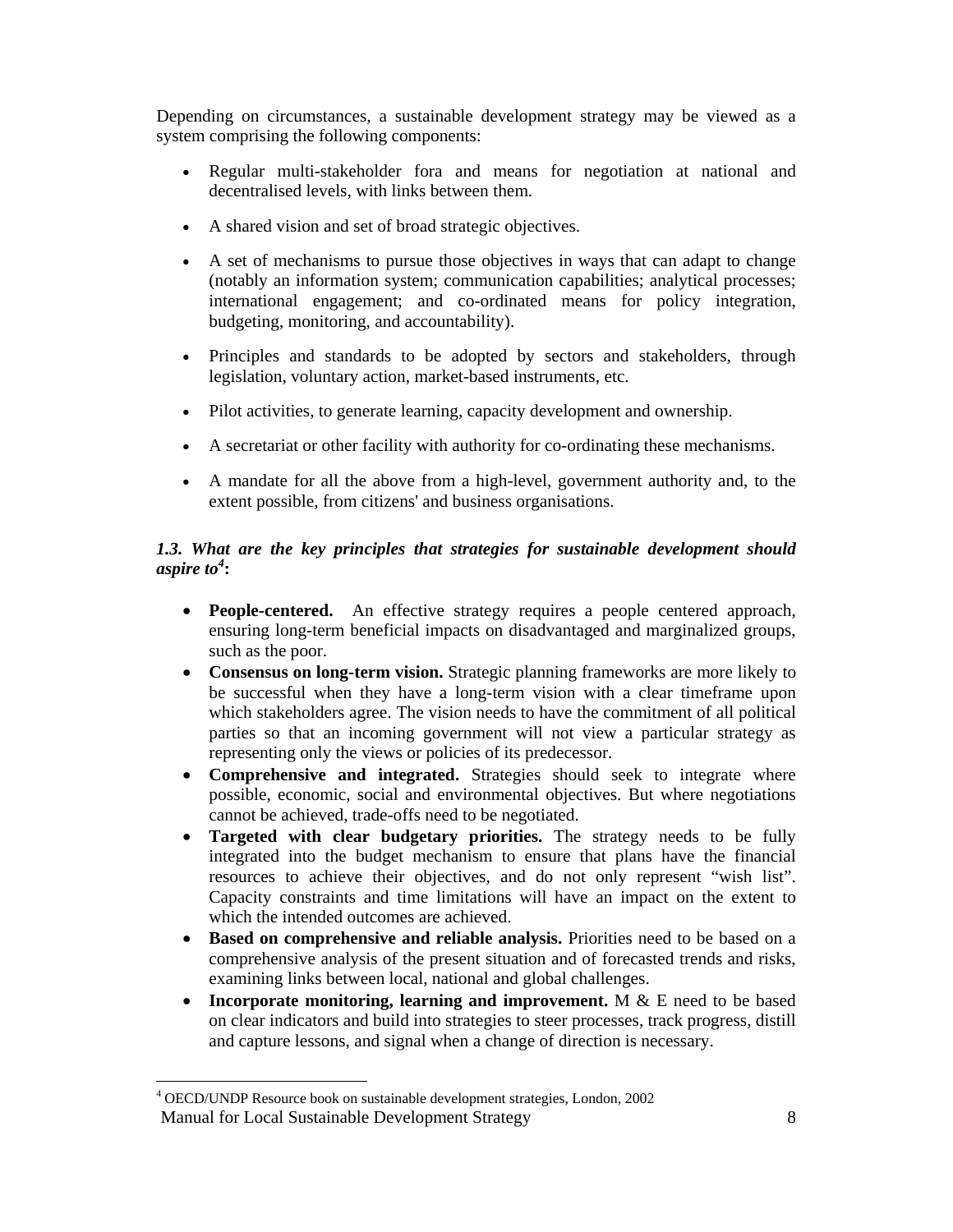- **Local ownership and leadership.** Many strategies in the past have often resulted from external pressure and development agencies requirements. It is essential that countries take the lead and initiative in developing their own national or local strategies if they are to be enduring.
- **High-level government commitment and influential lead institutions**. Such commitment – on a long term basis is essential if policy and institutional changes are to occur, financial resources are to be committed and for there to be clear responsibility for implementation.
- **Building on existing mechanisms and strategies**. Sustainable Development strategy should not be thought off as a new planning mechanism, but instead build in what already exists in the country at national, regional or local levels, thus enabling convergence, complementarily and coherence between different planning frameworks and policies. This requires good management to ensure coordination of mechanisms and processes, and to identify and resolve potential conflicts. The roles and responsibilities and relationships between the different key participants in strategy process must be clarified early on.
- **Effective participation**. Broad participation helps to open debate to new ideas and sources of information. Central government must be involved (providing leadership, shaping incentive structures and allocating financial resources) but multi-stakeholder processes are also required involving decentralized authorities, the private sector and civil society, as well as marginalized groups. This requires good communication and information mechanisms.
- **Link national and local levels**. Strategies should be two way iterative processes within and between national and decentralized levels. The main strategic principles and directions must be set at the central level (here, economic, fiscal and trade policy, legislative changes, international affairs and external relations, etc. are key responsibilities). But detailed planning, implementation and monitoring would be undertaken at a decentralized level with appropriate transfer of resources and authority.
- **Develop and build on existing capacity**. At the outset of a strategy process, it is important to assess the political, institutional, human, scientific and financial capacity available. Where needed, provisions should be made to develop and enhance the necessary capacity as part of the strategy process.

*1.4. Local Agenda 21 (LSDS)* is defined as the action plan for a sustainable development of a municipality, set up by local authority together with the local stakeholders and citizens<sup>5</sup>. The mandate for setting up a Local Agenda 21 was given to local communities world-wide at the UN conference on the Environment and Development (UNCED) in Rio de Janeiro in 1992. ICLEI, acting on behalf of municipalities, had brought in this mandate which was incorporated into chapter 28 of *Agenda 21*, the final document of UNCED.

*Each Local Authority should enter into a dialogue with its citizens, local organisations and private enterprises and adopt "a local Agenda 21". Through consultation and consensus-building, local authorities would learn from citizens and from local, civic, community, business and industrial organisations and acquire the information needed for* 

-

<sup>5</sup> Source: ICLEI

Manual for Local Sustainable Development Strategy 9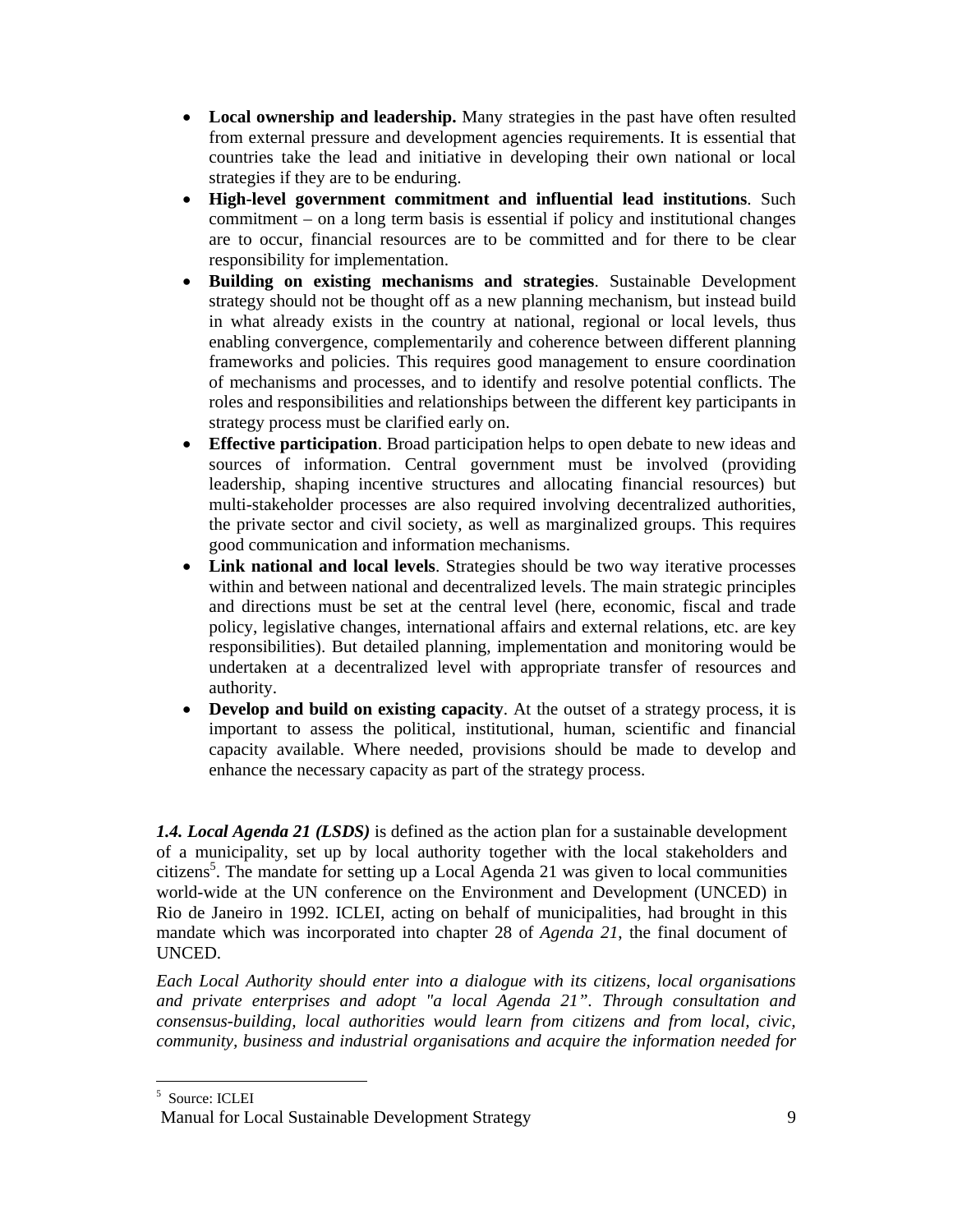*formulating the best strategies. The process of consultation would increase household awareness of sustainable development issues. Local authority programmes, policies, laws and regulations to achieve Agenda 21 objectives would be assessed and modified, based on local programmes adopted. Strategies could also be used in supporting proposals for local, regional and international funding.* (Agenda 21, 28.3)

Local Agenda 21s represent a major innovation in local planning for sustainable development. They have international identity and an international network, but ought to be locally driven and implemented. At their best Local Agenda 21s:

- are grounded in a broad inclusive process of consultation, coordinated by a local authority and drawing in all key stakeholders;
- are based on good understanding of the current state of the development factors; and comprehensive and reliable analysis;
- ensure that environmental concerns from the very localized to the global, enter the mainstream of urban planning and management;
- provide and efficient and equitable means of identifying common goals, reconciling conflicting interests and creating working partnerships between local government, private sector and civil society groups;
- are comprehensive and concise, results-based and long-term strategic document.

Being a long-term strategic document LSDS should be integrated in the overall system of strategic policy documents in the country and should provide the harmonising umbrella for localizing the  $MDGs<sup>6</sup>$ 

Experience has shown that local leadership and commitment are critical for successful LSDS. The effectiveness of Local Agenda 21s depends on the accountability, transparency and capacity of local government. Thus most examples of successful and influential Local Agenda 21s come from cities where there have been major improvements in the quality of local government. Similarly, the capacity and incentives for Local Agenda 21s to integrate environmental objectives (global, national and local) into local plans depends on supportive national and international networks, and legal and policy framework. In many countries innovations have been set out in areas as, for example, public participation, cross sector co-operation, public-private-partnerships, sustainability criteria for procurement and commissioning, or implementing environmental management systems such as *eco*Budget®.

# *1.5. What are the conditions needed for development and implementation of holistic LSDS*

It is widely recognized that a minimum level of indigenous and local capacity and basic physical and economic infrastructure are key conditions to the preparation and implementation of successful  $LSDS$ .<sup>7</sup> However, there are other important conditions, which have to be accorded a high priority and attention. These include, in particular:

 $\overline{\phantom{a}}$ 

 $6$  Interesting and innovative experience in localizing the MDGs has already been accumulated in Albania, which will be shared across the region through RBEC regional program on Localizing Sustainable Development, from which among other countries Ukraine will also benefit.

 $7$  UNDP Policy Paper: How to make local development work. Selected practices from Europe and the CIS,

UNDP, Bratislava, September 2002

Manual for Local Sustainable Development Strategy 10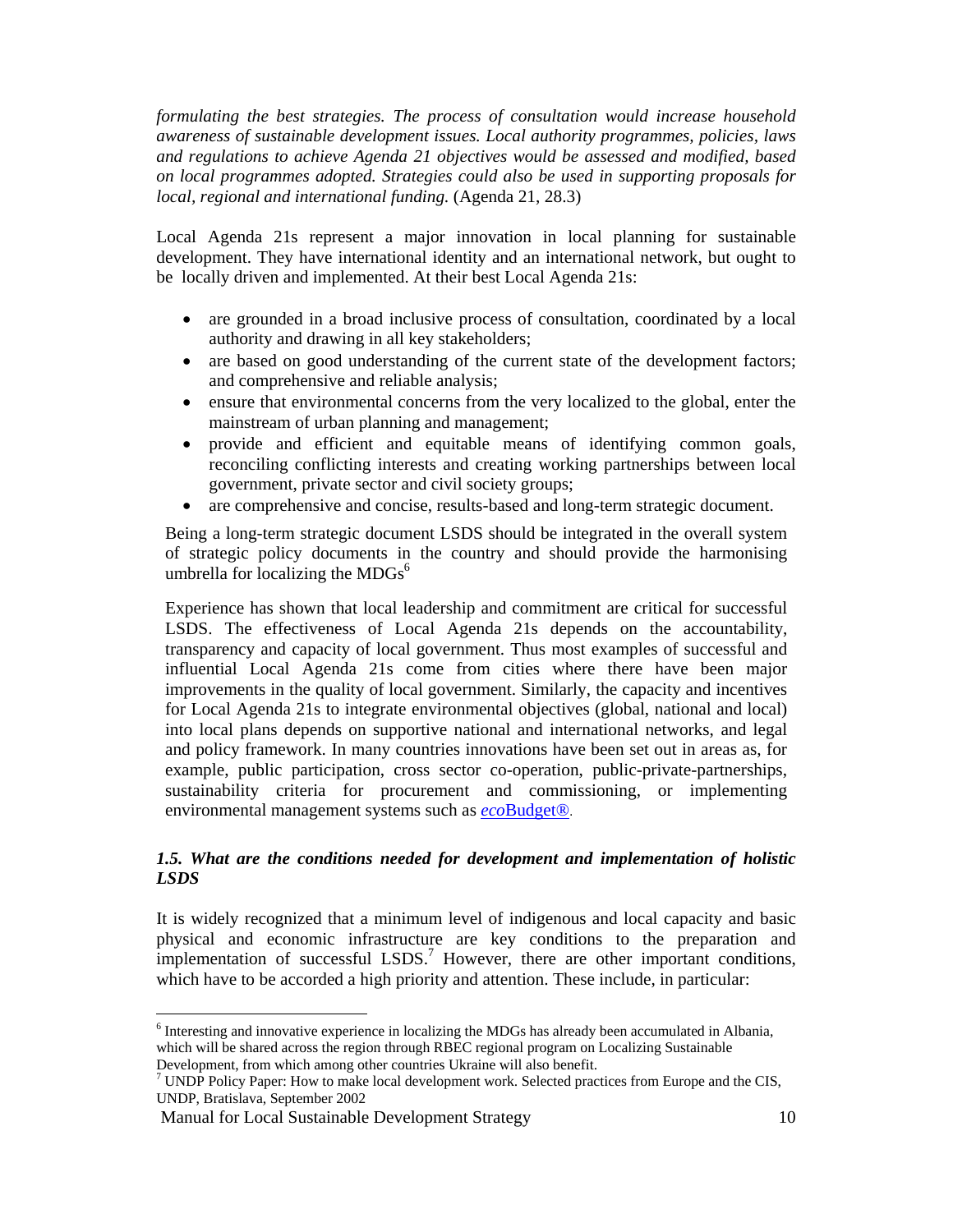- The presence of human and social capital fostering participatory approaches to local policy and decision making;
- The development of adequate administrative capacity at the local level enabling effective devolution of power and provision of a high quality public services;
- The creation of enabling legal and regulatory framework for effective and decentralized local development and good local governance;
- The promotion of partnership-based and rights-based approach to local development;
- The creation of the necessary economic instruments and incentives that forge and support viable local economies and sustainable local development;
- The establishment of an effective coordination mechanism for working together on the agreed priorities.

# *1.6. What are the key factors for for successful LSDS*

- Multi-sectoral engagement in the planning process, through a local stakeholder group which serves as the coordination and policy body for preparing a local sustainable development action plan;
- Consultation with community groups, NGOs, business, churches, government agencies, professional groups and unions, in order to create a shared vision and to identify proposals and priorities for action;
- Participatory assessment of local social, economic and environmental conditions and needs;
- Participatory target setting through negotiations among key stakeholders to achieve the vison and goals set forth in the action plan;
- Monitoring and reporting procedures, including local indicators, to track progress and to allow participants to hold each other accountable to the action plan.

# *1.7. What are the key steps in LSDS process*

Since 1992 more and more European municipalities have started Local Agenda processes that usually are carried out in three distinct phases and through a serious of steps<sup>8</sup>:

- *Preparatory and planning phase*. Setting up a *Local Agenda 21 multi-stakeholder forum,* management structure and/or *working groups*, ideally consisting of the administrative, political and business representatives, plus societies and private households. Seek political commitment to the strategy preparation; identify the stakeholders that will participate; map out strategy process and taking stock of existing strategies and other planning processes; establishing a schedule and calendar for the Local Agenda 21 process; promoting the strategy;
- *Strategy formulation phase*. Collection of data and reliable and accurate situation analysis including identifying and applying relevant existing knowledge to the challenges of sustainable development, identifying gaps in knowledge, and fulfilling them through research. Based on the situation and SWOT analysis

-8 Source: ICLEI

Manual for Local Sustainable Development Strategy 11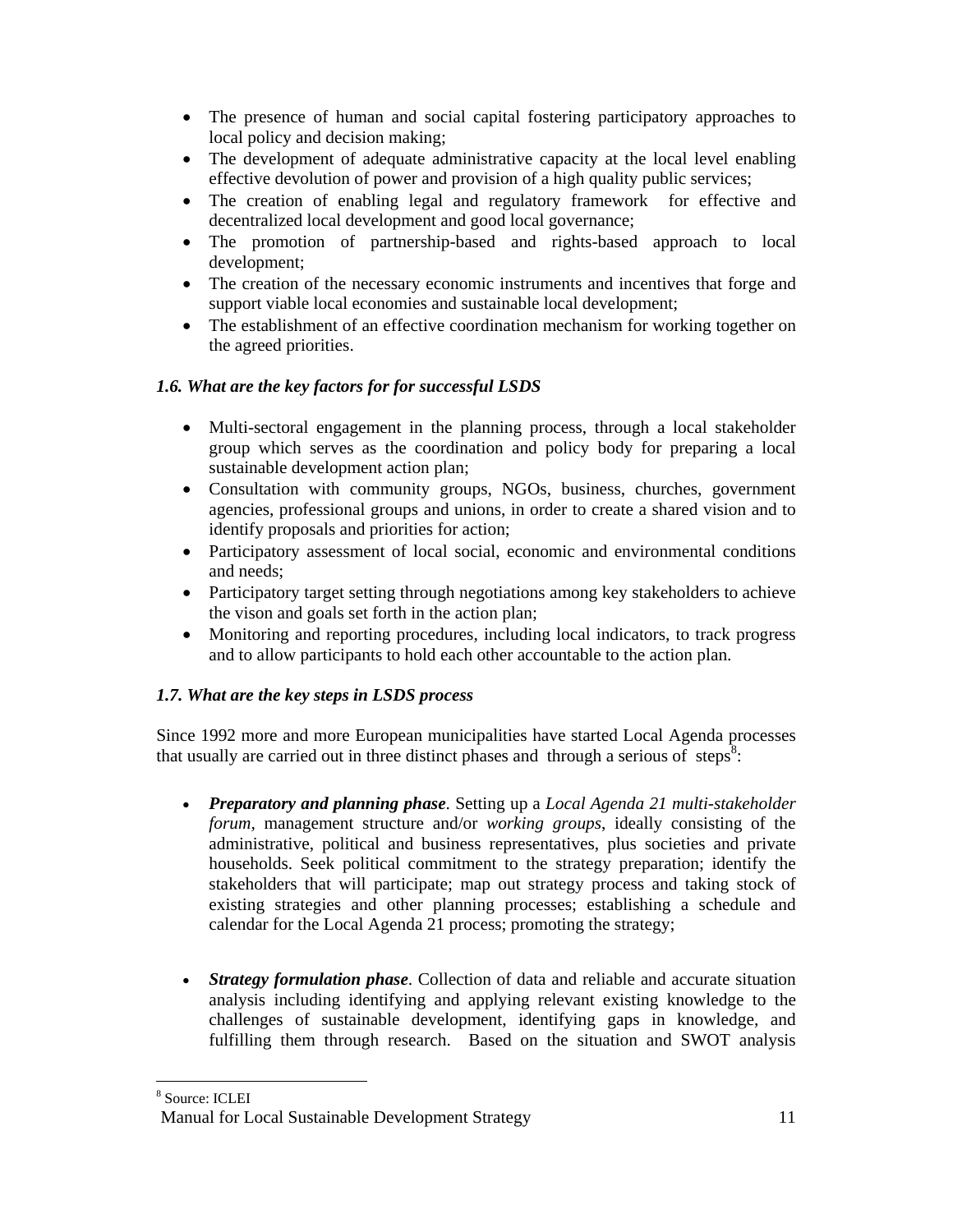discuss and take major **strategy decisions**: *vision*, *priority objectives, targets* and *ideas for action* for the sustainable development of the municipality. Formulate Action Plan with indicators, financial resources and institutional roles clearly defined.



#### *Figure 1*

• *Implementation, monitoring and evaluation* of the action plan, again including all representatives.

To achieve a useful result in this process, a competent facilitation of the working groups, a professional process management through the municipal administration as well as the continued involvement of the municipal leaders are of outstanding importance.

The LSDS represents a dynamic and open document. It will be updated on a regular basis to reflect the changes in municipal priorities, national legislation and any other factors of strategic importance.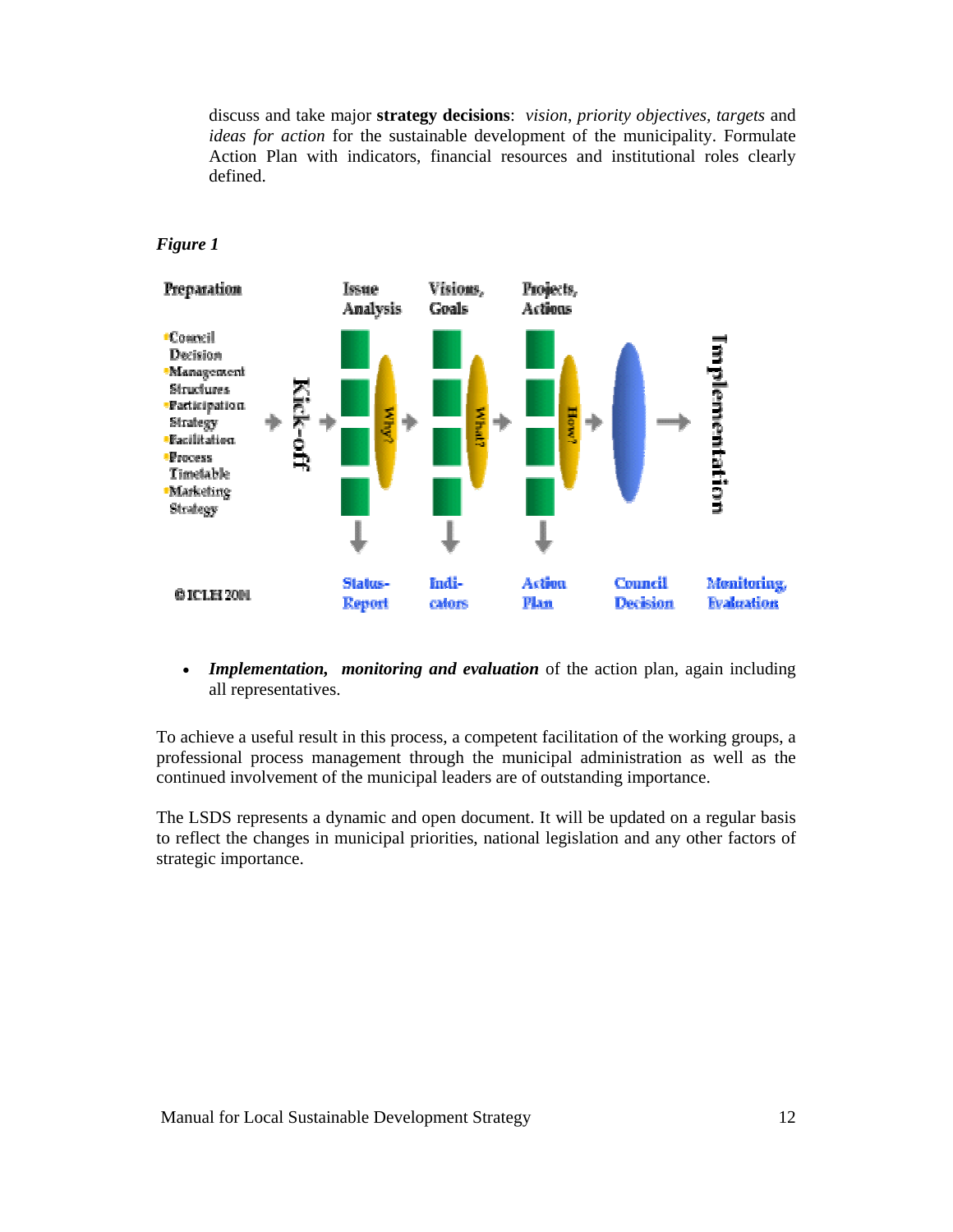# **CHAPTER TWO**

#### **LSDS PLANNING AND PREPARATORY PROCESS**

#### *2.1. LSDS planning and preparatory process*

Strategic planning has two main aspects: (1) the strategy as a policy document and (2) the planning and preparatory process, which encompasses a series of specific steps for its elaboration. Both aspects should comply with specific requirements to ensure that the planning shall achieve its real objectives.

The planning phase of the strategy "cycle" is of critical importance for preparing effective and successful LSDS. The objective of this phase is to establish a system for developing and implementing LSDS. The system should encourage and facilitate the building of consensus in community about a vision, goals and objectives for sustainable development. It should provide a coordinated set of participatory, information and institutional mechanisms to deliver this. Figure 2, illustrates the types of mechanisms that can help towards balancing the economic, social and environmental concerns of multiple stakeholders:

#### **2.1.1. Scoping exercise**

The LSDS preparatory process usually starts with a scoping exercise. This is aimed at testing and capturing the interests of multiple stakeholders. It would entail an initial assessment of the need for, and approach to sustainable development at the local level, looking at which actors might be affected by a strategy process and its possible outcomes. The scoping exercise is needed to achieve the required commitment and support to the whole strategic planning process.

#### **2.1.2. Establishing LSDS multi-stakeholders forum and management structure (secretariat or coordinating body).**

The **process** of LSDS formulation and implementation should be **led** by a *Local Agenda 21 multi-stakeholder forum* that has integrity and is not politicized and has a clear mandate to drive/steer the process. This forum should be composed of respected individuals from a cross-section of community and local government, civil society groups, and the private business.

*Figure 2*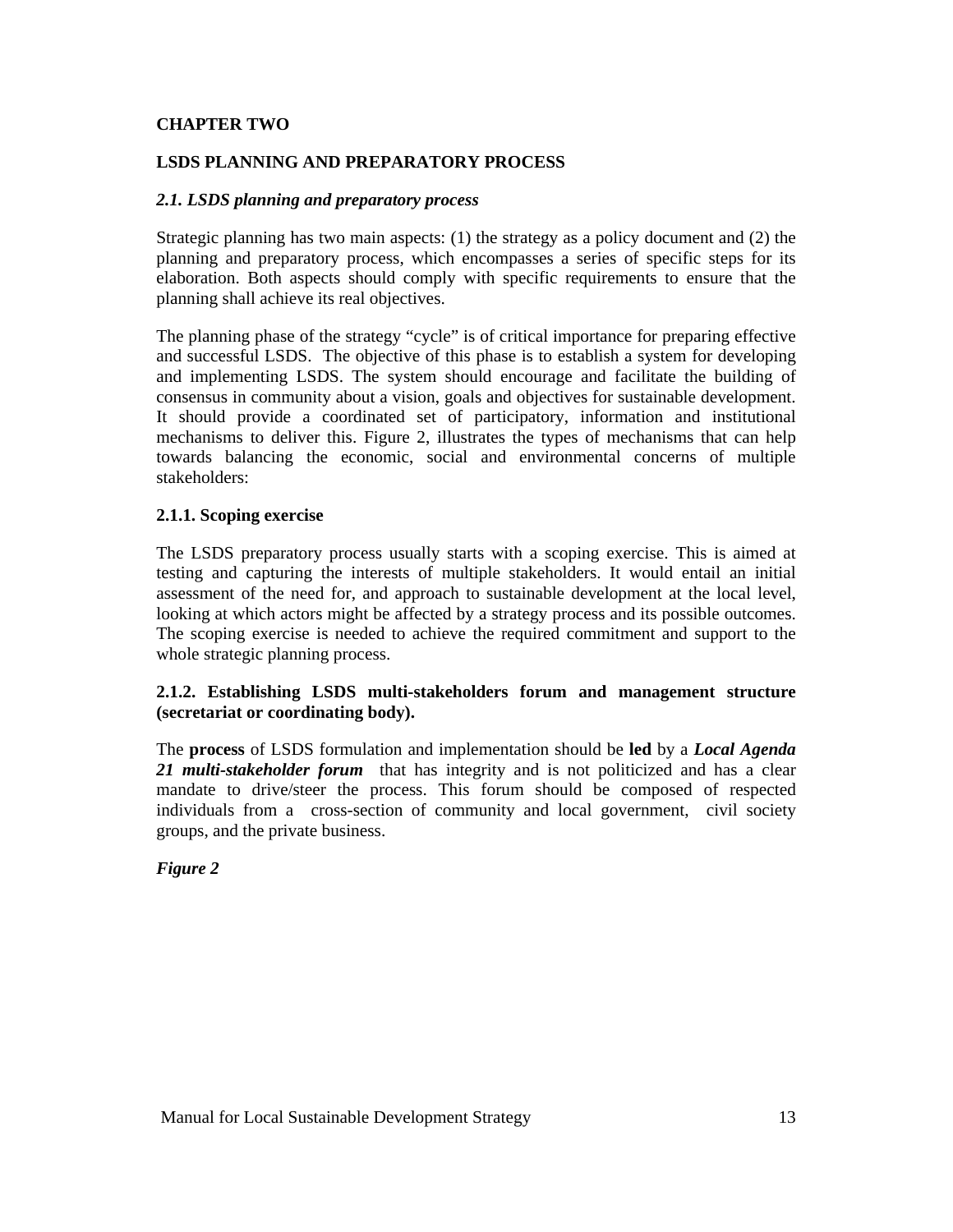

Source: OECD/UNDP Resource book on sustainable development strategies, London, 2002

This body should be able to exercise the powers required to formulate LSDS, achieve consensus on its scope and content, and monitor its development, implementation and impacts. Its key tasks include:

- Promoting acceptance (in local authorities) of the need for, and benefits of the participation of stakeholders in the strategy process;
- Encouraging the sustained participation of key stakeholder groups in the strategy process;
- Providing general oversight of the strategy process;
- Making policy decisions on vision, strategic goals and objectives, based on the analysis, public consultations , discussions and hearings;
- Advocating and lobbying for the strategy process among respective constituencies (local government, private sector, civil society, etc.) to engender confidence, respect and trust.

The work of the Forum will be supported and facilitated by a **Secretariat or coordinating body.** 

The main tasks and responsibilities of the Secretariat are the following<sup>9</sup>:

• Organizing and coordinating the overall strategy process;

Manual for Local Sustainable Development Strategy 14  $\overline{a}$ 9 OECD/UNDP Resource book on sustainable development strategies, London, 2002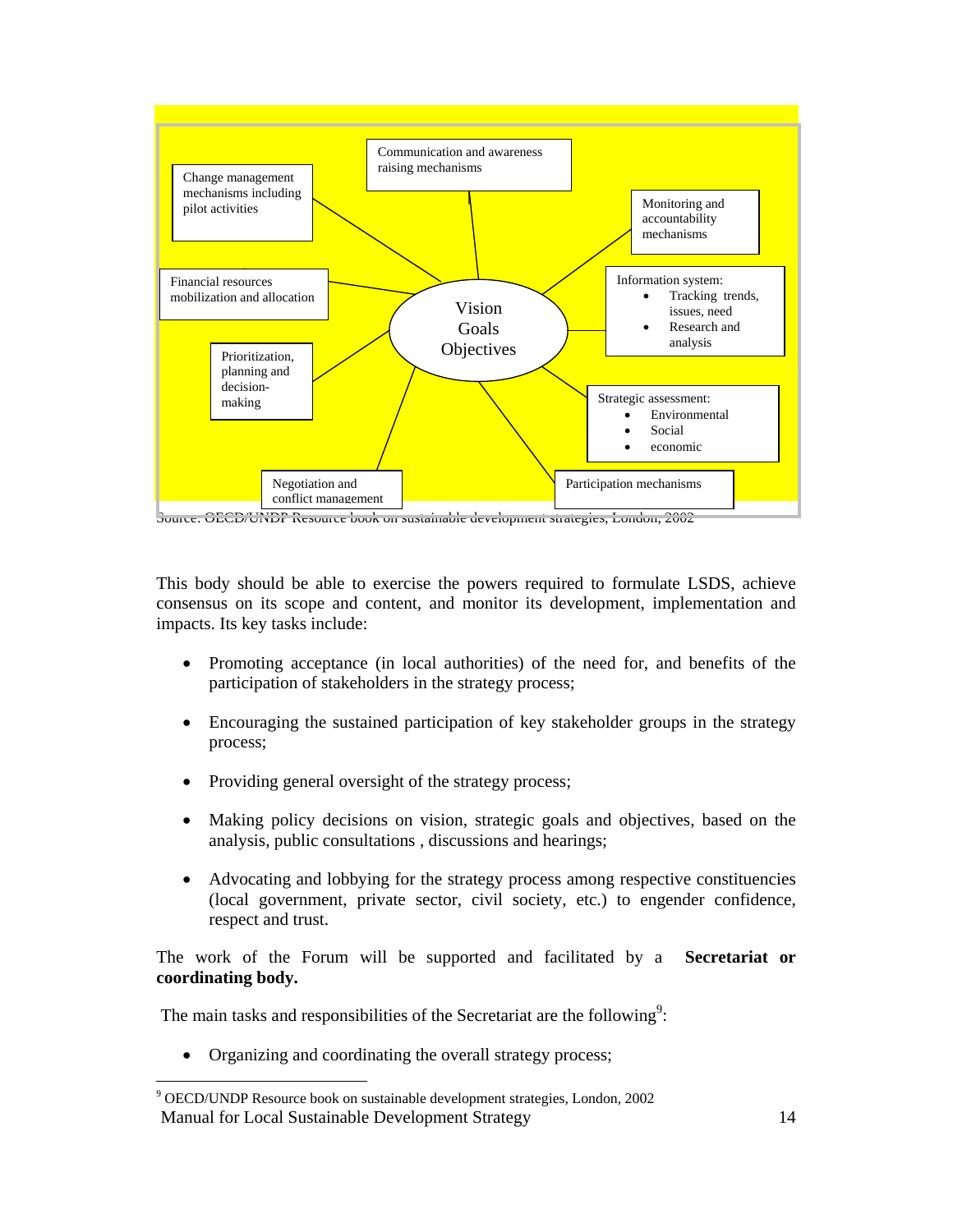- Gaining confidence and support for the process from local government and municipal council; civil society groups , private sector, and regional and central level authorities;
- Planning specific activities, meetings and events;
- Facilitating the setting of agendas at all stages of the LSDS process, and follow up of decisions/agreements;
- Budgeting for and procuring expertise and resources;
- Ensuring that the roles of participants in the strategy process are clearly established;
- Supporting working groups and other committees;
- Acting as a communications focal point for information and enquiries;
- Ensuring adherence to timetables

# **2.1.3. Securing political commitment for the LSDS and broad ownership.**

Political commitment and support to sustainable development at the decentralized levels (e.g. municipal council, regional governance bodies, etc.), as well as at higher levels (e.g. parliament and/or central government) is critical and essential for effective and successful LSDS. Sustainable development is about making key decisions for social transformation. Hence, this process is anchored in the realm of politics. A lack of political will may jeopardize the implementation of LSDS and put at risk the realization of a shared vision that has been developed in highly participatory and consultative way. In reality, political commitment is generated by social forces and dynamic balancing of interests- and LSDS process is designed to help this materialize in a positive way. Political commitment for the LSDS will:

- Ensure that priority sustainable development issues can be addressed from multisectoral dimensions rather than narrow sector standpoints;
- Enable the strategy coordination system to work;
- Make decisions on recommended policy and institutional changes;
- Ensure that changes are introduced and followed through;
- Commit municipal budget funds;
- Keep the strategy process open and inclusive, and not confidential and closed encouraging participation in the strategy, giving participants ready access to information.

LSDS needs the broad support of community and the private sector as well as local government. The process of localising sustainable development will not be successful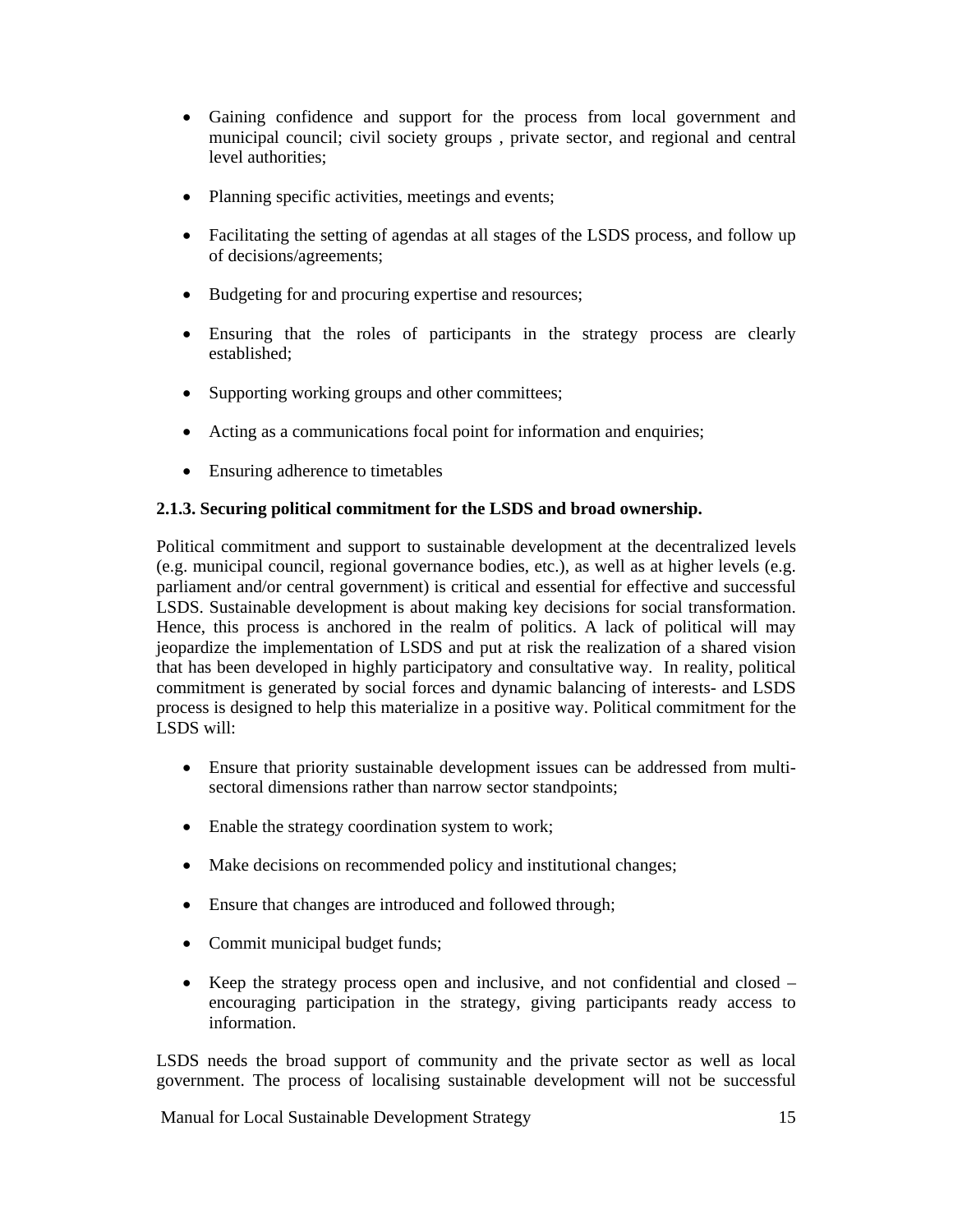unless all relevant stakeholders fully understand and realize the need for change, make decisions about change, and then go through the process themselves. Local ownership of the strategy will ensure its relevance to local needs and development opportunities.

Effective **mechanisms** for ensuring ownership and support are:

- organization of public disputes, consultations;
- "mail boxes" for comments and opinions;
- public opinion poll;
- dissemination of information through media and other means.

# **2.1.4. Mobilizing the required resources**

A strategy process requires a range of resources for participation, coordination and project management, information and analysis. These include: the necessary capacity and skills, the support of various stakeholders; the financial means to undertake the process and coordinate the resulting policies and plans. The capacity needs for effective LSDS are manifested at the individual, institutional and systemic levels and the strategy process is an efficient way to develop and further enhance local and indigenous capacity for localising sustainability.

# **2.1.5. Mapping out the LSDS process, taking stock of existing strategies and other planning processes at the local level.**

It is strongly recommended that LSDS should not be a completely new or stand –alone initiative, but should be build on existing strategic planning processes (e.g. LEAP, LEHAP, municipal development strategy or local action plans, etc.) at the local level and seek convergence between them. In designing the process and coordination system that will be required to develop LSDS, a key task will be to map out existing strategic planning processes, as well as any past ones, which can provide important lessons. This will help to suggest which processes and mechanisms can be built upon, which approaches might best be avoided, where there are synergies to be forged and where there are gaps that need filling

# **2.1.6. Identifying stakeholders, defining their roles in the strategy and ensuring their meaningful and active involvement in the strategy process**

Important step in the planning phase is stakeholders' analysis. The objective of this analysis is threefold:

- to identify the key participants from among the relevant stakeholders;
- to define the respective roles of key participants;
- to develop a strategy for involvement of the stakeholders.

#### *Identification of stakeholders*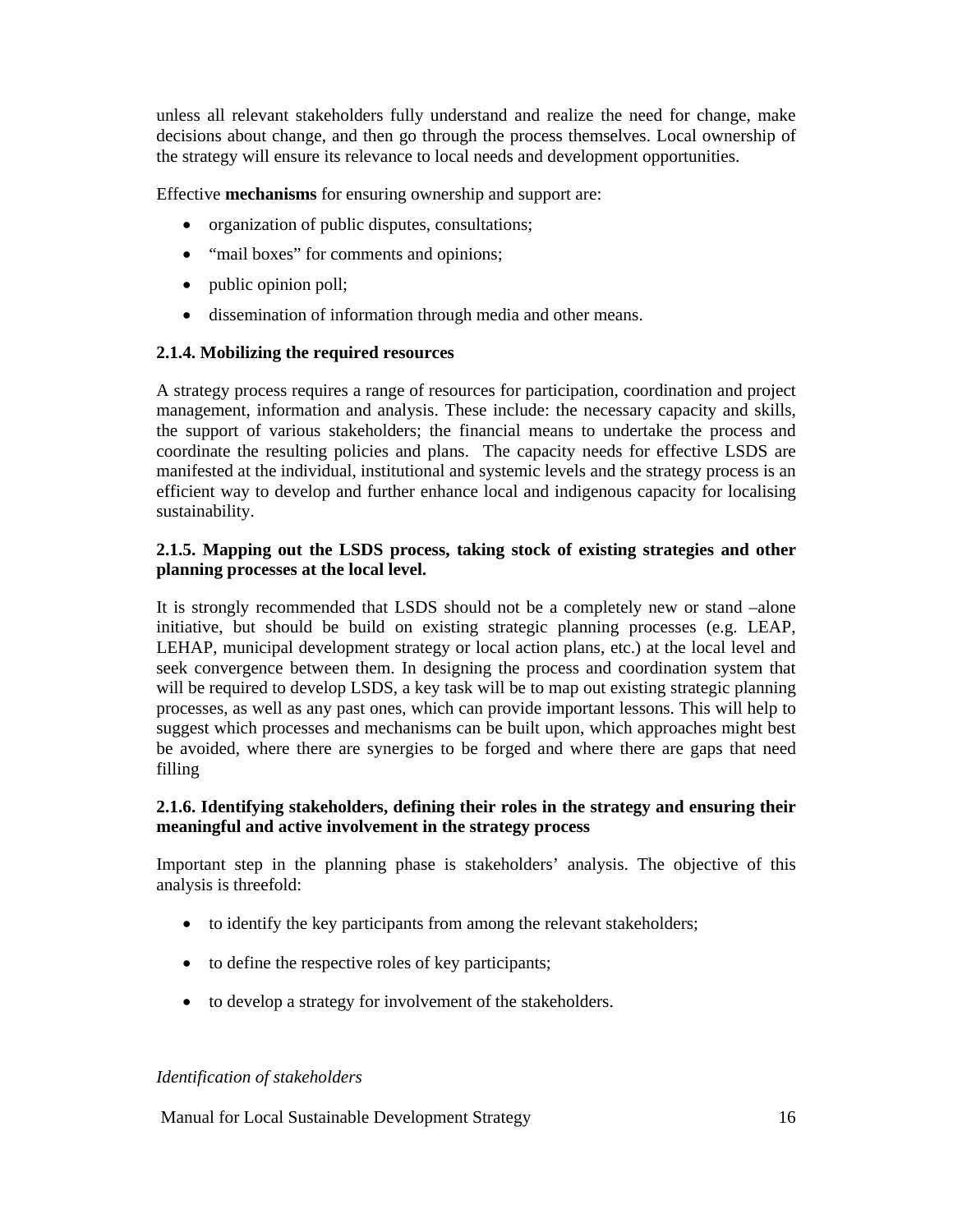The first task, identifying the participants consists of two steps:

- $\triangleright$  identifying the interests;
- $\triangleright$  identifying the appropriate representatives of those interests

While identifying stakeholders' interests using an issues-based typology (e.g. grouping all stakeholders with interests in nature protection, or tourism development, or farming, etc.) it is necessary to understand:

- $\triangleright$  stakeholders motivation and interest in relation to the issue;
- $\triangleright$  the rights, resources and other means and powers that are available to them (or that are missing) to pursue their motivations and interests;
- $\triangleright$  the external pressure on them to change;
- $\triangleright$  their agree of acceptance of need for change or resistance against it;
- $\triangleright$  the constraints to making changes, such as regulatory, bureaucratic and resource constrains.

The interests can be identified based on the following criteria:

- $\triangleright$  the likelihood of a group to be affected by the strategy;
- $\triangleright$  the possession of power to implement or jeopardise potential outcomes.

Useful methodologies for identifying stakeholders' interests include (Mayers, 2001a)

- brainstorming, to generate analysis and ideas within stakeholder group. Focus groups can then be convened with particular stakeholders to discuss particular topics;
- semi-structured interviews, in which an informal checklist of issues is used to guide an interview with a stakeholder group;
- digging up existing data a variety of recorded materials may shed light on stakeholders' interests, characteristics and circumstances.

Not all stakeholders need or want to be involved in all tasks associated with LSDS. One purpose of stakeholder analysis is to ensure that the Local Agenda 21 Forum and the secretariat adequately understand the stakes of different interest groups, where they wish to participate, and what their expectations and skills are. This is so that the principle of participation is not watered down by an unrealistic and unnecessary pressure to get all stakeholders to participate at every stage.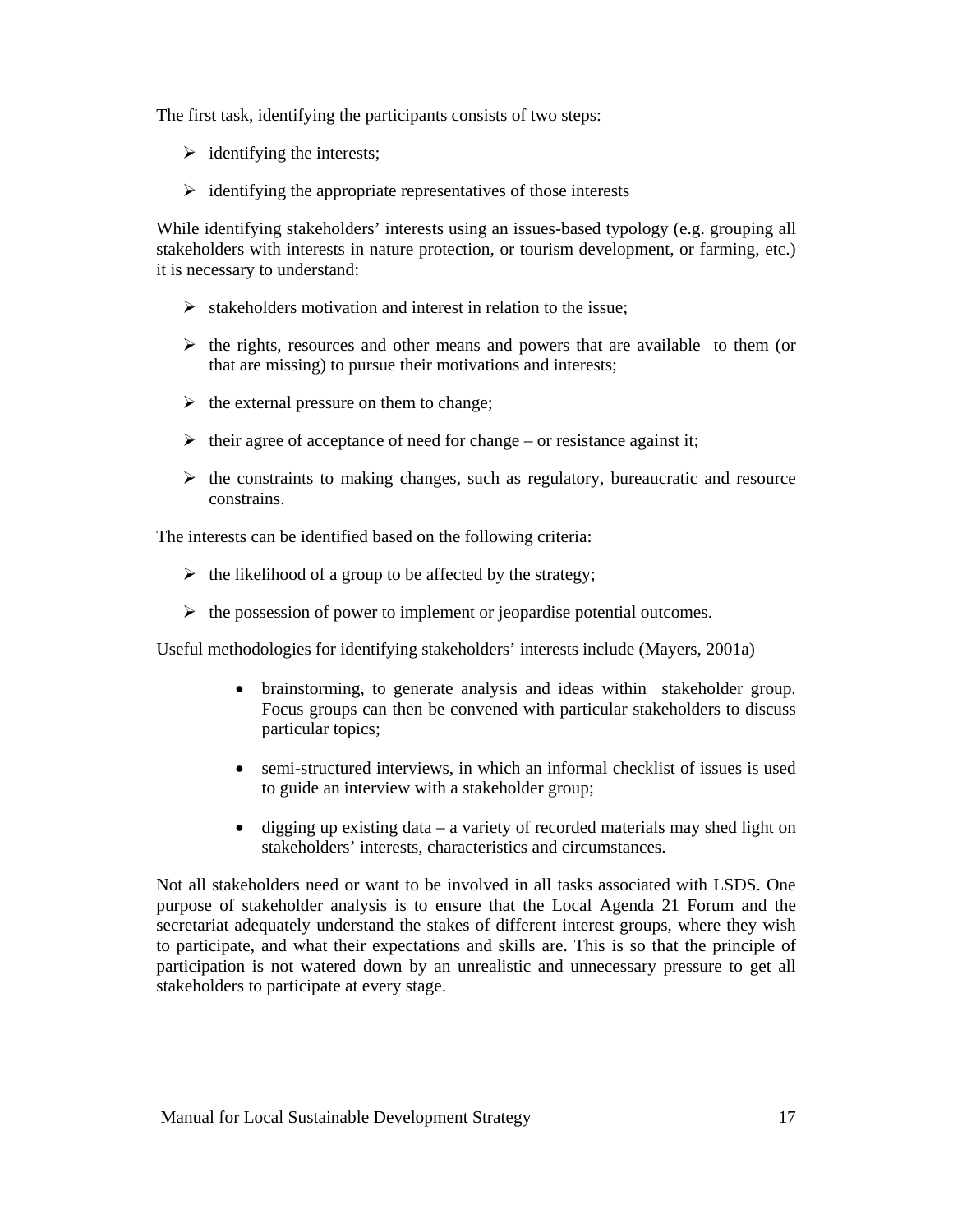#### *Box 1: Relevant partners for stakeholders and working groups in LSDS process*

#### **1. National Government:**

- Line ministries;
- Sub-national authorities at all levels;
- Planning Commission;
- Utilities;
- Service Agencies;
- Financial Agencies

#### **2. Regional (oblast) Government and Administration:**

- Regional (oblast) councils;
- Regional administrations;

#### **3. Local self-government bodies:**

- Elected officials (Mayors and Municipal and Communal councils);
- Management staff and administration of municipalities and communes;

#### **4. Private sector:**

- Business associations, business chambers, etc.;
- SMEs , major companies, informal enterprises, etc.

#### **5. Public services enterprises:**

- Service providers;
- Regional financing institutions:
- Banks, etc.

#### **6. Civil society:**

- under-represented groups;
- service-users- those people who use and are affected by services;
- NGOs and NGOs coalitions, Community groups and Women's groups
- Churches and religions organizations
- Academic and research institutions;
- Community based organizations;
- Resource users associations (farmers, hunters, fishers, tourism operators);
- Schools, teachers and parent-teachers associations;

#### **7. The media**

#### *Defining stakeholders' roles*

It is important to clarify early on the roles of the key participants in strategic planning process and relationships between them. The various interest groups that need to be engaged in a strategy process each have their own interests that they will seek to promote and defend. They can become involved in the process in different ways and contribute at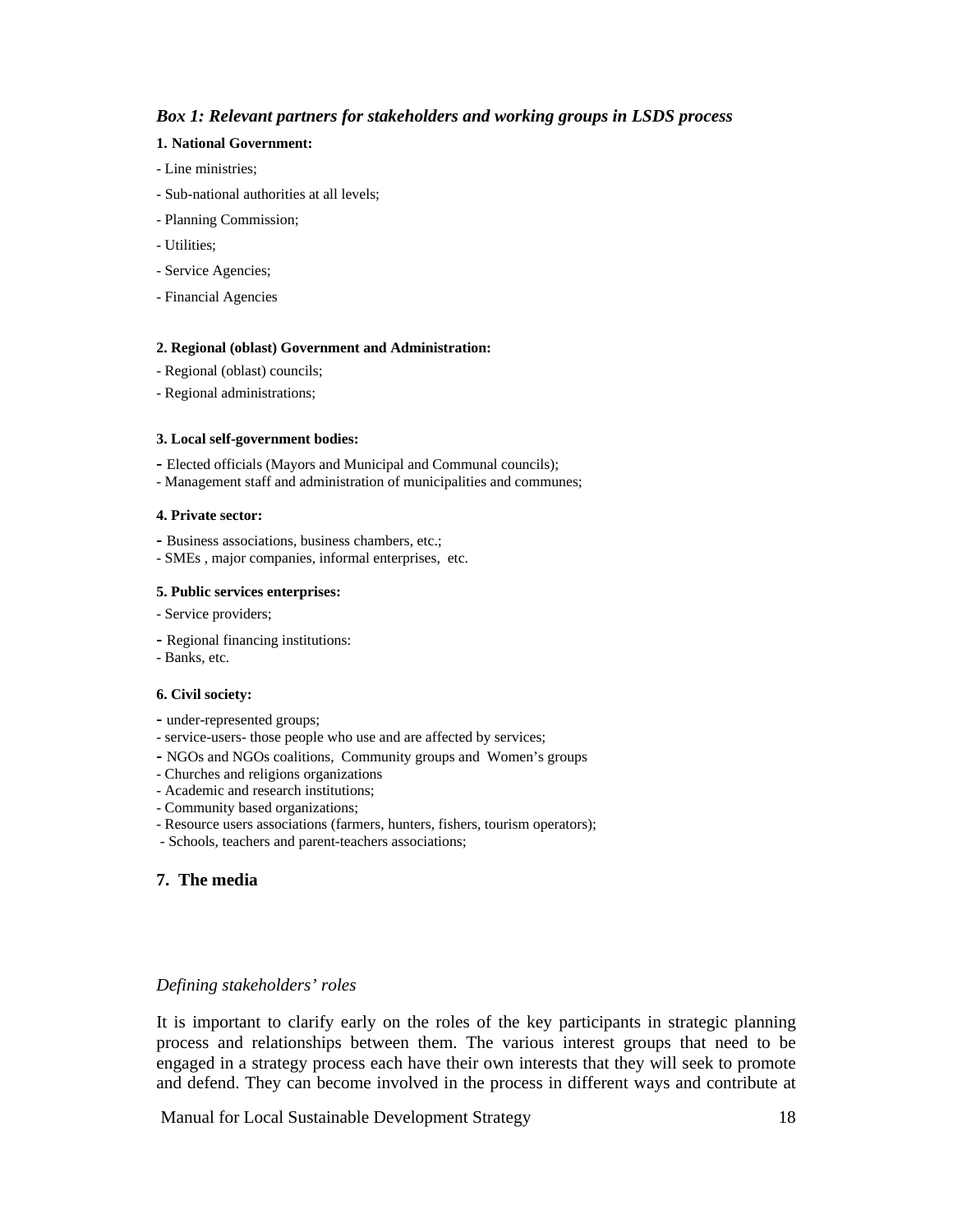different levels: for example, to identify and find solutions to problems, to build a vision and goals for the future, and to debate policy options and possible actions. Involvement in the strategy process is a right, but it also carries with it certain responsibilities, and it is therefore important to establish and agree roles as early in the process as is agreed to be appropriate. Defining stakeholders' roles could be done by answering the following questions:

- Who has the right to do what, and how?
- Who has the required skills, resources and capacity to deliver the agreed outcomes?
- Who does what and when?
- Who is committed and willing?
- Who pays for particular action or services?
- What are the means and capacity of different stakeholders?

Typical roles of the main actors in strategy process are summarised in Table 1.

| leaders                                                              | Politicians and National ministries and The private Civil<br>local Public authorities sector<br>and councils |                                                                 | including the poor<br>marginalised<br>and<br>especially<br>groups,<br>women  | society, Donor agencies                                                                               |
|----------------------------------------------------------------------|--------------------------------------------------------------------------------------------------------------|-----------------------------------------------------------------|------------------------------------------------------------------------------|-------------------------------------------------------------------------------------------------------|
| Providing<br>leadership,<br>and institutional standards<br>framework | Providing resources, shaping Provide<br>legal regulations<br>and                                             | setting investment<br>for  <br>the<br>implementation<br>of LSDS | The<br>public<br>sustainable<br>development<br>practice by making<br>choices | put Donors<br>provide<br>can<br>technical<br>and financial<br>into support to the strategy<br>process |
|                                                                      | frameworks<br><b>Establishing</b><br>and mechanisms                                                          |                                                                 | Citizens' groups can<br>communicate with the<br>public. CBOs should          |                                                                                                       |
|                                                                      | Acting as a broker between<br>national policy and local<br>demands                                           |                                                                 | be made true partners,<br>just<br>not<br>target<br>beneficiaries             |                                                                                                       |
|                                                                      | Responsibility for reporting,<br>monitoring<br>and<br>quality<br>assurance                                   |                                                                 |                                                                              |                                                                                                       |
|                                                                      | Getting citizens involved                                                                                    |                                                                 |                                                                              |                                                                                                       |
|                                                                      | Coordinating resource use                                                                                    |                                                                 |                                                                              |                                                                                                       |

*Table 1*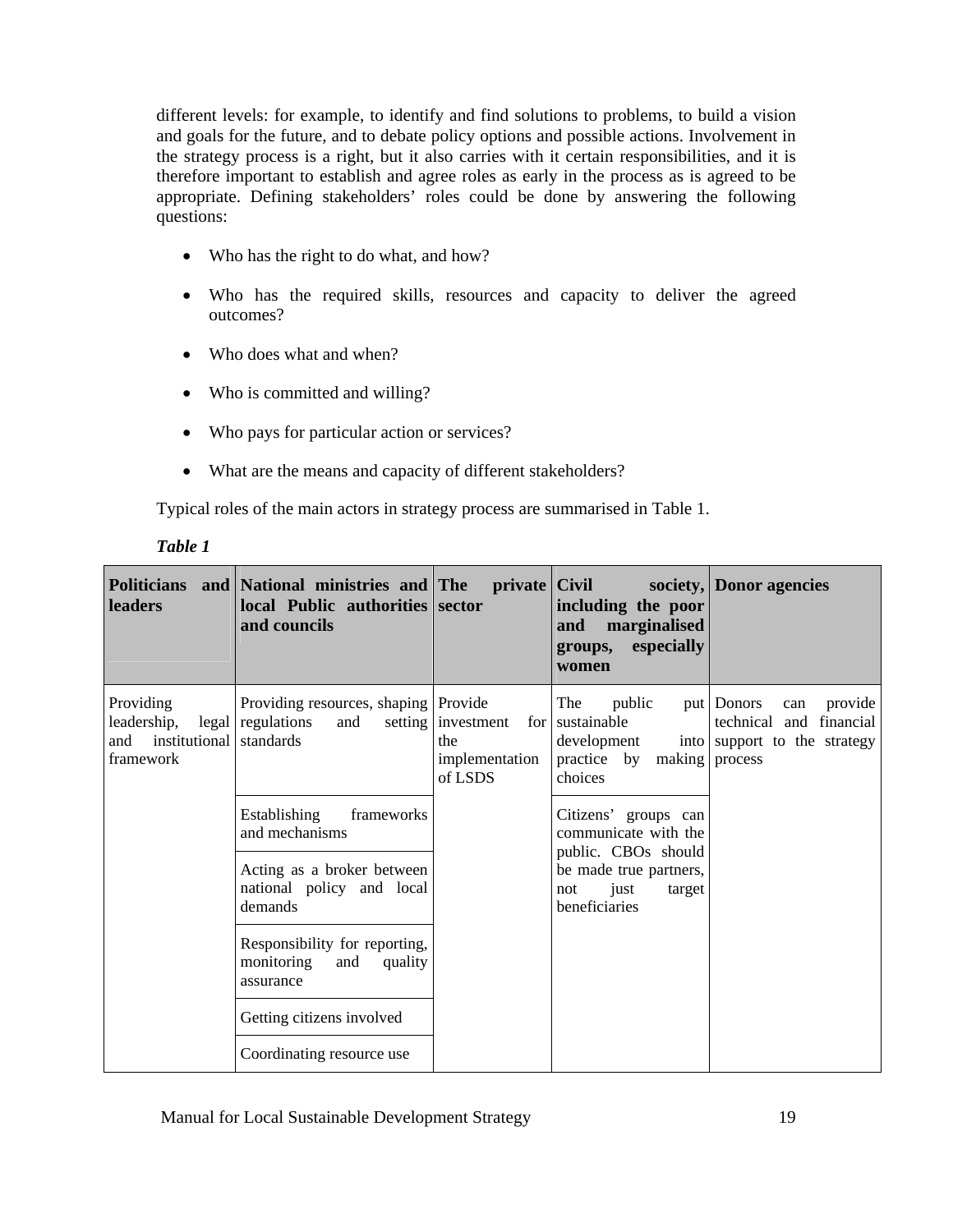# **2.1.7. Strategy for mobilising stakeholders and ensuring active participation in the LSDS process**

The formulation and implementation of holistic local sustainable development strategy requires mobilization and active participation of local stakeholders in the process of improving their social and economic situation, which is highly complicated process in the CIS where sense of community and mutual trust was often destroyed under previous regimes. The reluctance of certain stakeholders to get involved reflects their distrust in of the process and perhaps in the local authorities. This phenomenon could be explained with peoples' perception that their voice will not be heart, their participation will not have impact on the decision taken and their involvement will not lead to any improvement in the living standards.

**To overcome this reluctance it is important that municipal authorities and local administration launch a constructive and open a dialogue with the public, provide solid arguments for the common long-term benefit, and demonstrate a real commitment and readiness to listen to peoples' concerns and proposals for addressing local problems.** 

The strategy for motivating and involving stakeholders in the LSDS process should be anchored in the premise of community's **common benefits and development impact** that the LSDS will achieve. In this aspect it is necessary to resolve two basic tasks:

- To identify the benefit, which the respective group or organization might obtain from its involvement in the LSDS elaboration.
- To present this benefit in a clear and understandable manner to the respective groups.

Table 2 below shows tools explicitly designed for stakeholder participation

|                                    | <b>Tool/approach Description/purpose</b> | <b>Advantages</b>                                                                                                                                                                                                                                                                                                                                                                                                                                                                                                                                                                     | <b>Disadvantages</b> |
|------------------------------------|------------------------------------------|---------------------------------------------------------------------------------------------------------------------------------------------------------------------------------------------------------------------------------------------------------------------------------------------------------------------------------------------------------------------------------------------------------------------------------------------------------------------------------------------------------------------------------------------------------------------------------------|----------------------|
| <b>Community</b><br>based analysis | to<br>stakeholders to<br>for action      | Uses a series of exercises Fundamental to a truly $\begin{bmatrix} May & not & provide & a \end{bmatrix}$<br>help community participatory planning sufficiently<br>share effort. Takes the process to rigorous/comprehensive<br>knowledge, review and the local level where action analysis and<br>participate in technical will need to take place. preferably combined<br>assessments, set priority Serves to engage local with technical<br>and jointly develop options inhabitants, focuses on assessment<br>planning on their needs<br>and gather local<br>information and views | should               |
| <b>Participatory</b><br>appraisal  | knowledge<br>activities, using           | Communities actively Serves to engage local May not work in every<br>engaged in analysis of inhabitants a enables them situation. Requires a<br>local conditions, share to "own" the results and facilitator<br>and plan hence assume understands<br>visual responsibilities for actions approach and is trusted                                                                                                                                                                                                                                                                      | who<br>the           |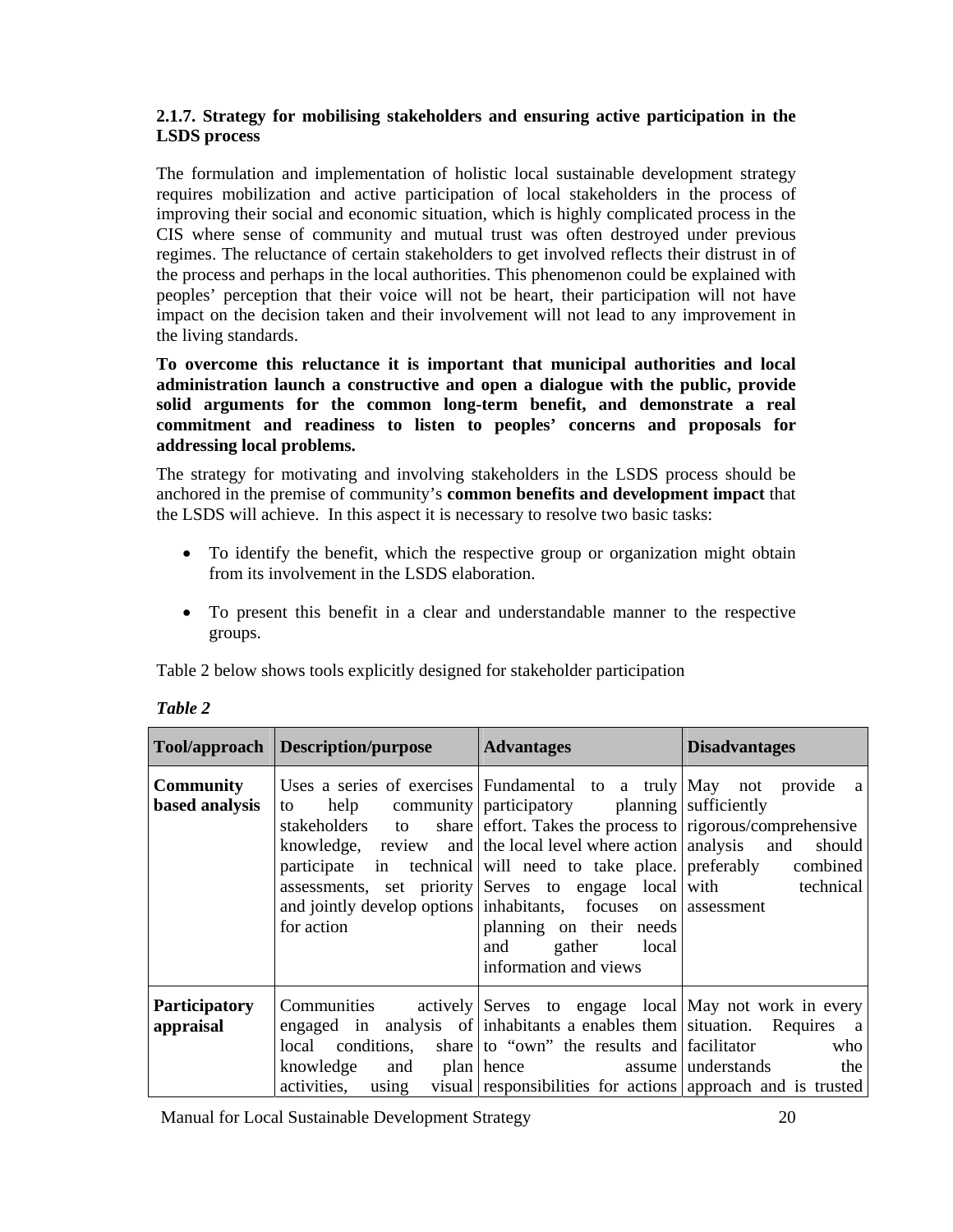|                     | matrices,<br>etc.<br>outsiders<br>acting<br>facilitators                                                                                                                                            | tools such as mapping, identified; seeks out the by the local people<br>with voices of the poorest<br>as people. Speedy and cost<br>effective                                                                                                                                               |                                                                                                                                                                                                                              |
|---------------------|-----------------------------------------------------------------------------------------------------------------------------------------------------------------------------------------------------|---------------------------------------------------------------------------------------------------------------------------------------------------------------------------------------------------------------------------------------------------------------------------------------------|------------------------------------------------------------------------------------------------------------------------------------------------------------------------------------------------------------------------------|
| interviews          | issue of policy. Semi- way.<br>structured interviews are<br>in participatory<br>used<br>appraisal alongside visual<br>tools to improve the level<br>information<br>$\sigma$<br>and<br>understanding | Key informant   Usually conducted one-to   People are not constrained   Does not allow<br>one and structured around by the presence of others group<br>a set of questions to get and can put forward sensitive to respondents<br>insights on a particular information in their own selected | for<br>debate.<br>Very                                                                                                                                                                                                       |
| <b>Focus groups</b> | Usually conducted with Useful<br>small groups representing<br>particular<br>neighbourhood/interests<br>groups to gain insights<br>about people's perceptions ideas<br>and values                    | gathering tool. Good for process,<br>obtaining qualitative rather selection of the sample<br>than statistical information, group and facilitation of<br>and refining preliminary                                                                                                            | information Setting up a focus group<br>including<br>sessions,<br>requires<br>facilitators.<br>trained<br>Problems associated<br>with nomination/access<br>to that group. Subject to<br>bias if group small or<br>dominated. |

The many ways in which the term "participation" is interpreted and used can be resolved into seven clear types that range from manipulative and passive participation, where people are told what is to happen and implement pre-determined tasks, to the stage where communities take initiatives on their own. (Table 3).

| anı |  |
|-----|--|
|-----|--|

| <b>Type</b>                      | <b>Characteristics</b>                                                                                                                              |
|----------------------------------|-----------------------------------------------------------------------------------------------------------------------------------------------------|
| 1. Manipulative participation    | Participation is simply pretence.                                                                                                                   |
| 2. Passive participation         | People participate by being told what has<br>been decided or has already happened.<br>Information shared belongs only to external<br>professionals. |
| 3. Participation by consultation | People participate by being consulted or by<br>answering questions. No share in decision-<br>making is conceded and professionals are               |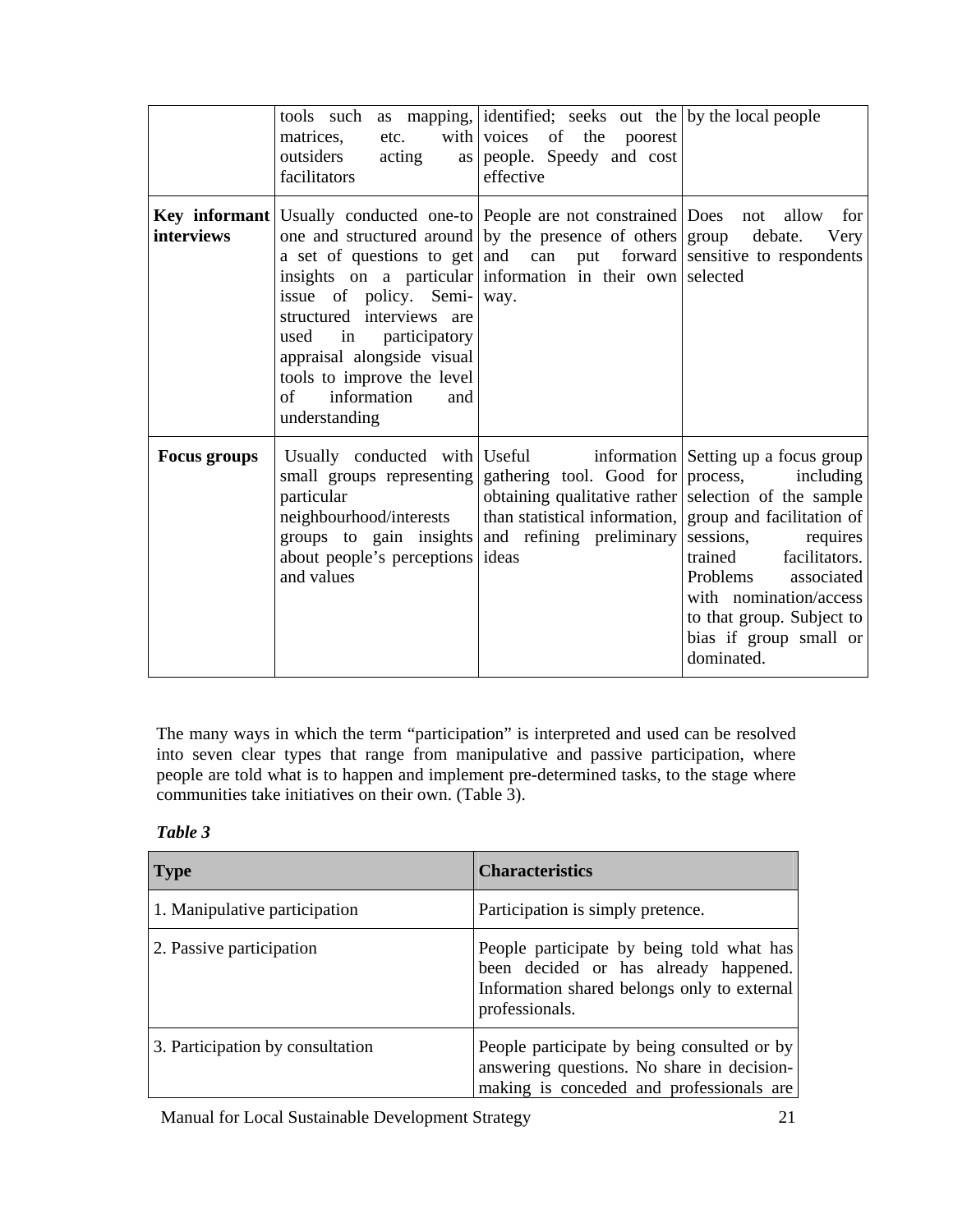|                                          | under no obligation to take on board<br>people's views.                                                                                                                                                                                                     |
|------------------------------------------|-------------------------------------------------------------------------------------------------------------------------------------------------------------------------------------------------------------------------------------------------------------|
| 4. Participation for material incentives | People participate in return for food, cash or<br>other material incentives. Local people have<br>no stake in prolonging practices when the<br>incentives end.                                                                                              |
| 5. Functional participation              | Participation is seen by external agencies as<br>achieving project goals,<br>means<br>to<br>a<br>especially reduced costs. People<br>may<br>participate by forming groups to meet<br>predetermined project objectives.                                      |
| 6. Interactive participation             | People participate in joint analysis, which<br>leads to action plans and the formation or<br>strengthening of local groups or institutions<br>that determine how available resources are<br>used. Learning methods are used to seek<br>multiple viewpoints. |
| 7. Self-mobilization                     | People participate by taking initiatives<br>independently of external institutions. They<br>develop contacts with external institutions<br>for resources and technical advice but retain<br>control over how resources are used.                            |

Source: OECD/UNDP Resource book on sustainable development strategies, London, 2002 (Adapted from Pretty (1997)

# **2.1.8. Establishment of working groups and strategy team<sup>10</sup>**

Important task, which has to be accomplished during the preparatory process, is defining the role and functions of local authorities in the LSDS formulation. There are three possible approaches in this respect, namely:

#### **1) The experts of the local authority elaborate the strategy without technical assistance and consultancy support, using their own capacity.**

The main strengths (S) and weaknesses (W) of this approach are:

- Experts know the local conditions "from the inside" (S);
- The costs, time and efforts will rest predominantly on the shoulders of the administration; (S) and (W)
- The process of elaboration may take much longer; (W)
- The conclusions might not seem sufficiently objective and authoritative; (W)

 $\overline{a}$ 

<sup>&</sup>lt;sup>10</sup> Main source for this section : UNDP 2003

Manual for Local Sustainable Development Strategy 22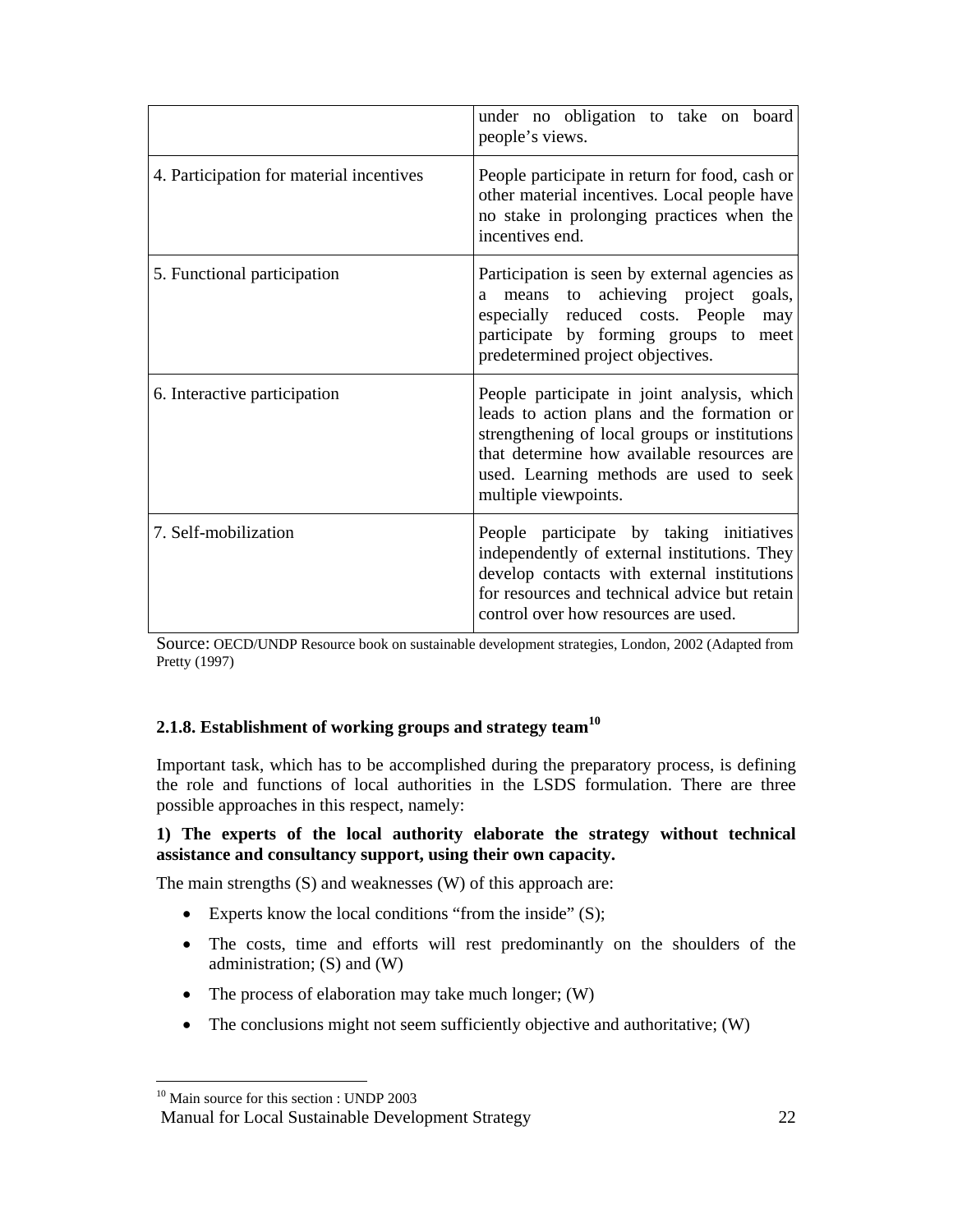• The proposals might not be supported by adequate arguments for lack of experience and/or information. (W)

#### **2) The experts from the local authority are not involved in the elaboration of the strategy; it is worked out by a team of consultants**

There are several **basic arguments** in favour of attracting **consultants** in the planning of local and regional development:

- regional and local authorities perform other functions as well and cannot focus entirely on this activity alone;
- the planning process is a new one, its scope is complex, and local/regional actors do not possess the necessary information, skills, knowledge and experience to perform it;
- the use of the services of consultants usually guarantees a higher objectivity of the analyses and development proposals and imparts a bigger "weight" to the planning exercise, particularly for the financing institutions; they may often also render direct assistance in getting in contact with such institutions.

**The advantages and disadvantages (risks)** of using the services of consultants can be systematized in the following manner (Table 3):

| <b>ADVANTAGES</b>                                                                                                                            | <b>DISADVANTAGES</b>                                                                                                         |
|----------------------------------------------------------------------------------------------------------------------------------------------|------------------------------------------------------------------------------------------------------------------------------|
| They have systematized scientific knowledge about<br>the methods of collection, processing and analysis<br>of information                    | They require additional financial resources<br>for<br>implementation of planning                                             |
| They are familiar with the methodology<br><sub>of</sub><br>regional/local planning                                                           | They are opt to proposing "template" solutions, which<br>have proved efficient somewhere else.                               |
| They know the format for presentation of concrete<br>projects for soliciting funding                                                         | They require time to get acquainted with the local<br>circumstances                                                          |
| be acquainted with the external<br>They<br>are<br>environment (national, international) and can<br>collect additional information about them | They do not feel personally engaged and bear no<br>responsibility for the product, and especially for its<br>implementation. |
| external, objective<br>They guarantee an<br>and<br>comparative opinion                                                                       | They do not have the instruments and power to realize<br>coordination and obtain endorsement.                                |
| They can afford to state things, which the "insiders"<br>prefer to pretend not to notice or to keep silent<br>about.                         | It is possible to have the mishap to come across a<br>"poorly qualified" consultant.                                         |

*Table 4. Advantages and disadvantage of using the services of external consultants* 

Source: *Strengthening of local and regional capacity, DFID, ITS , 2003*

#### **3) Combined approach, which enables the convergence of advantages of the two options into one.**

The combined approach is recommended to be applied in the strategy process.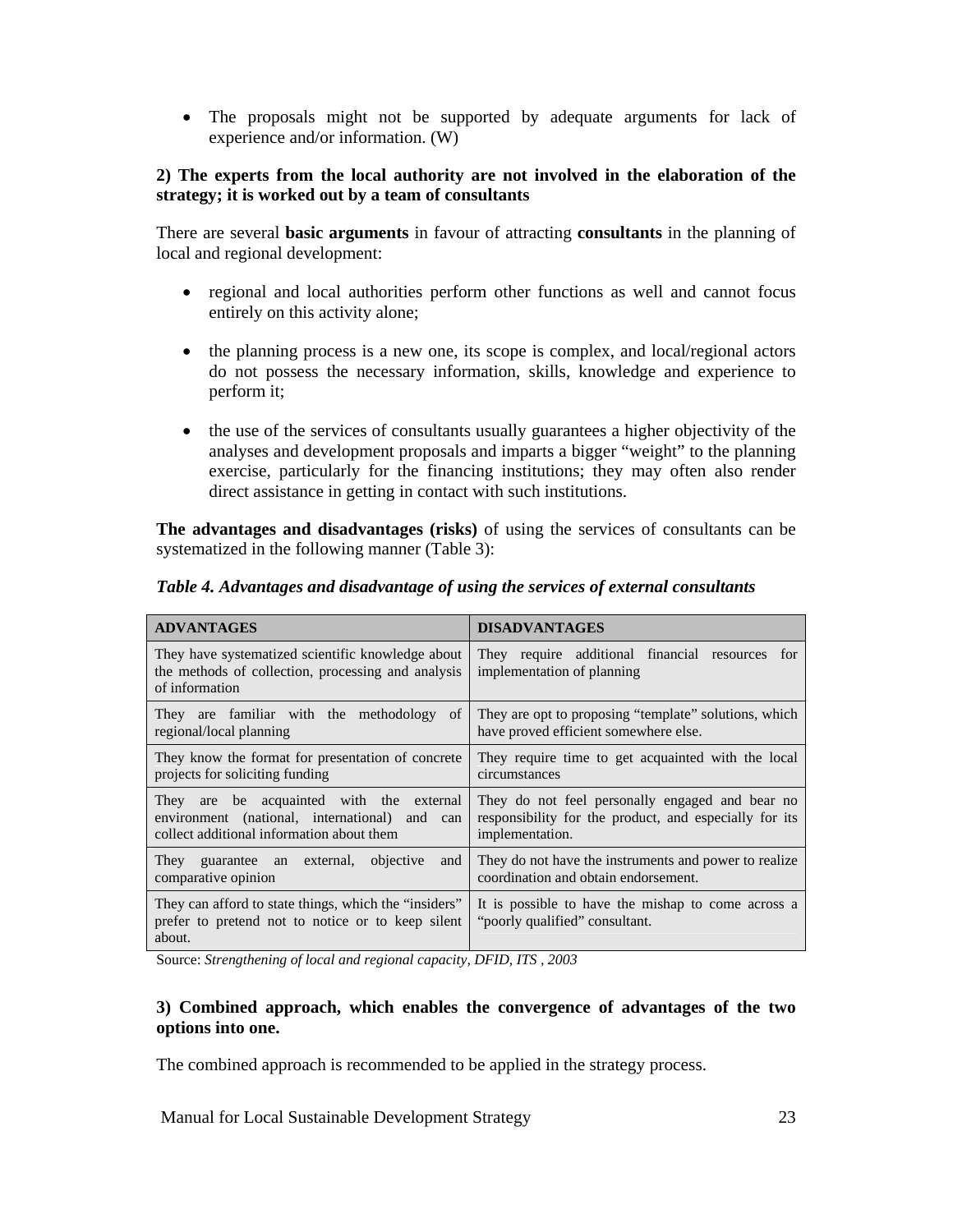# *Basic principles for setting up the working team and steps in organising the process*

To be effective the LSDS working team should be based on the following principles:

- Good working team consist not only of "planning experts". It should comprise also those, involved in the implementation of LSDS, those, responsible for the LSDS, and those, affected by the LSDS;
- Set up *working groups* (thematic groups) to be covering all problems of local development*.* They should be composed of representatives of the consultants' team, the regional and local authorities, and the relevant stakeholders. The number and the scope of groups depend to a large extent on the specific peculiarities of the locality and the preliminary development concept (e.g. human resources and social development; infrastructure; environment, economic development, priority areas for local development, etc.).
- Establish rules and procedures for the work and the coordination among the working groups;
- Formulate clear tasks and setting of implementation deadlines;
- Select the appropriate methods and forms of involvement of all relevant stakeholders. Different methods are available for performing the consultations with the stakeholders:
	- Information through the media;
	- Collection of information about existing problems, comments, preferences, possible solutions through surveys and focus groups (group discussions);
	- Consultations on important issues of the strategy (objective, action plan, etc.) through working groups and group discussions with key stakeholders (for instance businesses), or public meetings (forums) with the participation of broader circles of the population.

# **2.1.9. Establishing a schedule and calendar for the strategy process**

The secretariat will need to determine activities to be undertaken in developing and operating the strategy, as well as identify responsibilities, capabilities and resources needed, and their timing. A generic strategy calendar can be scheduled based around for example, government budgetary process and other key strategies. Clear and reasonable limits for working towards a conclusion of the process and reporting on progress of results should be established. Such milestones bring a focus to the process, mobilise key resources and mark progress towards consensus. Sufficient flexibility however is necessary to accommodate unexpected developments and changes in timing.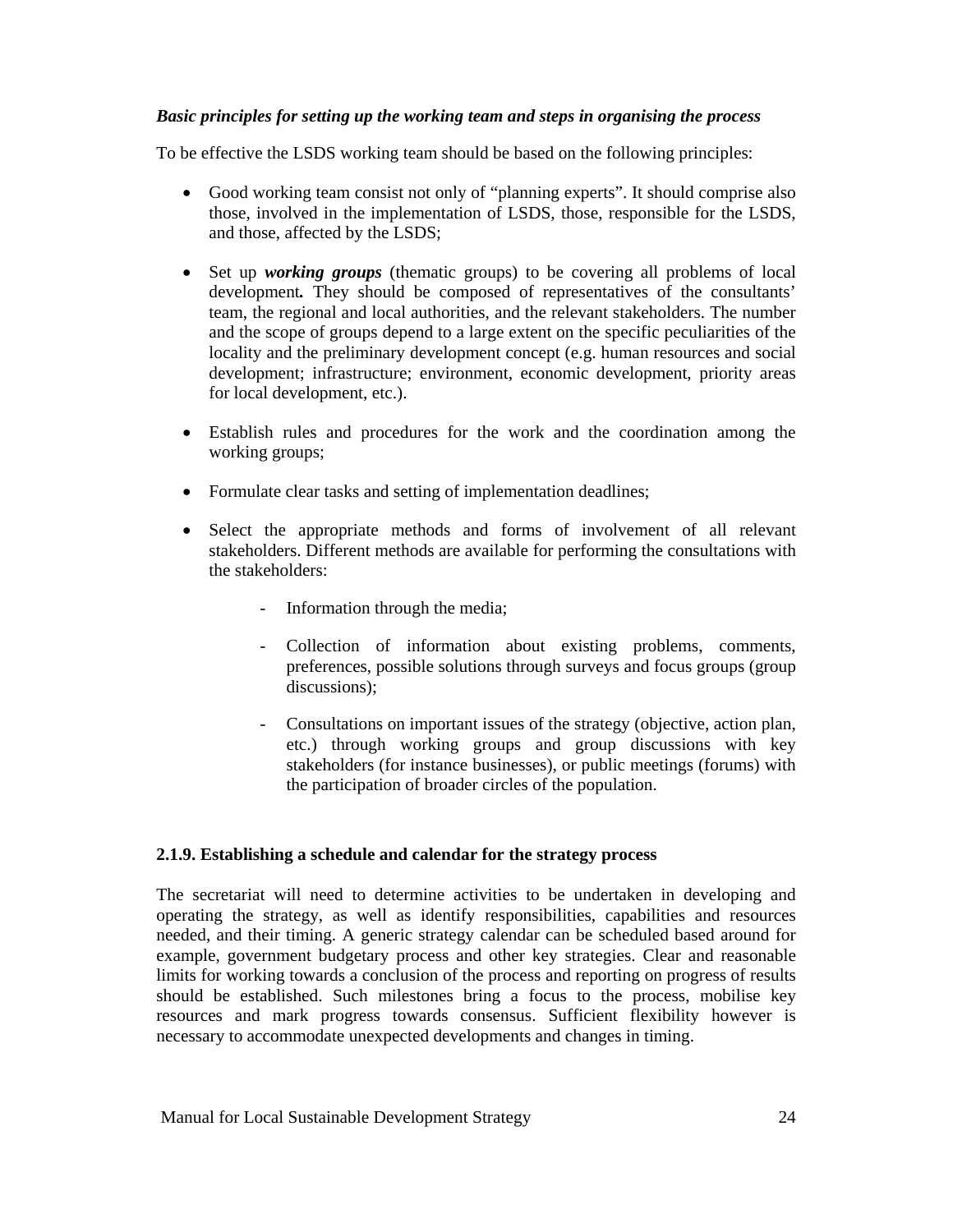# **2.1. 10. The role of experiments and pilot projects**

Many outcomes of strategies take time to be achieved, and delays can lead to an apparent vacuum of on-the ground activity and consequent loss of interest, trust and support. It has been found helpful to undertake pilot/demonstration projects during the strategy process as a "shop window" to show how the strategy might be implemented in practice, and to demonstrate some tangible and practical benefits and results early on (e.g. efficient solid waste management, improved energy efficiency and public transportation, nature conservation, improved provision of potable water, etc.). Demonstration projects are instrumental for making the concept of sustainable development operational and translating it into concrete actions.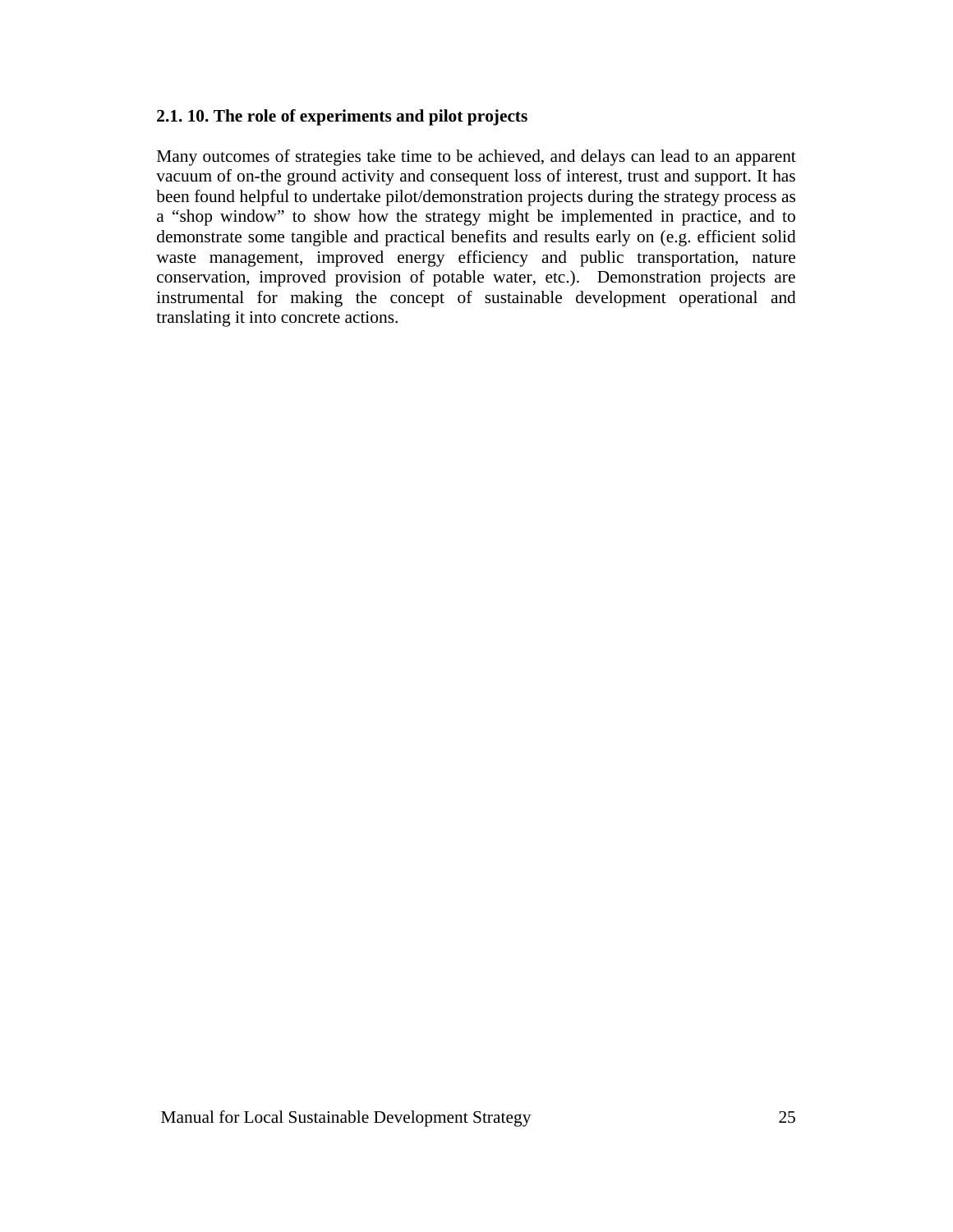# **CHAPTER THREE**

# **LSDS FORMULATION PROCESS**

# *3.1 Local Sustainable Development Strategy formulation*

The LSDS formulation process consists of 4 distinct though, interrelated phases:

# **1. Situation analysis11**

#### **2. SWOT analysis**

#### **3. Strategy decision-making: defining vision, setting objectives and priorities, targets and indicators**

# **4. Preparing an Action plan as a framework for achieving strategic objectives and targets**

# **3.1.1. Situation Analysis**

The main purpose of situation analysis is to assess social, economical and environmental conditions, identify local facts and trends in development over the past 5-10 years, define main development problems and their root causes. It involves information gathering and creation of data base. The information is then analysed in order to identify the major local facts and trends, and define their root causes. This is a critical step in the overall strategic planning process, which determines and sets the diagnosis of the local development. The findings made under this section serve the needs of the SWOT analysis conducted later.

#### *Expected results from the analysis of the current situation:*

- Creation of a data base about the development trends and current situation;
- Qualitative and quantitative assessment of the development trends and local system parameters;
- Identification of key development problems and their root causes;
- Identification of processes that have an adverse effect on the sustainability of the local system, and those which promote sustainable local development and have to be further encourage;
- Conclusions concerning the current state of the locality and recommendations for a change towards localizing sustainability.

#### *General requirements with respect to the analysis of the current situation*

• Should be c**omplete,** to cover all the important issues and aspects in comply with the scope and the possible objectives of the strategy;

<sup>-</sup> $11$  Source: UNDP 1999

Manual for Local Sustainable Development Strategy 26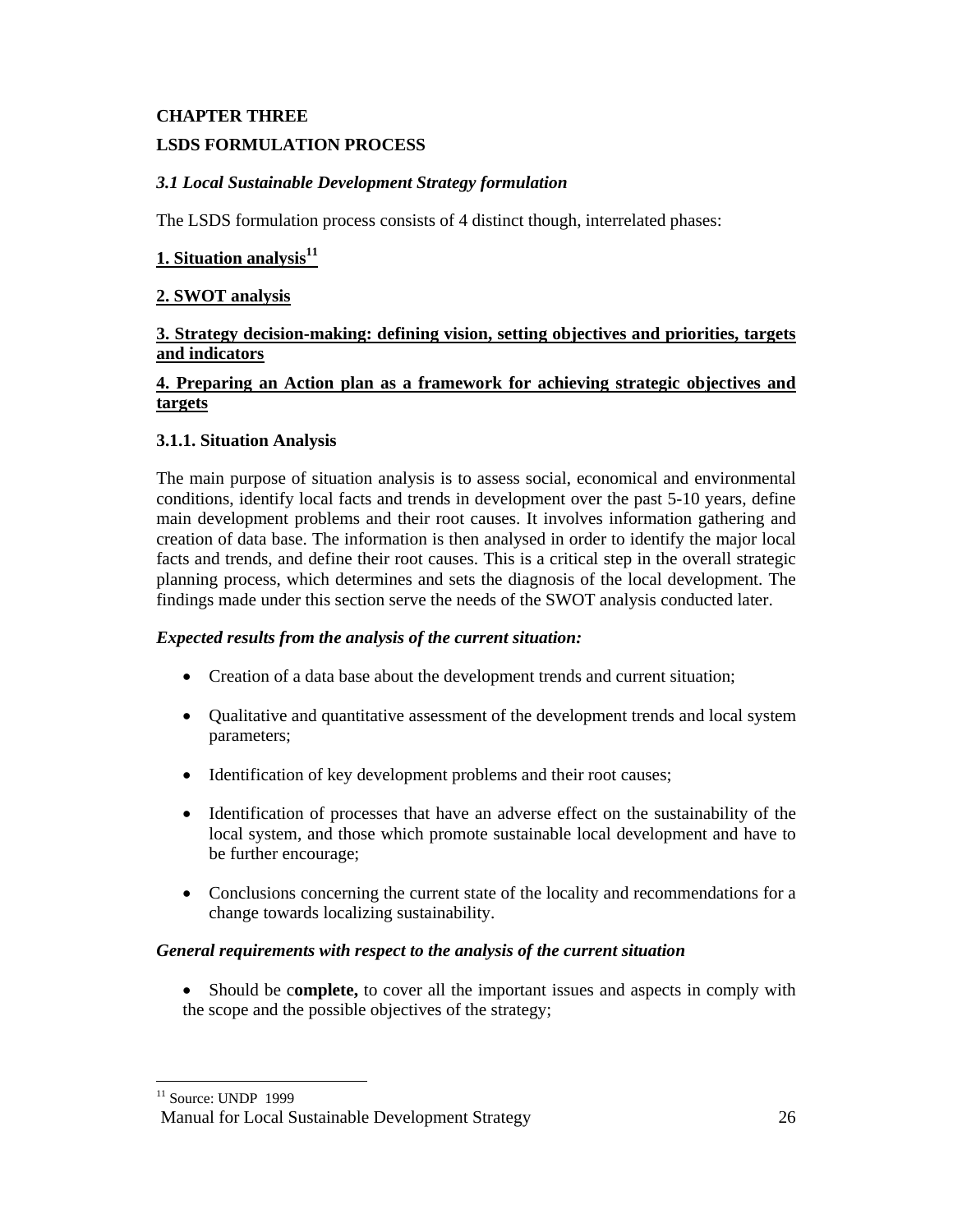• At the same time should be **selective**: it should not encompass everything and should not go in too much detail in order to remain focus and concise;

- Should be **integrated**, it should highlight the links and interdependence between the different themes and aspects of development;
- Should be **profound and revealing the substance**, i.e. it should not be a mere listing of facts, but should rather explain these facts and the links between them, to allow formulation of conclusions;
- Should **not be limited to the past and the present alone**, but rather forward oriented. Should take account of the **major current and future trends** of local development;
- Should be build on **correct use of appropriate analysis methods;**
- Should be presented in **optimum scope and format** (brief, easy-to-interpret and attractive).

The main steps and activities under this stage are:

- ⇒ **Determining the scope of the analysis,** i.e. decide what to measure and which are the major processes to be studied and analyzed, to what extent of detail; design the necessary forms for data collection, identify stakeholders and participants;
- ⇒ **Data collection and data base establishment**;
- ⇒ **Identification of the key aspects of development,** i.e. the strategy must reflect only the key issues of the development, identified by the analysis;
- ⇒ **Assessment of the current activities.** It studies the efficiency of the currently implemented activities, the role of the local organizations, the management of the local-level activities and the interactions in this process. An assessment is made also of the contribution of the organizations to the development of the region.
- ⇒ **Identification of resources availability**. The available local, regional and national resources that can be tapped for the implementation of LSDS are identified. Resources gaps and needs are also defined, as well as possible funding sources.
- ⇒ Analysing the **strengths and weaknesses, the opportunities and threats** for regional development (SWOT analysis). The strengths and weaknesses shall be deducted from the characteristics and dynamics of the local community (the region), and the opportunities and threats – from the influence of the external circumstances (the externalities).

#### **Scope of the analysis**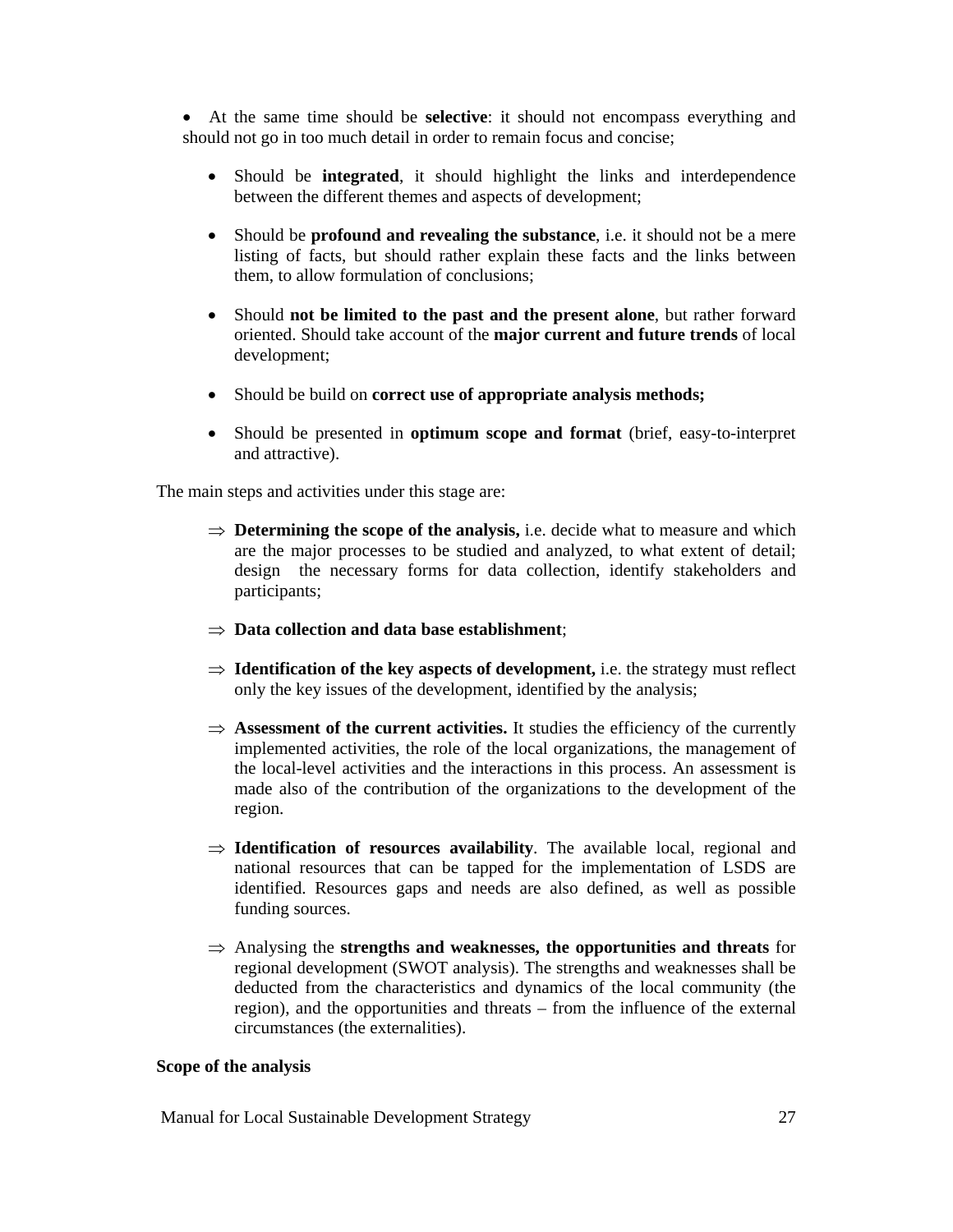The analysis of the current situation and the trends of local development cover the following major spheres: local development context; local conditions and culture; human resources and social development; economic development; infrastructure and public services; environment; current activities; financial opportunities for development.

#### **Data collection and data base establishment**

Different types of information are needed at different phases of the LSDS formulation process:

- I**n the inception phase** the information is needed to get people interested, raise their awareness of the local development issues and problems, and convince them of the necessity to launch highly participatory and consultative LSDS process.
- **In the LSDS development and decision-making phase** information is needed for the purposes of the analysis, decision-making and action plan preparation;
- **In the implementation phase** information provides a sound basis for strategy implementation, monitoring and evaluation.

#### *Main requirements with respect to the information and date collection*

- Review of important and available information (for instance available scientific researches of the region, statistics, reports, financial reports, local budgets and local programmes, in which a certain strategy is laid down in a more or less explicit way, information about national-level policies and strategies, etc.) at the very start of the process;
- Use of selective approach in the information assembly (see box 6).
- Before undertaking information assembly and analysis efforts, an initial overview of key issues, major problems and opportunities should be done, in order to focus data collection and analysis.
- Assignment of the collection of information to the working thematic groups with clear deadlines for completion of the first stage of this activity and setting up of criteria with respect to the indicators used. (Box 2) and (Box 3).

The main problems to be encountered in the process of selection of criteria and indicators may be combined in two groups (to a certain extent antipodes):

1. The participants in the regional planning process usually stumble over the **problem of lack of information** ("data not available"). This problem might be aggravated by the practical inability to perform certain quantitative analyses for lack of compatible data at the regional level. In some cases this can be overcome by using a well experienced team of consultants as well as through discussions in the thematic groups, which are characterized with wide stakeholders' representation.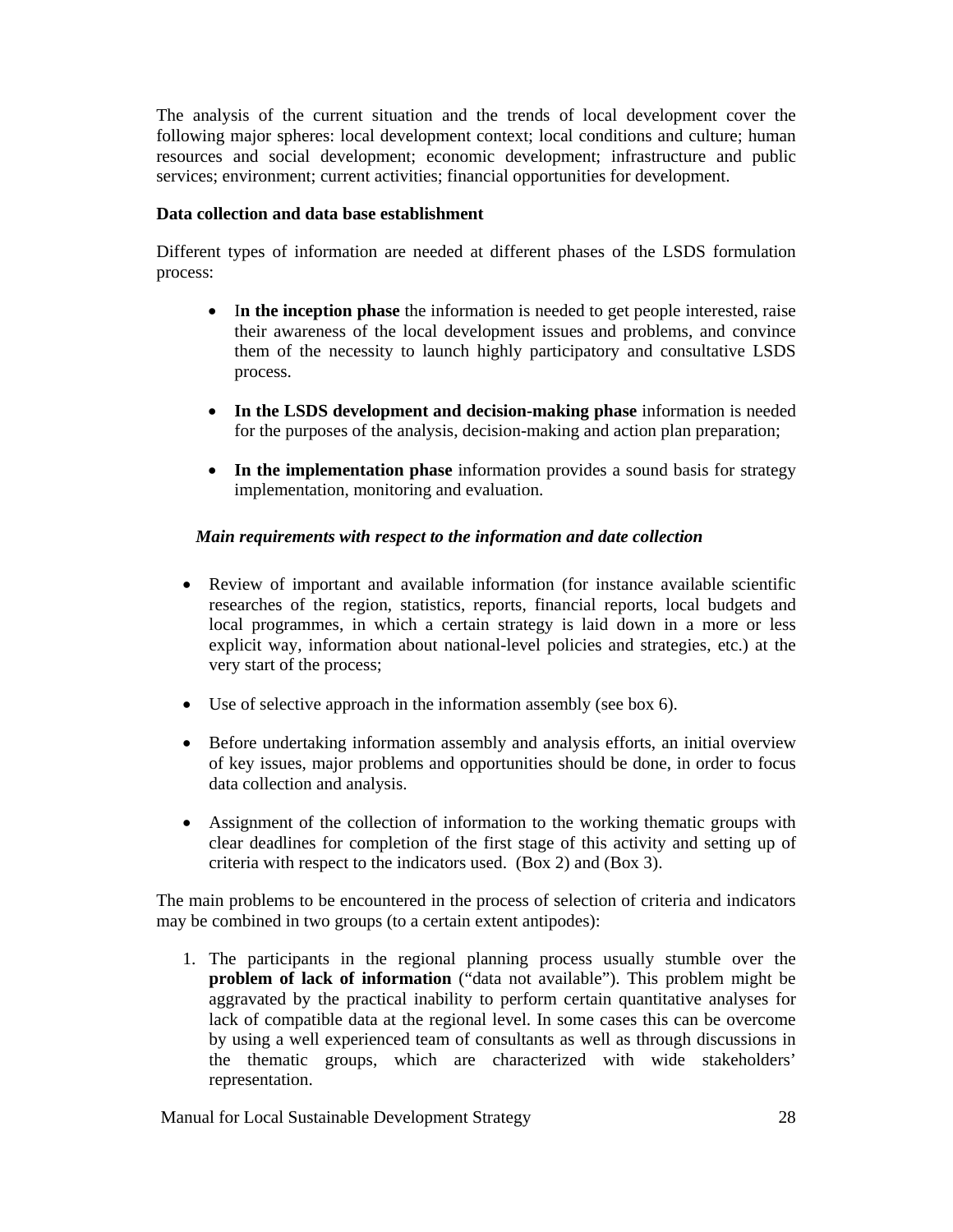2. Need of **critical selection of the available data**. The orientation to maximum completeness of the data, leads to the risk of excessive bent towards quantitative values instead of qualitative characteristics and takes a lot of time.

#### *Box 2: What is an indicator?*

 An indicator is something that represents a particular attribute, characteristics or property of a system (Gallopin, 1997). More narrowly, an indicator is a measurable part of a system. For example, health is not an indicator, because it can not be measured directly, but life expectancy at birth, the child mortality rate and the incidence of specific diseases can be measured and therefore can be indicators.

An indicator that combines or aggregates several parts is called an index. An index may be a compound indicator combining several lower-level indicators. Examples are the Human Development index, the Well-being index, etc. Or an index may be a composite indicator made up of many components that are not indicators in themselves. Examples are the gross domestic product, the consumer price index, etc.

#### *Box 3: Important criteria for the selection and formulation of the indicators*

- Availability of data;
- Territorial and time-frame comparability in order to allow construction of timeseries for comparisons and analyses of the trends inside the region;
- Reliability of data;
- Applicability with respect to the selected development concept;
- Consistency of the contents, which indicates whether the indicator reflects really significant aspects;
- Balanced approach and avoidance duplication within the framework of one group of indicators;
- Expressiveness of the indicators with respect to the interpretation of the indicators and the possibility to lead to formulation of conclusions;
- Compatibility on an European level (as a wish)

*Source: Guidelines for measuring the regional disparities, NCRD, Sofia, 2002* 

There are numerous methods (techniques) for collecting information (Box 4). It is important to evaluate them from the point of view of the **amount of information and its usefulness,** on one hand, and **the costs** for collecting it, on the other hand.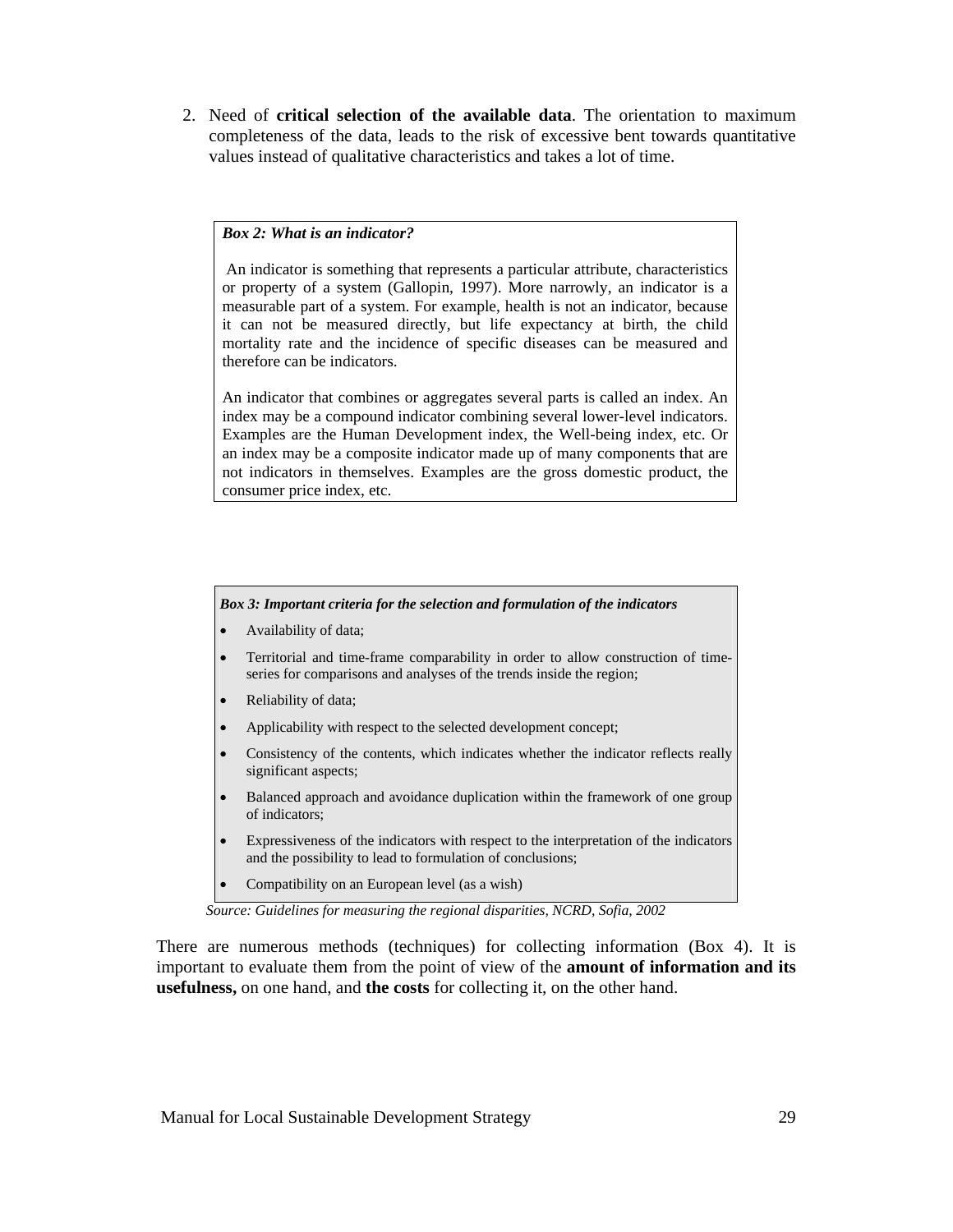*Box 4: Examples of methods for collection of information* 

- Study of statistical sources
- Study of documents related to regional and local development
- Study of national and sectoral strategies, documents, projects
- Study of donor programmes
- Maps
- **Interviews**
- Surveys
- Group discussions (focus-groups)
- Public meetings

#### *Sources of information*

The main sources of information for the LSDS formulation are as follows:

1. **Statistical data**, provided by the official statistical reporting practice, respectively by the Institute of Statistics and its territorial structures.

The advantages of this source of information comprise its accessibility for part of the information, reliability within the framework of the approved methodology for reporting of the indicators and the periodical data collection.

Among the shortcomings, it is worth noting the following:

- the relatively limited range of indicators followed at the regional level, especially at the level of municipalities and communes;
- the large delay in publication of the official statistical data (about 2 years) with respect to the period for which the regional analyses are made, which results in diminishing of the reliability of the conclusions made.
- 2. **Data obtained from institutional information systems**, like the one of the Ministry of Labour and Social Policy and the territorial units on employment, Ministry of Environment, Ministry of agriculture, other ministries and their databases, etc.

The access opportunities to this type of information are very limited, since there is no clarity neither with respect to all those systems, nor with respect to the indicators they use. Another point is that they are not always apt to provide this information. In addition, the information that might be obtained from the majority of these systems is not officially recognized, it is seldom collected at identical time periods, the methodological approaches applied to obtain the indicators may vary.

#### 3. **Data by direct survey or opinion poll**

Under certain circumstances (when solutions should be found to grave situations or topical problems and when there are no relevant data in the information data banks of the official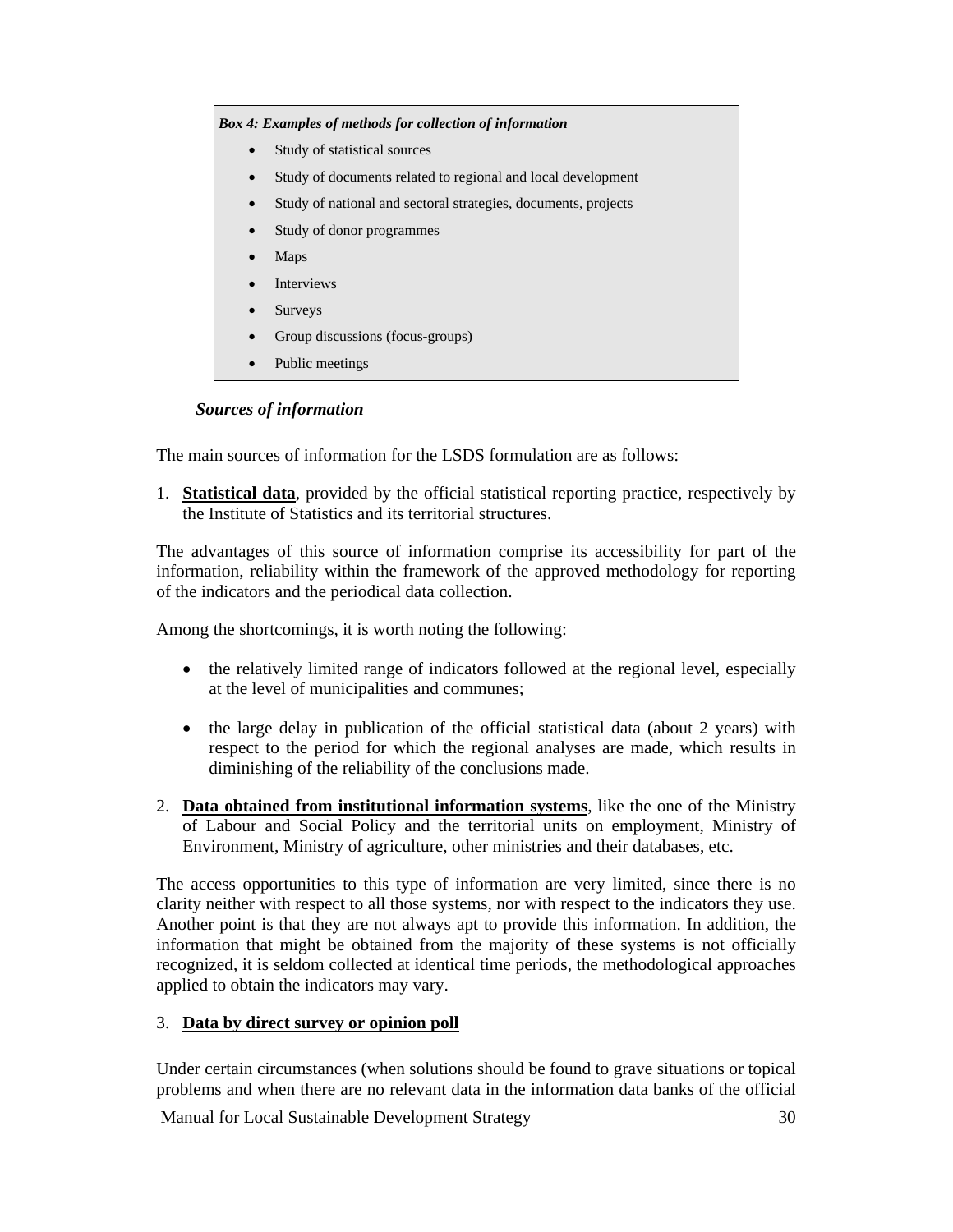statistics) it is possible to resort to procuring data by direct survey or opinion poll.

# *Organization of information*

For the LSDS elaboration a considerable volume of information is collected, originating from different sources and in a varying format and on different carriers (for instance on computer files or on paper). It can hardly be used to its full value if it is not well organized.

It has to be pointed out that information is not used only one single time. Some of the data will be used in the analysis immediately, others may turn out to be useful at a later stage (for instance for making the analysis more profound on some issues, for working out of development alternatives, etc.).

The main **recommendations** with respect to the creation of a simple **database** are as follows:

1. all information and data should be collected in one place.

2. all information and data should be registered in a manner, which would allow their easy identification:

a) a full list of the available information and data has to be worked out, which should be updated on a current basis;

b) suitable names have to be created of the computer files.

3. With respect to the statistical information, presented in electronic version, wherever possible the format of presentation of the data should be unified (for instance conversion of all tables in Excel, so that it can be possible to perform mathematical operations with data from different sources).

4. Use of Appropriate Information Management Technology:

- To organize data
- To link data and software to generate information through modelling, analysis and synthesis
- To diffuse information in a variety of credible formats, including maps, graphs and tables.

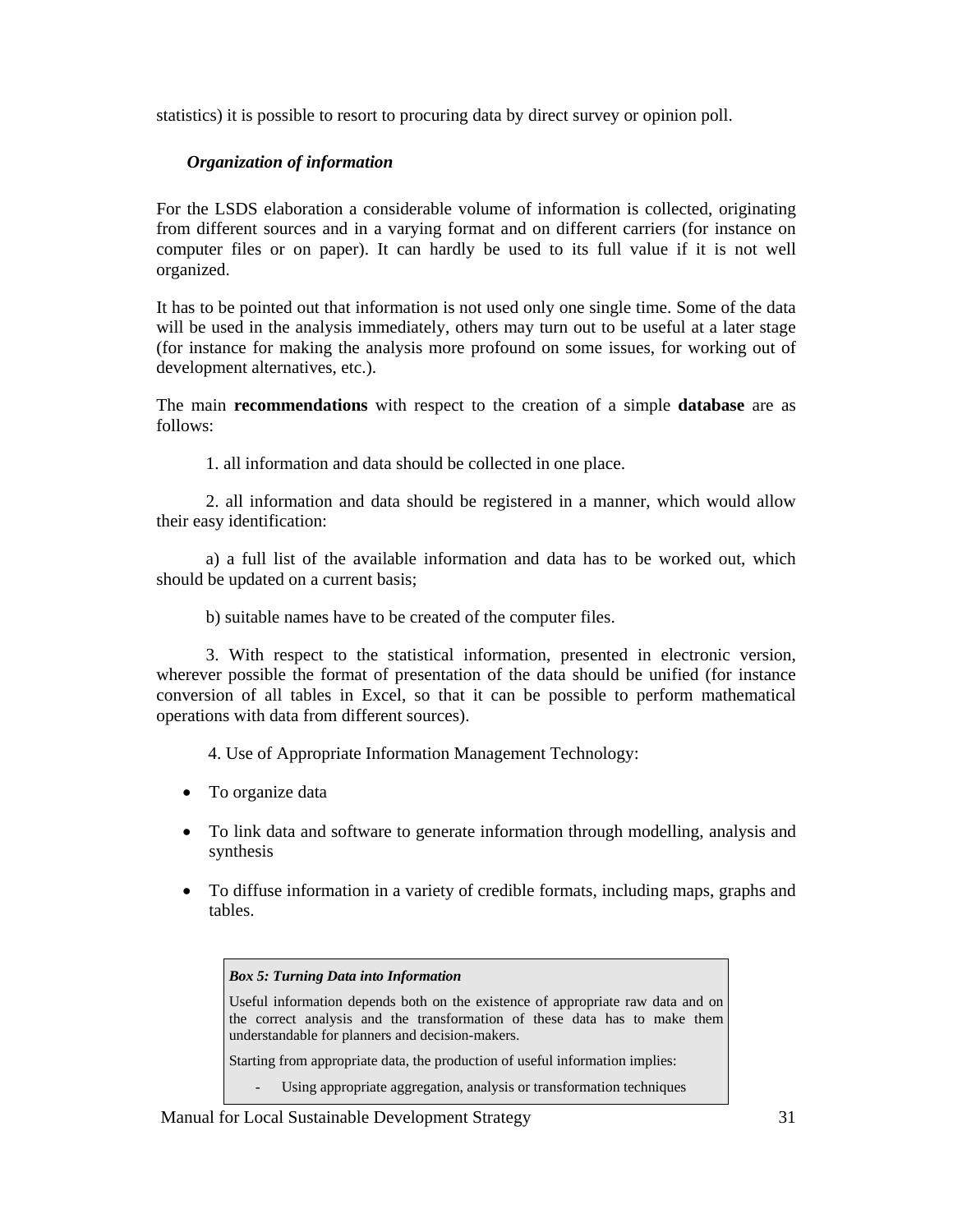- Presenting the information in a usable format or in an intelligible manner
- Ensuring that the information commands general acceptation

#### **Analysis of data and information collected**

# Guiding principles and approaches of data analysis<sup>12</sup>

- Stick to the comparative approach and relative values (relative share, density. indexes, levels etc.) in the processing of data and comments on figures, rather than to absolute indicators (alone) in order to be able to provide answers to questions like "Is the situation favourable or not? Is the reviewed aspect a strength or a weakness, a threat or an opportunity, and why, except in the cases when there are clearly defined norms or **norms and standards** (whether set up by regulations or not). Usually comparisons are made with the national average or with other regions. If it is appropriate and if there are data that may be easily obtained international comparisons can also be made.
- In conducting the assessment of the individual parameters of the analysis one should obligatory outline the **inter-regional, and especially the intra-regional disparities,** for instance between the different municipalities and communes, between rural and urban areas, between the coastal area and the inland.
- Depicting the **dynamics of development and the changes emerging over the time.** In many cases it is more important to understand the dynamics and the direction of changes, rather than to simply produce a "snapshot" of the current situation. The main issues in this respect are as follows:
	- **Whether the situation** (in a certain field) **is deteriorating or improving?** What is the assessment in a short-term aspect (as compared to the last year or the last 2-3 years) and in a long-term aspect (the last 5-10 years)?
	- **What are the possible and probable tendencies?** What might possibly happen with and without intervention in the development? Is this a possibility or a threat?

#### *Content-related principles and approaches in the analysis of information*

• An important requirement of the analysis is to establish an inter-sectoral relationships, i.e. the analysis should be **integrated**, not sectoral. This requires a **co-ordination and linkages between the (sectoral) sections**. An appropriate place to draw the attention towards these issues and to present them in a clear form is the **section on summary conclusions**. The separate working groups should currently exchange information and at certain point of time should work together for correction of contradictions and integration of the sectoral aspects.

Manual for Local Sustainable Development Strategy 32  $\overline{a}$ <sup>12</sup> *Strengthening of local and regional capacity, DFID, ITS , 2003*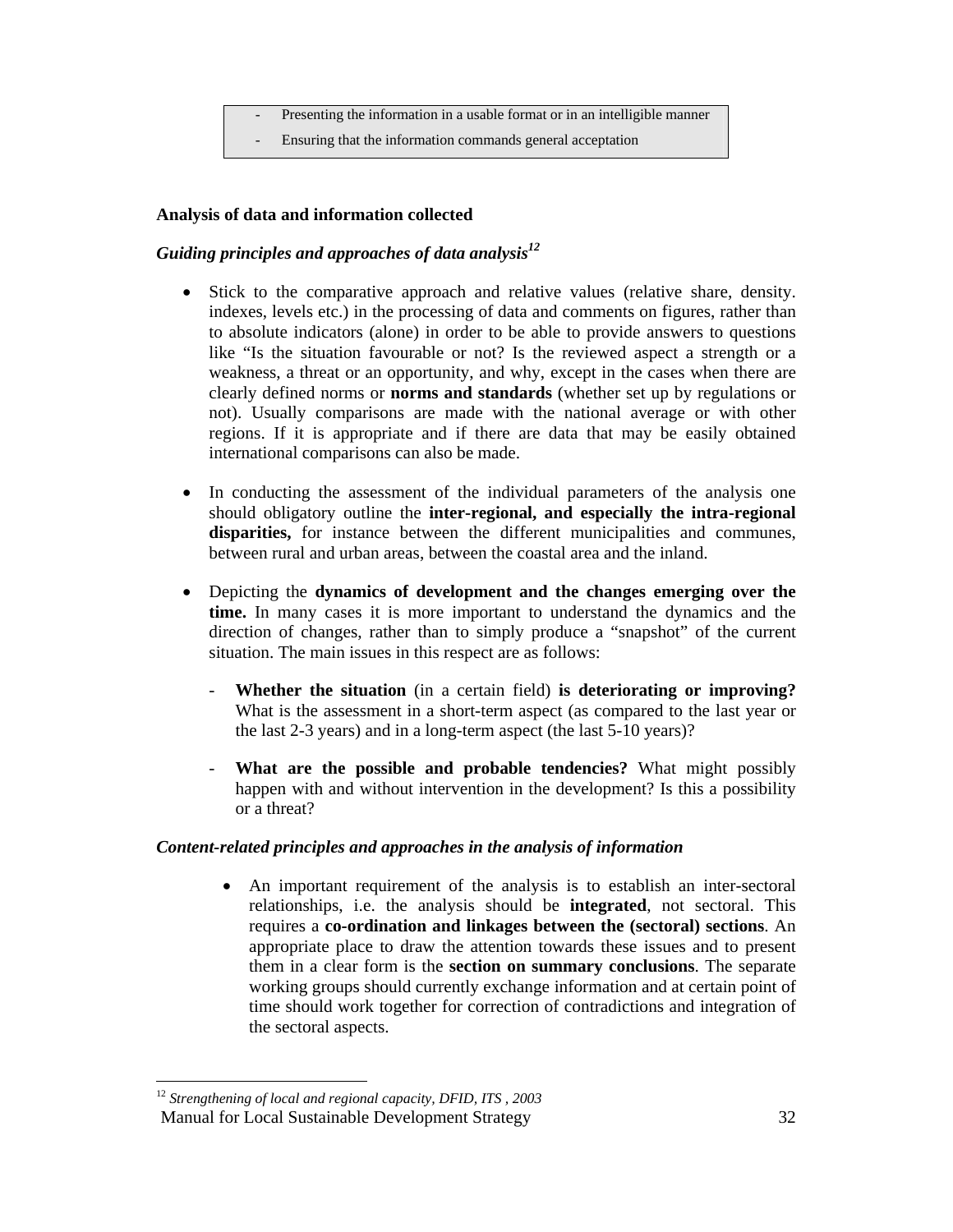- The analysis should **clearly differentiate local/regional issues from national ones and should focus on local/regional development problems.**  The issues of supra-regional nature (national and even global) should be considered only as part of the environment, respectively as threats or possibilities.
- The analysis should end with **recommendations/guidelines for action.** This is a widespread and useful practice. It has to be pointed out that these are only recommendations resulting from the analysis and not the finally formulated objectives and actions. Usually a large number of recommendations can be made, however only few of them will later be translated into objectives and actions (either due to the limited resources or because of the conflicting nature of some of the recommendations).

#### *Recommendations to the presentation of the information*

- It is recommended that the data collected is presented in the form of tables or diagrams (sometimes maps may be used as well) and the attention is focused on the general picture in a given field, referring in the text only to the most important indicators (i.e. those that may provide a general outline of the overall picture).
- Wherever possible (or appropriate) the sources of information should be quoted (this would allow to assess whether and to what extent the information is reliable, whether it is statistical data, or facts established in some other way, or personal opinions).

# *Local /regional development context analysis<sup>13</sup>*

Local development does not take place in isolation. It cannot be understood and realized outside the general context of regional, national and international development. Each development strategy should take due account of the broader context, in which the local economy and local communities operate.

The influence of the internal and external environment on the local development should be assessed by focusing on:

- external factors influencing the development of the municipality/region such as:
	- geopolitical place of the municipality;
	- the municipality's relation to the major roads, railways, airports and sea ports;
	- the projects for construction of the European transport corridors;
	- the new communication technologies;

 $\overline{a}$  $<sup>13</sup>$  Main source for this section : Local Development Strategy guidelines, UNDP 1999 and Regional</sup> Development Strategy Manual, UNDP 2003

Manual for Local Sustainable Development Strategy 33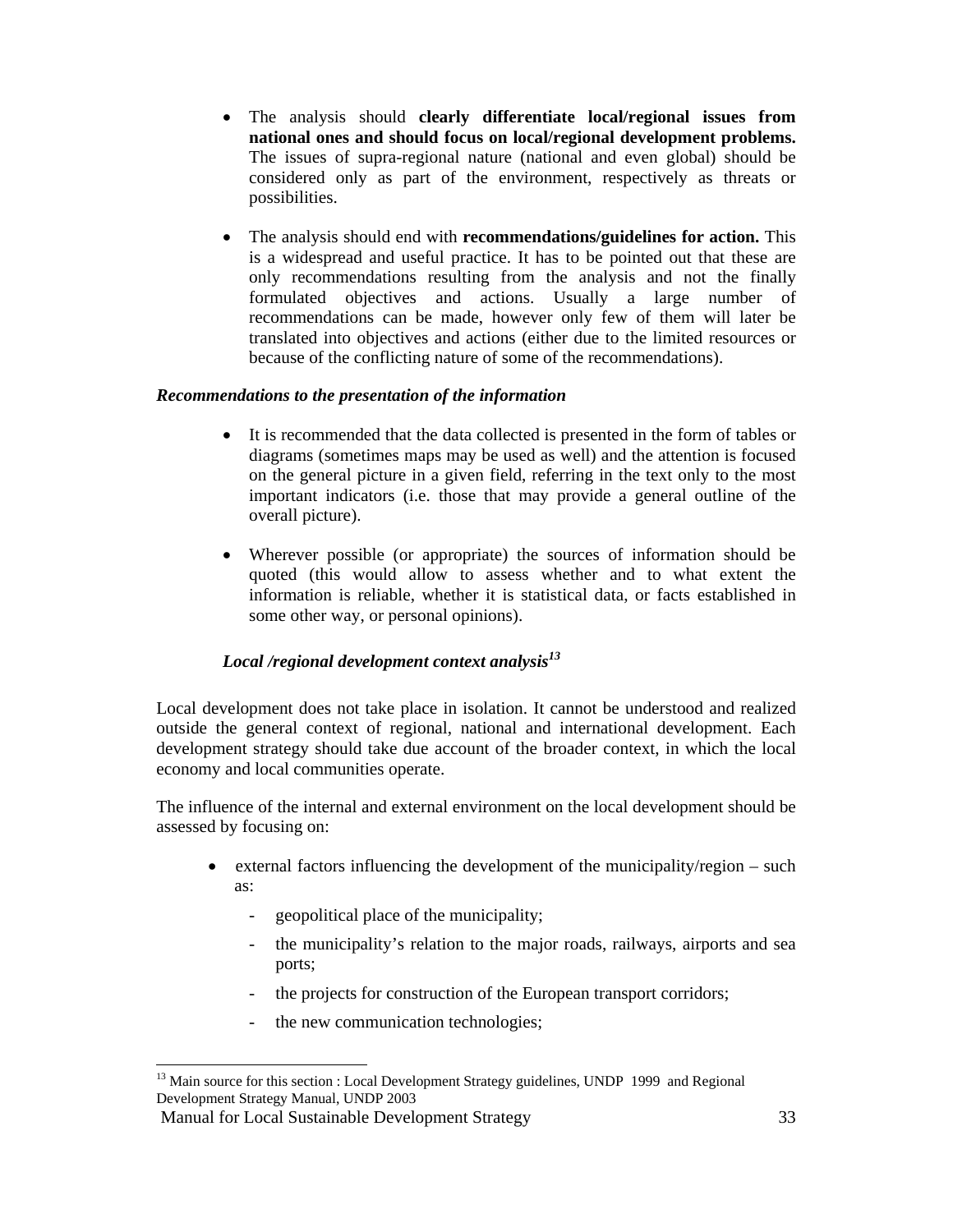- the change in the localization factors (the factors related to the selection of the location of the mobile investments);
- the long-term prospects for the country's accession to the European Union.
- domestic factors, such as macro-economic framework, political context, national development priorities (including ongoing and forthcoming projects, which affect the region), linkage to the objectives and priorities of the National Development Strategy, MDGs, sectoral strategies, etc.

It is useful to prepare maps, illustrating the locality/district/region in a geographic, national and sub-continental aspect, as well as the transport connections of the region – by road, rail, airports and sea ports.

# *General characteristics, location and administrative structure*

This section provides a general description of the municipality. It is necessary to indicate and evaluate:

- location of the municipality, frontiers, accessibility;
- general geographic and demographic features (including the distribution of population by settlements), peculiarities of the natural environment, surface area, structure and land use, population density, evolutionary changes, cultural heritage, unique characteristics, etc.
- administrative division and human settlements network: administrative setup of the municipality (incorporated cities, regions ,communes, settlements), ruralurban population ratio, specific characteristics of the human settlements network, etc.).
- rural/urban development characteristics.

# *Analysis of trends and processes in the social sphere*

#### **A) Demographic features**

The following trends should be identified:

- Population size and density;
- Birth rate, mortality rate and the dynamics (changes) of the population;
- Natural population growth;
- Age and sex structure of the population, balance of the age groups;
- Ethnic composition of population;
- Economically active population trends;
- Emigrations, immigrations;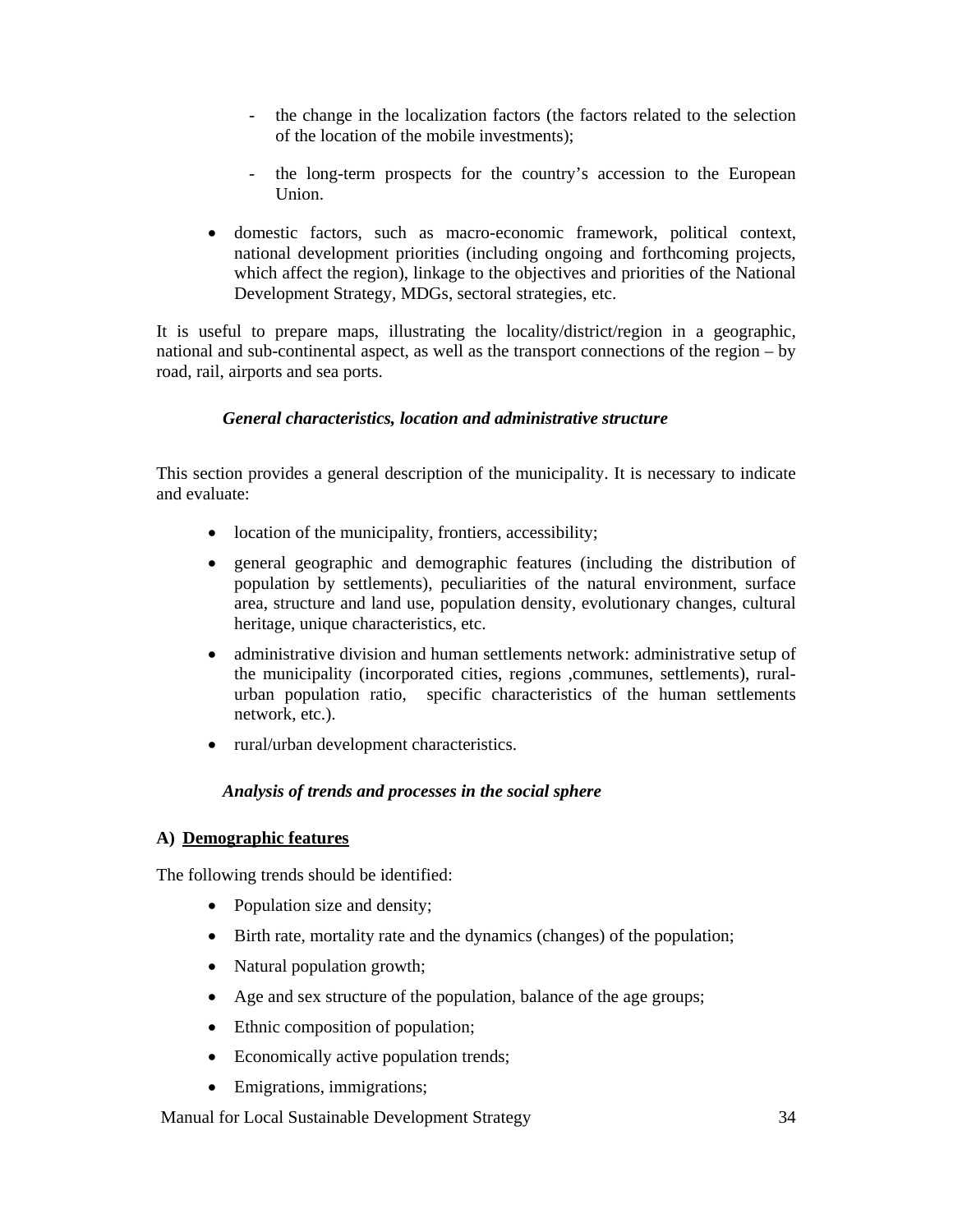- Structure of the population according to the size and type of the human settlements, rural and urban characteristics and distribution;
- Educational level and qualification level.

# **B) Social Welfare income and poverty level**

- Incomes general dynamics;
- Structure and dynamics of incomes by sectors; social groups; vulnerable groups (e.g pensioners, minorities, women, youth);
- Structure of incomes by sources: industry; agriculture; tourism; pensions; social assistance; etc.;
- Expenditures- general dynamic
- Structure and dynamic of expenditures by groups of commodities and services (food, cloths and other commodities, utilities, administrative services, etc.).
- Poverty level and regional disparities;
- Concentration of the problems of poverty and social exclusion of certain groups of the population by districts and communes, urban/rural areas.

# **C) Labour market**

The analysis should be based on:

- Structure and sustainability of employment;
- Level, dynamics and structure of unemployment;
- Distribution of employment among social groups;
- Qualification characteristics of the employed and the unemployed and correspondence with the employers' requirements;
- Characteristics of demand and supply of jobs;
- Measures to combat unemployment (active and passive);
- Adaptability to the labour market;
- Adaptive capacity and inclination to entrepreneurship.

#### **D) Education**

It is particularly important to analyze to what extent the education in the municipality corresponds in terms of grades and profile to the new requirements for labour force quality. To this end it is necessary to assess:

- The characteristics of the educational services by degree of educational level;
- The territorial organization and optimal distribution of schools;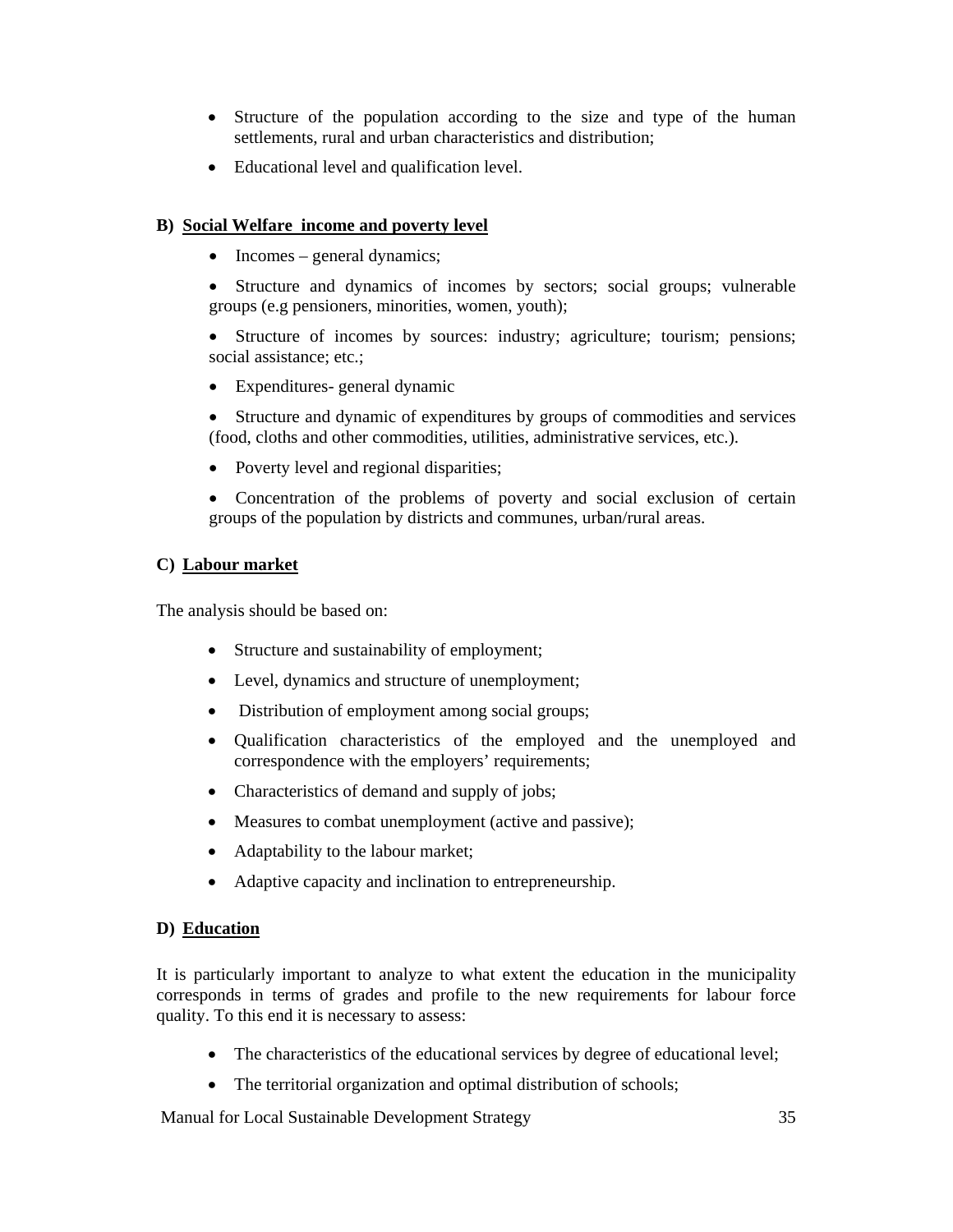- The availability of teaching staff;
- Main indicators of primary education;
- Attainment of educational standards;
- Level and scope in the secondary and higher education;
- School drop out rates;
- Basic skills (basic literacy, computer skills, etc.);
- Existing types of education and analysis of demand;
- Attitude to education of the employed persons and the unemployed.

# **E) Health care**

The analysis of the health care should focus on the main problems in this sphere, namely:

- Territorial organization of health care;
- Personnel:
- Maternal and child health care;
- Child mortality;
- Maternal mortality;
- Access to basic health care services.

# **F) Social integration and gender equity**

An assessment should be made of the equal rights and opportunities for development (e.g. income generation, employment, salary scales, access to education and political power, representation in the municipal administration and local councils, etc.) of men and women Constrains and impediments for ensuring gender equality should be analysed with a specific emphasis on:

- degree of educational coverage by educational levels, etc.
- employment, unemployment, degree of economic activity;
- barriers to integration of women in the labour market, occupation related to child care, dependent family members and other reasons, hindering women's participation in the labour market, incl. the structure and trends of the economy, problems related to travel, etc.

# *Analysis of the processes and trends in the economy*

Economic development should be subject to multi-aspect diagnosis in the LSDS in terms of:

• a driving force for economic growth in the municipality;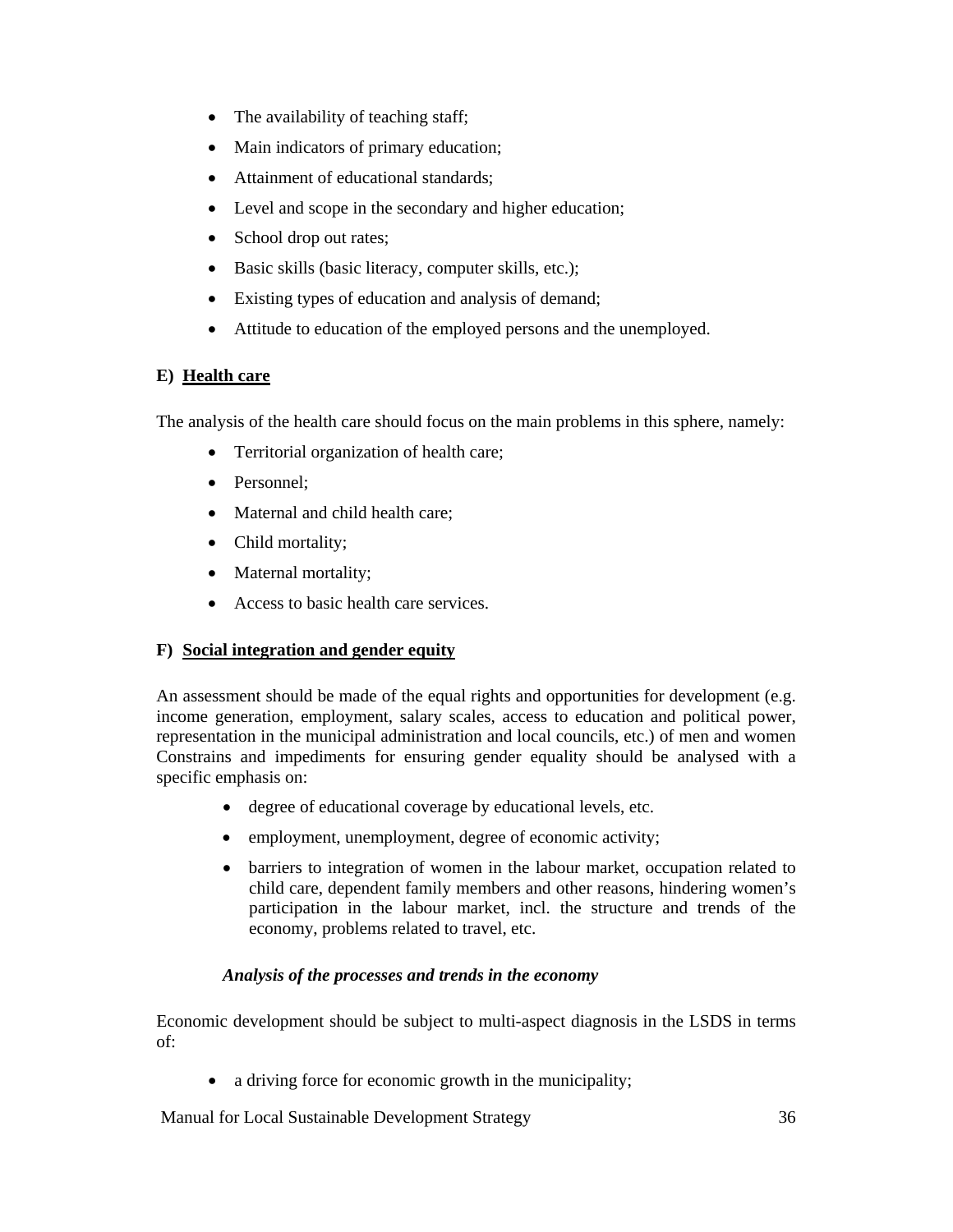- a combination of sectors, branches and activities featuring different requirements and conditions for their location and leading to conflicts with respect to the use of certain natural resources;
- a range of spatial concentrations and relationships, opportunities to form clusters and their impact on the development of the region;
- its requirements with respect to regulation mechanisms and policies providing for the achievement of the planned development.

# *The sequence and contents of the economic assessment are as follows:*

# **A) Main trends and characteristics of the local economy**

- Level of economic development of the region and economic growth;
- Sectoral structure of the local economy,
- Private sectors development;
- Dynamics by sectors and sub-sectors;
- Investment activity, local and foreign investments;
- Diversification or mono structure of the local economy;
- Economic relations between the sectors and the human settlements;
- Competitive capacity;
- Research and development (R&D) and innovation activities.

# **B) Development of business, small and medium-sized enterprises**

- Structure of business entities by sectors (relative share of the total, of the number of employed persons, of the capital assets, of the total production output, etc.);
- Structure of the business entities by size micro, small, medium-sized, large enterprises (relative share of the total, of the number of employed persons, of the capital assets, of the total production output, etc.);
- Number of just starting companies and their structure by sectors;
- Density, degree of survival and growth of the companies (enterprises);
- Evaluation of the business climate in the region;
- Major requirements for implementation of the economic strategy of the municipality – What do the companies in the region consider appropriate? What support do they expect from the local authorities, the employment offices, the regional and central authorities? (this information could be collected through survey studies).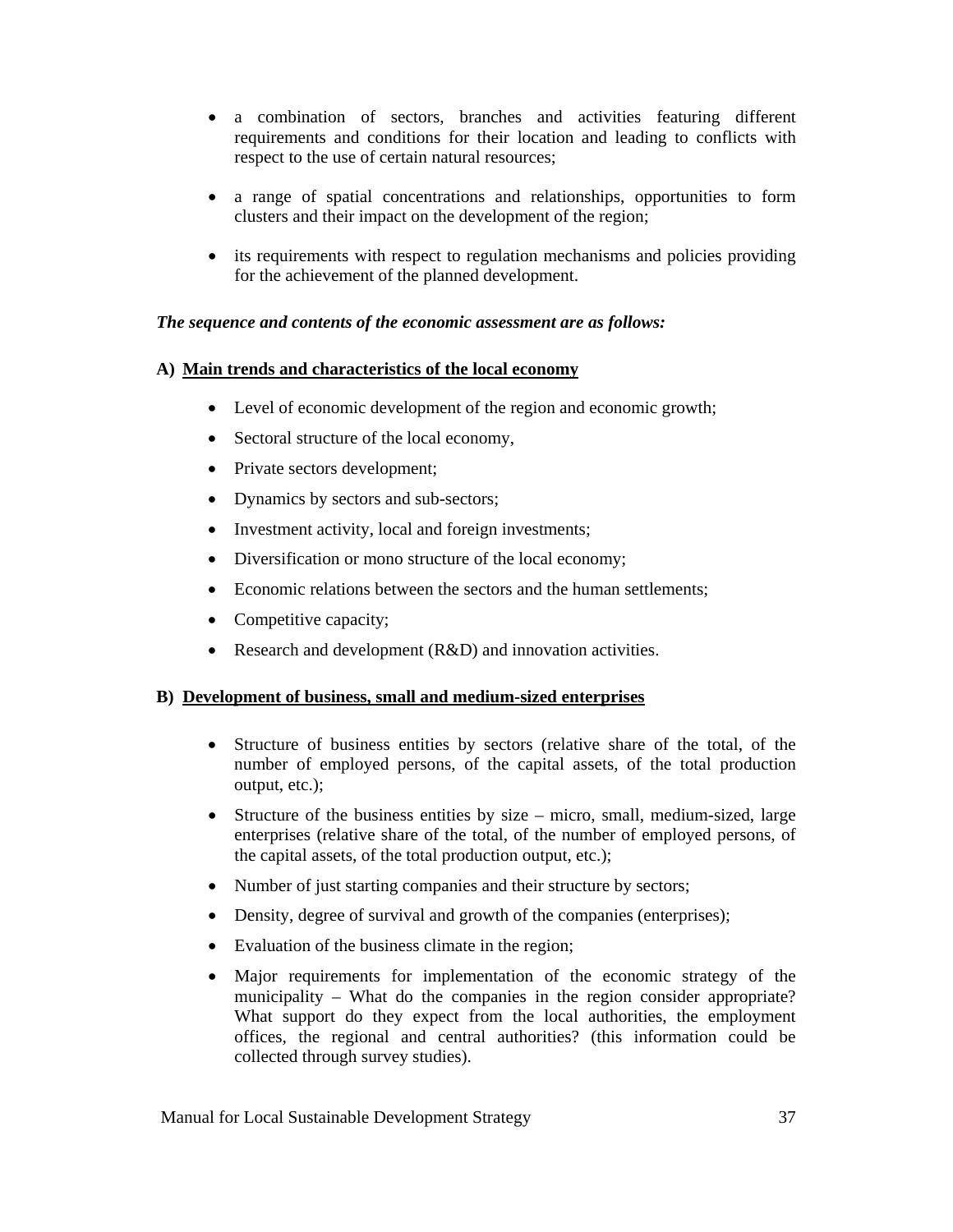# **C) Profile of industrial production**

- Industrial structure and specialization;
- Territorial distribution and concentration;
- Size of the companies (turnover, number of employees);
- Level and investments structure;
- Major trends in the industrial restructuring;
- Specific reasons for the obtained assessments, incl. infrastructure problems or problems related to drop in demand, import/export orientation, privatization process, trends in employment and unemployment, impact of restructuring on the labour force, etc.;
- Comparative and competitive advantages of the regional production, assessments of the different productions in the region from the point of view of their prospects for survival and development.

# **D) Development of agriculture and rural areas**

- Regional potentials for development of the sector and its sub-sectors plantgrowing and stock-breeding;
- Land-use, size of lots, ownership and allotment;
- Territorial structure of the sector and achieved regional results with respect to production output, employment, farm revenue level;
- Correspondence between the regional potentials and the achieved results;
- Causes for the various disparities, which the analysis should reveal;
- Problems of the rural communities (depopulation, characteristics by age/sex, reasons for underdevelopment, etc.).

**E) Development of tourism** (provided the municipality has a potential for the development of this sector)

- Eco-tourism or village tourisms;
- Sea or mountains resort.

# **F) Development of financial and business support infrastructure**

Special attention should be paid to the parameters of the information and business support infrastructure, its quality and the range of services offered:

• Information infrastructure – business information systems, number of serviced customers;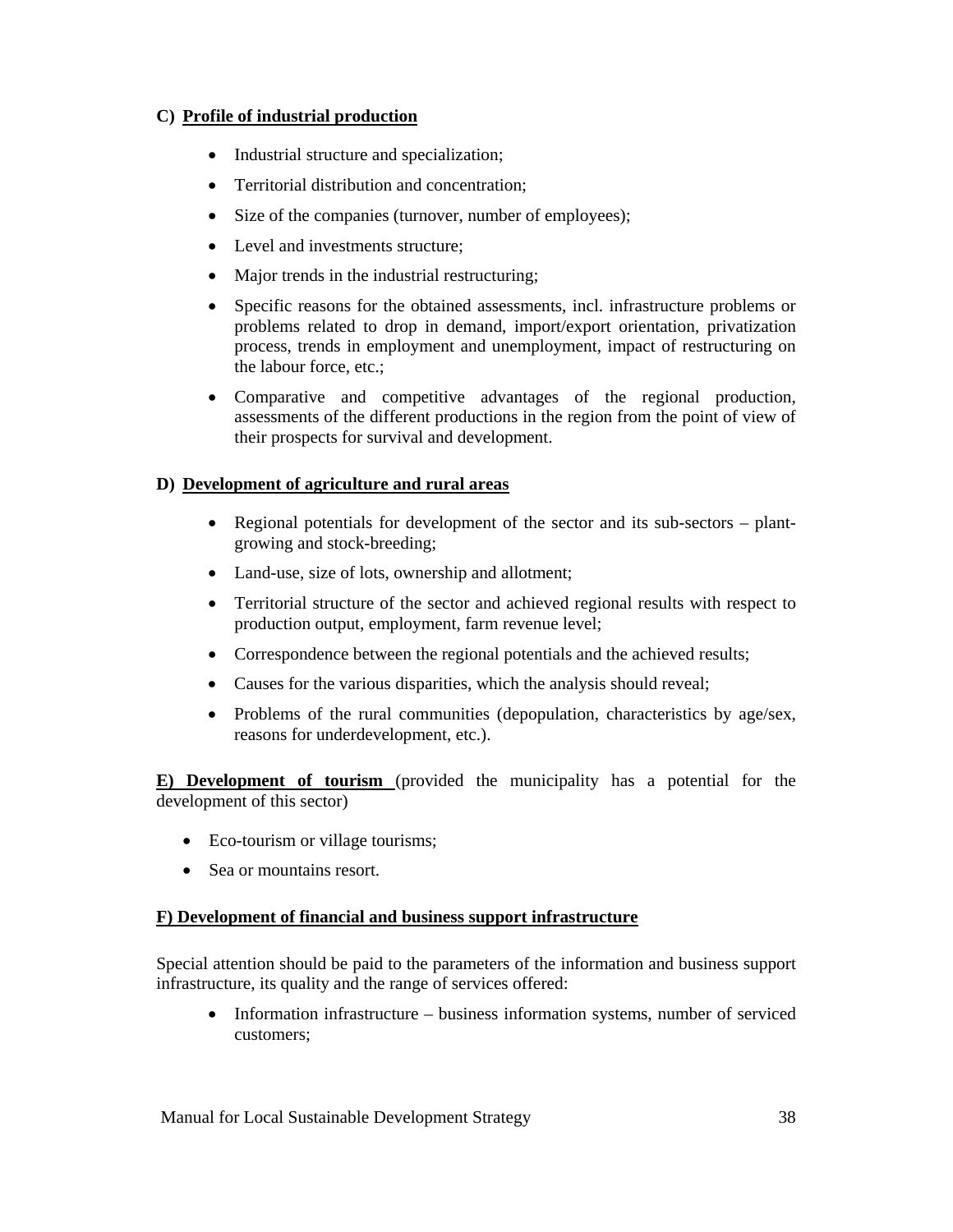- Business support infrastructure consultancy services, regional development agencies, business centres, trade chambers, business chambers, business associations, etc.;
- Banking and financial services.

# **G) Municipal financial performance**

- Structure of the municipal budget (revenues-expenditures);
- Ratio in the budget between municipal own revenues (e.g. income tax revenues, local taxes and charges, shared taxes, etc.) and government transfers and subsidies;
- Revenues breakdown:
- Expenditures breakdown ( e.g. social assistance, public works, public services, education, health care, investment and physical maintenance)

# *Analysis of the state of the basic infrastructure*

The analysis should identify the state of the facilities on the territory of municipality in terms of build-up and current maintenance and provided services as a characteristic of the degree of saturation.

It would be desirable to make a comparison between the infrastructure parameters on local/regional and on a national scale and in some cases also international comparisons.

It is necessary to define the compliance with the requirements concerning the level and quality of saturation. The analysis should be based on the understanding that infrastructure is one of the most important general conditions for the development and for the creation of a favourable business climate. It is a well known fact that the good road connections, modern communications and good services are a prerequisite for activation of local and foreign business interest.

The infrastructure analysis comprises evaluation of the construction level and degree of saturation with services by the following systems and facilities:

Water supply

- Water supply systems sites and facilities for drinking water and industrial water supply, irrigation and regulation systems, degree of construction and state of repair, treatment plants, water supply networks, human settlements with water supply and sewerage systems, share of the population having access to centralized water supply and sewerage, human settlements and share of the population living under water rationing regime, drinking water treatment plants (capacity, size of the serviced population);
- Wastewater networks and systems (share of the total length of the street network), treatment plants for household and industrial wastewater (capacity, size of the serviced population);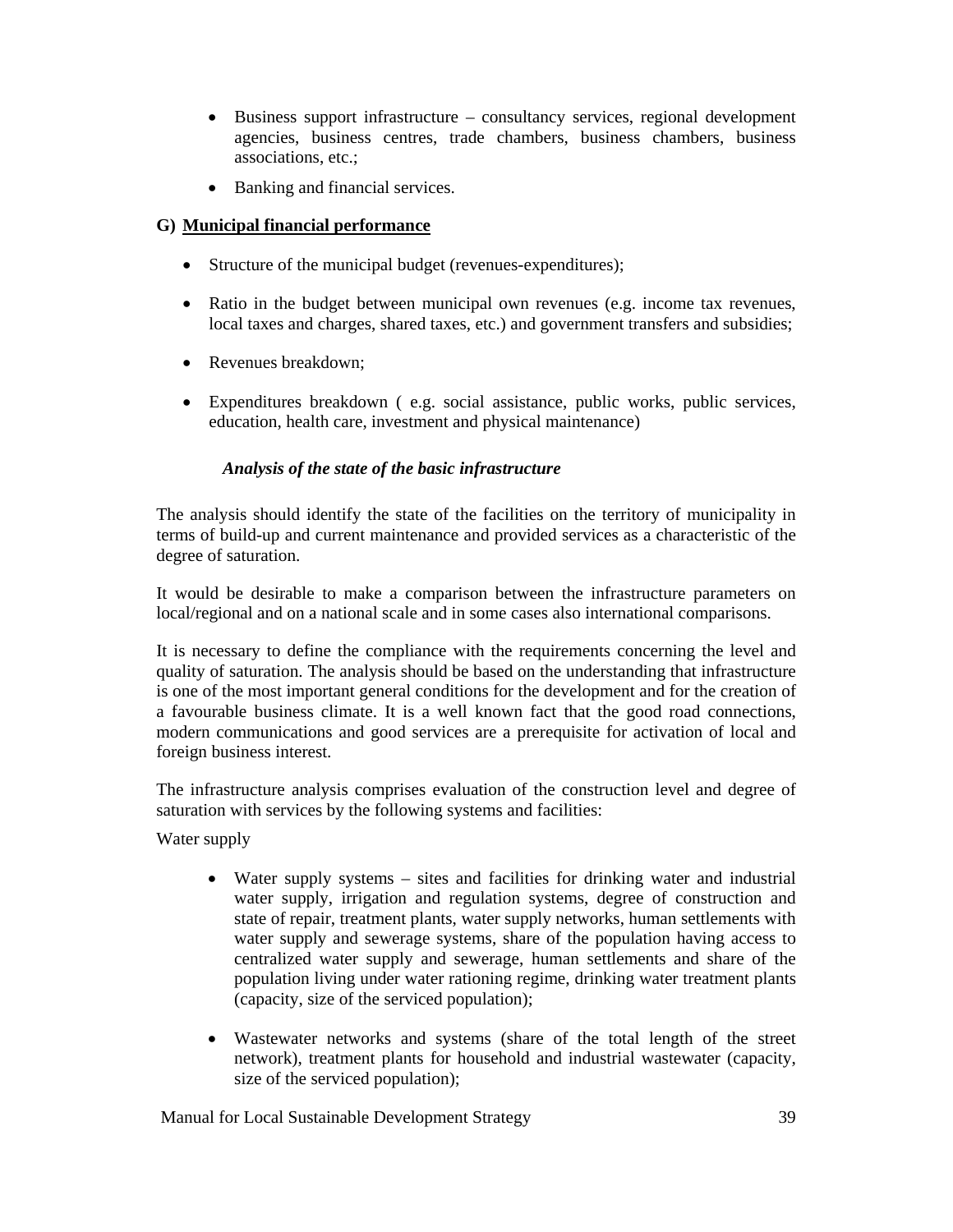- Transport infrastructure: roads (length, structure by classes, maintenance); railway (length, share of double and electrified railways); airports (types, capacity, passenger and cargo turnover); water transport (ports – types, capacity, passenger and cargo turnover);
- Communications networks air-borne, cable and relay types, coverage, radio and TV, density of telephone posts, etc.);
- Irrigation (capacity, share of irrigated areas);
- Landfills for solid urban waste;
- Energy systems and networks energy sources by types, capacity degree of construction and operating characteristics, specific electricity consumption – total, incl. by the residential sector.

#### *Environmental status of the region*

The analysis should outline the major environmental issues and their root causes. It also should address the causes of unsustainable development, which lie in government macroeconomic policies, investment, trade and development programs, energy and transport plans that are being implemented on the territory of the municipality.

The analysis should cover the following:

#### **WATER**

- I. Volume of water resources in the municipality:
	- $\triangleright$  Surface water;
	- $\triangleright$  Ground water;
	- $\triangleright$  Total water resources;
- II. Water use in the municipality:
	- $\triangleright$  Drinking water use;
	- $\triangleright$  Water used for industrial purposes;
	- $\triangleright$  Water used for irrigation;
	- $\triangleright$  Hydraulic equipment
- III. Drinking water qualities
- IV. Quality of the surface and ground water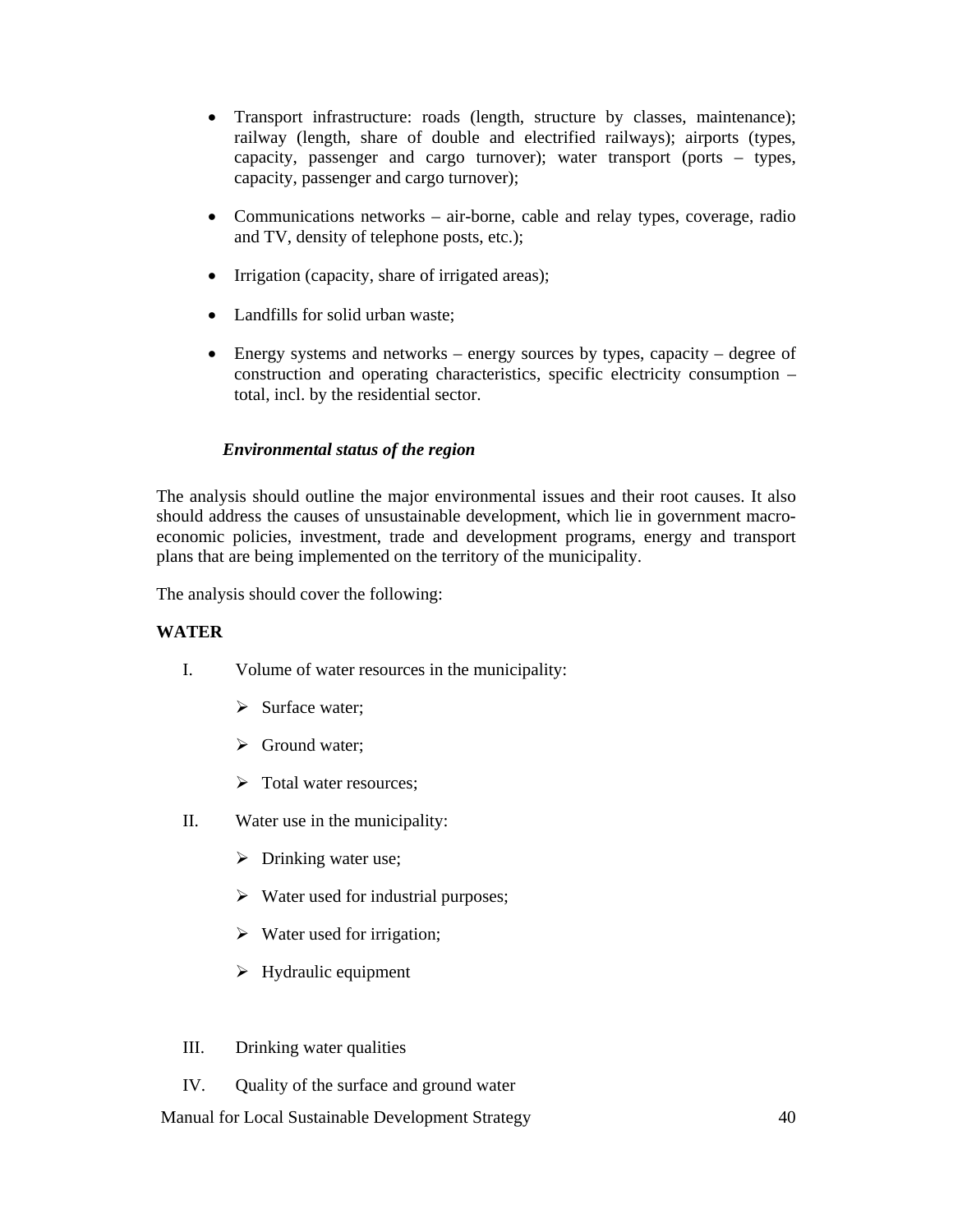V. Main pollutants of the water

# **AIR**

- I. Analysis of the climate and meteorological factors
	- $\triangleright$  Total sun radiation;
	- $\triangleright$  Air temperature;
	- $\triangleright$  Precipitation;
	- $\triangleright$  Relative humidity;
	- $\triangleright$  Wind direction and velocity
- II. Air quality at ground level
- III. Main sources of air pollution:
	- $\triangleright$  Pollution resulting from energy generation;
	- ¾ Pollution resulting from stationary sources (industrial pollution);
	- $\triangleright$  Stationary sources of pollution (domestic heating)
	- $\triangleright$  Mobile source of pollution;
	- $\triangleright$  Unpleasant odours

# **GEOLOGY**

# **SOILS**

- $\triangleright$  Prevalent local sol types;
- $\triangleright$  Agricultural land;
- $\triangleright$  Soil pollution by heavy metals;
- $\triangleright$  Soil pollution by pesticides;
- $\triangleright$  Soil erosion, acidity and salinity;
- $\triangleright$  Terrain damage inflicted by ore mining and extrication works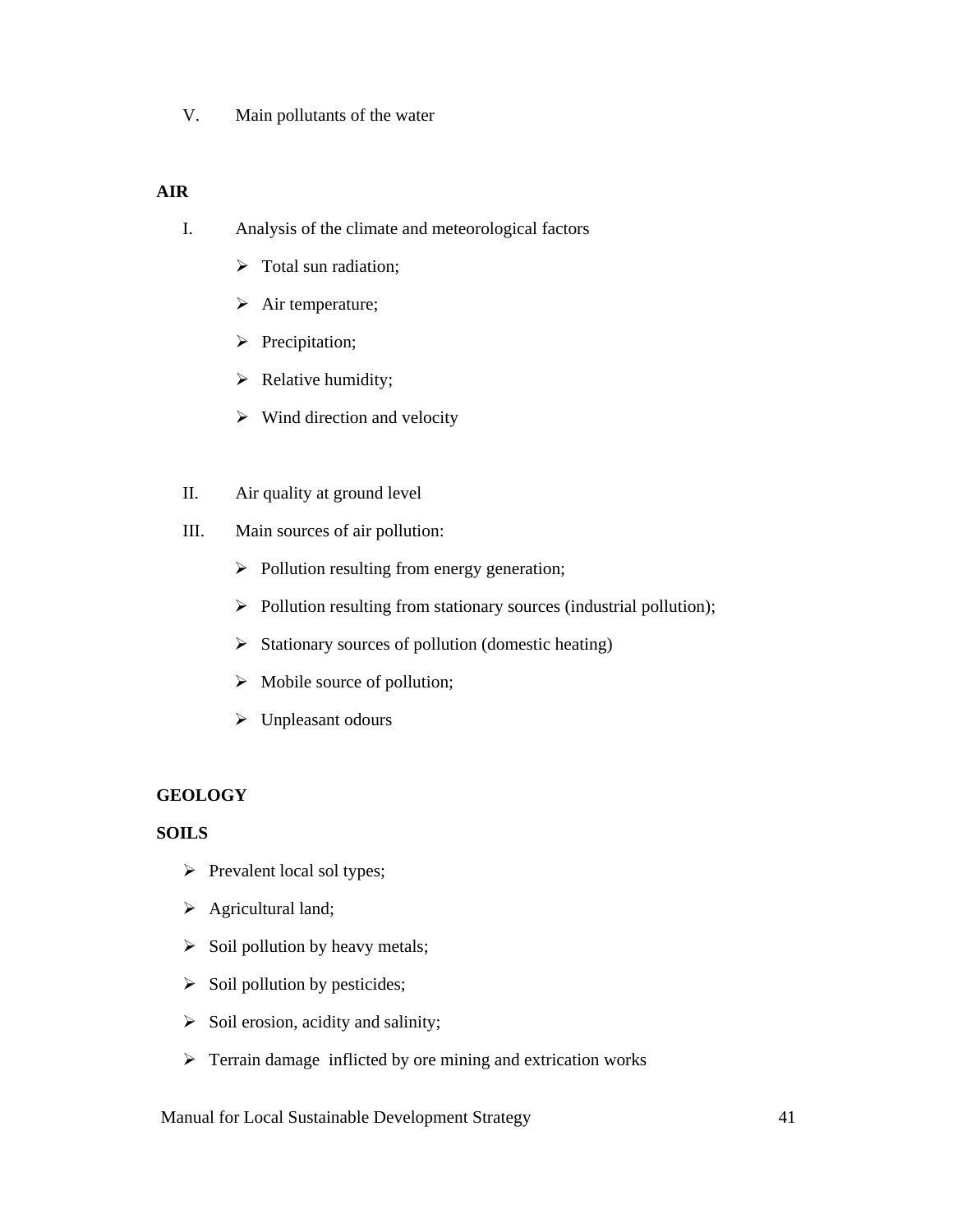# **BIODIVERSITY**

#### **PROTECTED AREAS, NATURAL AND NATIONAL PARKS**

- $\triangleright$  Daily recreation. City and village parks, gardens and green area between apartment blocks in the residential areas;
- $\triangleright$  Weakly recreation. Parks and forest outside the settlements.

# **WASTE**

- $\triangleright$  Solid household waste;
- $\triangleright$  Hazardous waste;
- $\triangleright$  Landfills;
- $\triangleright$  Organisation of waste collection and disposal activities;
- $\triangleright$  Municipal waste management administration.

# **NOISE**

#### *Land use and Urbanization*

In this section it is important to take account of the land use, urbanization and **urban planning**, as well as of the formation of important economic zones – concentrations (clusters) of industries, forestry, fishing, tourism, commercial centres.

# *Analysis of development-related activities*

Clarification and evaluation of the effectiveness of the current development-related activities is an important part of the assessment process.

It is necessary to analyze (evaluate) also earlier strategic visions and projects proposals and to make use of the lessons learned.

One should be in a position to list the individuals, organizations and structures who have been involved in the current activities on this matter to a specific point of time, as well as to indicate their sphere of activity. In certain spheres there might exist a broad network of people involved in the provision of training, consultations, rental of real estate property and investments through specialized agencies on these issues, while in other spheres this activity might be performed on an informal basis and hardly developed at all.

This part of the analysis may provide also assessment of the initiatives put forward so far with respect to **trans-frontier (cross-border) cooperation**.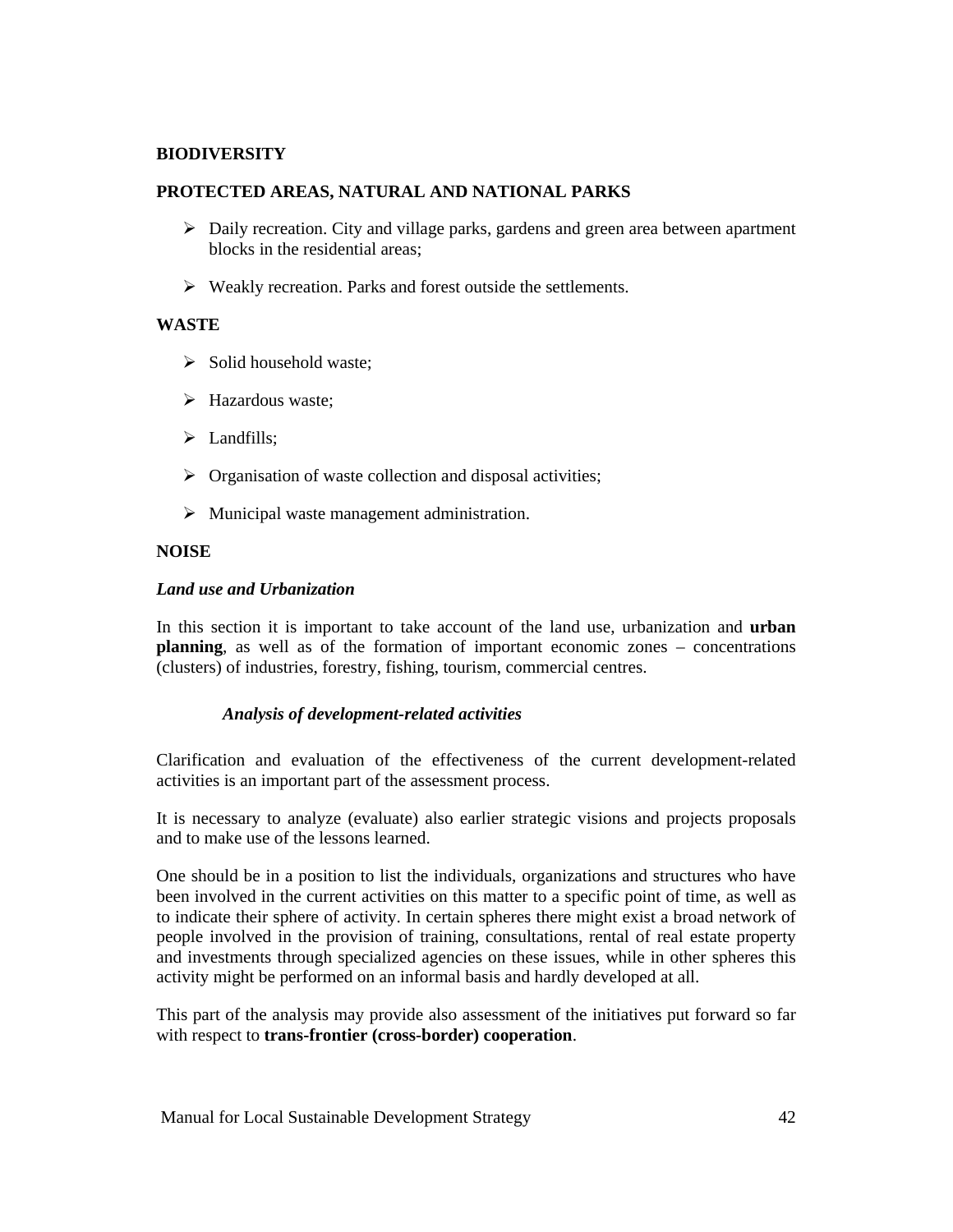# *Municipality's capacity to implement the LSDS and Financial opportunities and resources for development*

It is necessary to evaluate the administrative and human capacity of the municipality so that capacity gaps/needs are identified and strategy to bridge these gaps is defined.

The analysis should also assess the possible sources of funds and resources for the local development. These sources could be:

- 1. National sources of funds:
	- $\triangleright$  State budged;
	- $\triangleright$  National funds (e.g. National Environmental Fund)
- 2. External sources:
	- $\triangleright$  ODA:
	- $\triangleright$  FDI;
	- $\triangleright$  Local business investments

# *3. 2. SWOT Analysis14*

The analytical part of the LSDS ends with a SWOT analysis. It is a strategic planning tool for analysing the **strengths (S)** (i.e. capacities, contacts, resources, etc.) **and weaknesses (W)** (i.e. diminishing ability to provide quality services; assessing the major general characteristics and shortcomings/needs of development), the **opportunities (O)** (a combination of circumstances which, if accompanied by a certain course of action on the part of the community, is likely to produce benefits) **and threats (T)** (probable events which , if they were to occur, would produce significant damage to community) for local development. Strengths and weaknesses refer to internal factors, while opportunities and threats refer to outside influences.

The SWOT analysis is a method, which originates from strategic planning in business. Since the 1980's it has found quite broad application in planning at the regional and local level as well. This is related to three major advantages it offers<sup>15</sup>:

- The SWOT analysis is exclusively convenient as a tool for synthesizing of the results from the detailed analysis of the current state, leading directly to the formulation of a development strategy;
- The SWOT analysis is a tool, which is particularly suitable for participatory planning. The cases when it has been prepared by one expert only are rare. It is evident from the practice that the best (and the fastest) results are obtained when working in a team;

 $\overline{a}$ <sup>14</sup> Source: Regional Development Strategy Manual, UNDP 2003

<sup>15</sup> *Strengthening of local and regional capacity, DFID, ITS , 2003*

Manual for Local Sustainable Development Strategy 43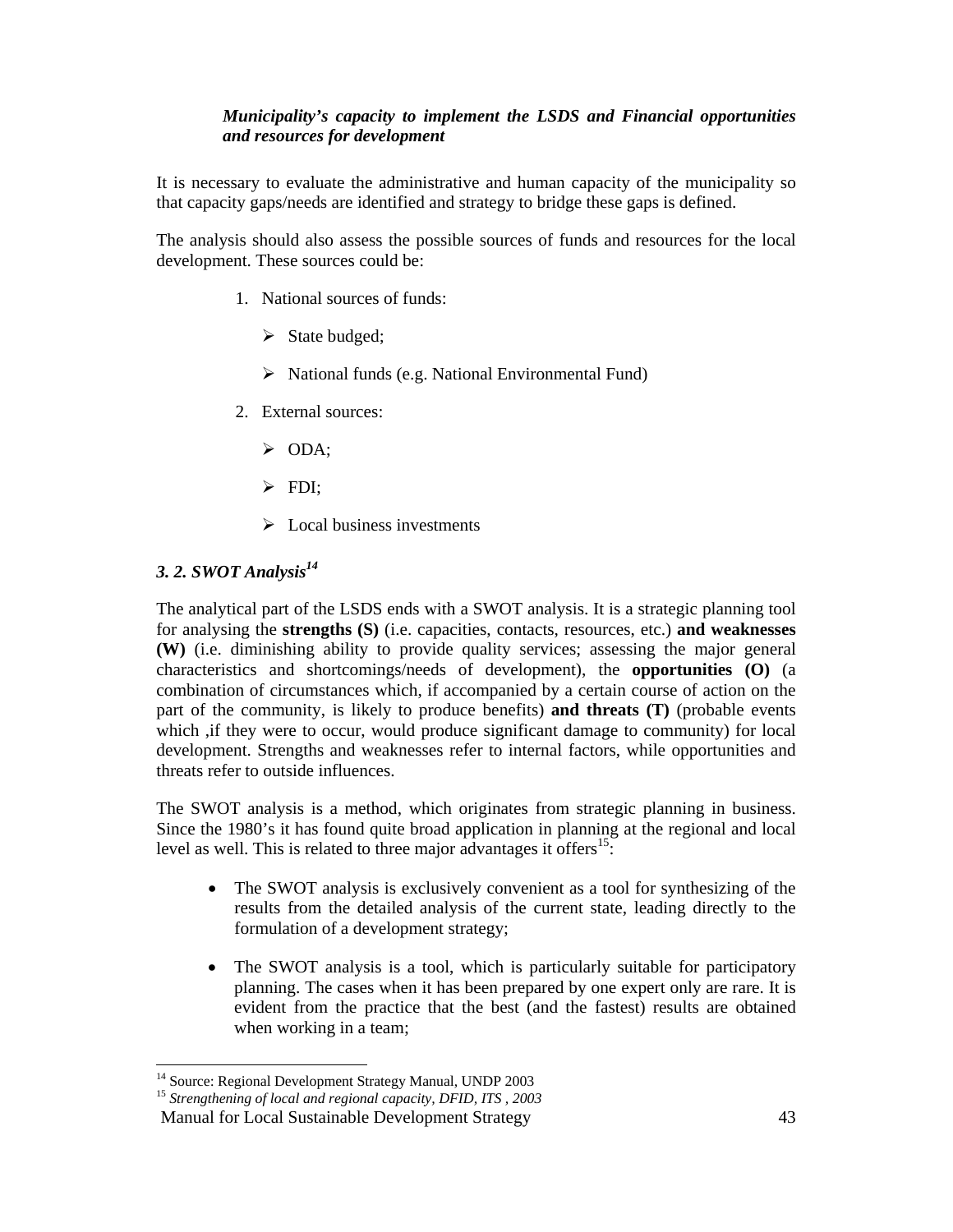• The SWOT analysis is internationally recognized analytical tool and its importance is enhanced by the fact that it is considered to be a mandatory element of the plans related to the use of the EU structural funds and preaccession instruments.

The SWOT analysis requires **presentation in a synthesized form of:**

a) **the strengths (advantages) of the object of planning** (a country, region, district, municipality) (for instance, favourable geographic situation, developed transport infrastructure, skilled human resources, growing economic sectors, etc.);

b) **the weaknesses (disadvantages) of the object of planning** (for instance, incompatibility of the qualification level of the labour force to the market requirements, lack of market and information infrastructure, obsolete technology level of production, etc.);

c) **the opportunities, provided mainly by an external to the object of planning environment** (for instance, growth of the market for the sectors developed in the region, increased investment interest of foreign investors in investing in the country, development of new forms of organization, etc.);

d) **the threats, ensuing mainly from the external to object environment** (for instance, political and economic destabilization, drop in demand or barriers to the sales of traditional products, sharp competition, etc.)

The standard matrix of the SWOT analysis might be considered from another angle as well, which shall reveal the links between the different fields, respectively shall outline the importance of the categories "development levels", "limitations", "risks" and "problems"<sup>16</sup>:

- The link between the "opportunities" and "strengths" gives an idea about the **development levels.** This is an important relationship, which is made ample use of in the design of strategies. It is on this basis that an evaluation is made which opportunities might be used, so that within the time horizon of the strategy new strengths may be developed.
- The link between the weaknesses and threats serves to formulate the main problems to be addressed by the development.
- The link between the strengths and threats defines the development risks.
- The link between the weaknesses and opportunities identifies the limitations to the development process.

<sup>-</sup> $16$  ibid

Manual for Local Sustainable Development Strategy 44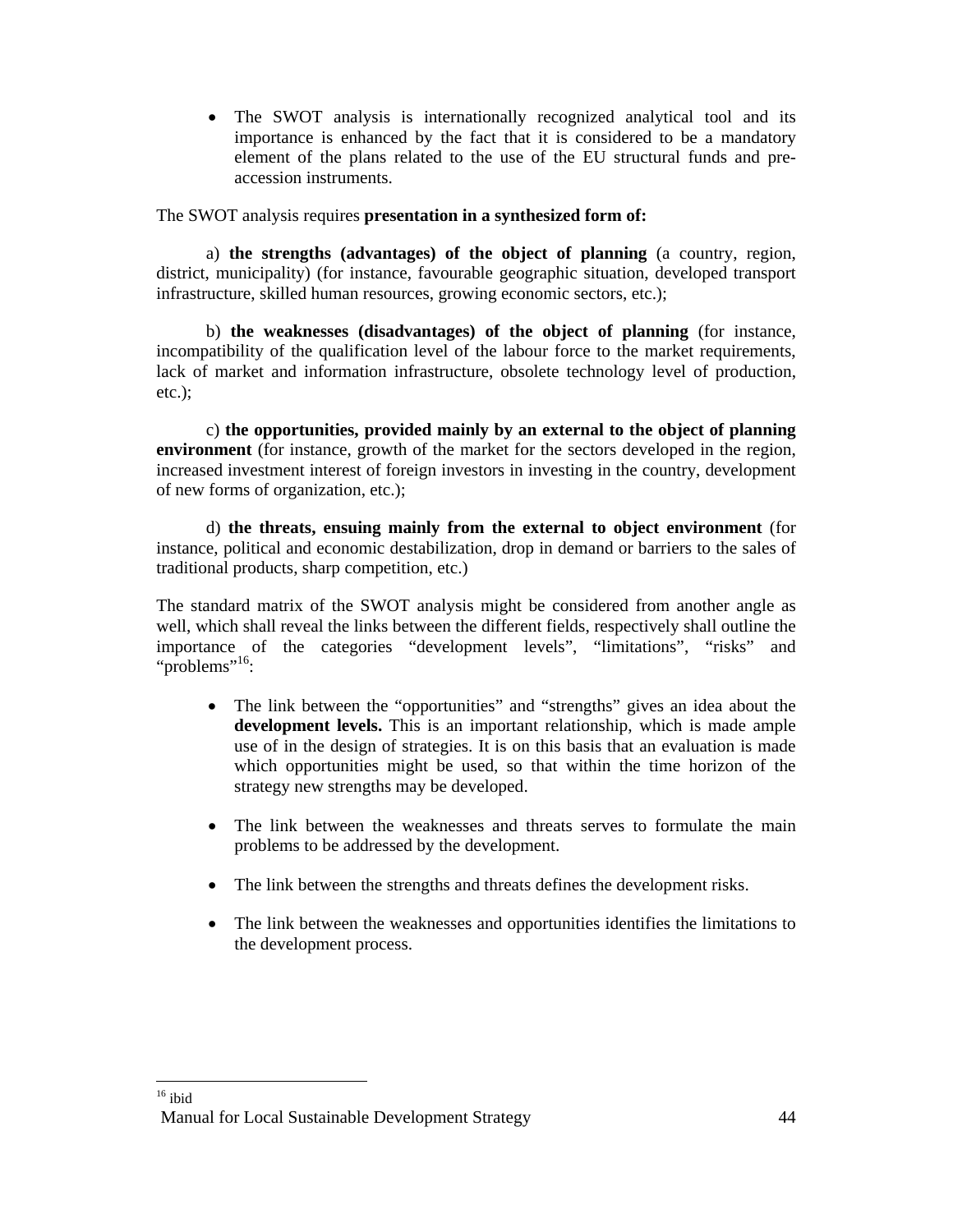| <b>Box 6: Standard (principal) matrix of the SWOT analysis</b>                                                                                                              |                                                                                                                                                                                                                |  |  |  |  |  |
|-----------------------------------------------------------------------------------------------------------------------------------------------------------------------------|----------------------------------------------------------------------------------------------------------------------------------------------------------------------------------------------------------------|--|--|--|--|--|
| <b>STRENGTHS</b>                                                                                                                                                            | <b>WEAKNESSES</b>                                                                                                                                                                                              |  |  |  |  |  |
| <b>Internal factors</b>                                                                                                                                                     | <b>Internal factors</b>                                                                                                                                                                                        |  |  |  |  |  |
| The positive features of a given situation, project or<br>activity, which operate well                                                                                      | Things that do not function well or which might be<br>٠<br>done better                                                                                                                                         |  |  |  |  |  |
| Resource or capacity, which the organization (region)<br>$\blacksquare$<br>may use efficiently for attainment of its objectives                                             | Limitation or a deficiency of the organization, which<br>٠<br>hinders it from achieving its objectives                                                                                                         |  |  |  |  |  |
| $\blacksquare$<br>Resource, skill or any other advantage, which the<br>organization (region) possesses as compared to other<br>municipalities or the national average       | ٠<br>Limitations or shortage of resources, skills and<br>capacities, which seriously hinder the development<br>of the municipality                                                                             |  |  |  |  |  |
| An outstanding characteristic, which creates relative<br>٠<br>advantage for the organization (region)                                                                       | The characteristic underdevelopment of the<br>٠<br>municipality as compared to the other municipalities                                                                                                        |  |  |  |  |  |
| Efficiently utilized resources of the circumstantial<br>$\blacksquare$<br>environment                                                                                       | or the national average                                                                                                                                                                                        |  |  |  |  |  |
| <b>OPPORTUNITIES</b>                                                                                                                                                        | <b>THREATS</b>                                                                                                                                                                                                 |  |  |  |  |  |
| <b>External factors</b>                                                                                                                                                     | <b>External factors</b>                                                                                                                                                                                        |  |  |  |  |  |
| Opportunities for building on the strengths or<br>overcoming of the weaknesses                                                                                              | Restrictions, which diminish the opportunities for<br>٠<br>growth and change                                                                                                                                   |  |  |  |  |  |
| Every favourable situation in the organization's milieu<br>٠                                                                                                                | Every unfavourable situation in the organization's<br>٠                                                                                                                                                        |  |  |  |  |  |
| Situations, in which the external benefits are crystal<br>$\blacksquare$<br>clear and there are good chances for being realized,<br>provided certain actions are undertaken | milieu, which potentially threatens its strategy.<br>Situations, which lead to potentially harmful for the<br>organization external events and results, provided<br>not adequate actions are undertaken by the |  |  |  |  |  |
| The most favourable elements of the external<br>٠<br>environment                                                                                                            | organization: the organization should actively<br>counteract in order to prevent emergence of<br>problems                                                                                                      |  |  |  |  |  |
| Not fully utilized resources of the circumstantial<br>٠<br>environment                                                                                                      | The most unfavourable elements of the external<br>Ξ<br>environment                                                                                                                                             |  |  |  |  |  |
|                                                                                                                                                                             | Elements, which are beyond the organization's<br>٠<br>capacity for impact                                                                                                                                      |  |  |  |  |  |

*Source: Strengthening of local and regional capacity, DFID, ITS , 2003*

*Basic requirements with respect to the performing of the SWOT analysis* 

# • **Correct identification of the internal (strengths and weaknesses) and the external (opportunities and threats) factors**

Strengths and weaknesses deal with issues, which are internal for the community, institution or initiative, they are the internal resources. The opportunities and threats refer to issues, which are external to the community, institution or initiative. These are factors, trends and events, which are beyond the scope of the analysis, however feature a significant importance and impact on the community's, institution's or initiative's development and functioning. On the other hand, the strengths and weaknesses are issues, which may be resolved (since the development actors have to a higher or to a lesser extent some kind of control on them), while the opportunities and threats are issues, which are beyond the possibility for direct control, however should be taken account of.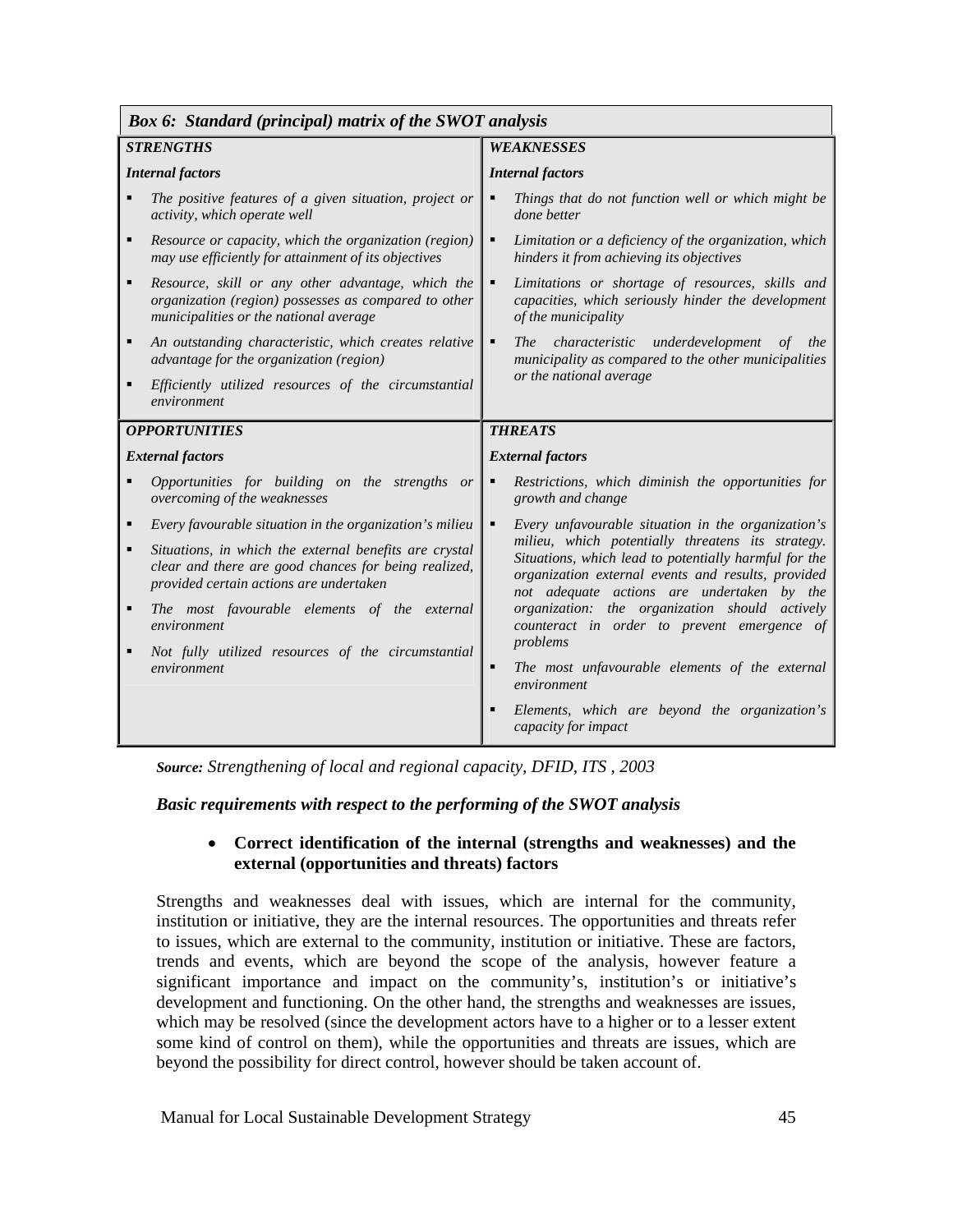Some typical errors that might be made are to identify strengths with opportunities, weaknesses with threats, threats with problems, and from time to time opportunities with wishes or objectives of development.

On the other hand, it should be kept in mind that the SWOT analysis is not an "accurate method", which presents unequivocal results. Its development is a creative activity and depends strongly on the subjective ideas and estimates.

# • **Need of generalization**

The synthesized and brief presentation of the results is one of the most important advantages of the SWOT analysis and should not be "destroyed". This means that the matrix should cover not all the factors, but only the **most important ones**. Some guidebooks recommend restricting the input to not more than 7-8 items, however the figure is not important. What is important is the strife for generalization and the focus on the main substance.

# • **Need of comparative approach**

Strengths and weaknesses exist only in comparison with other areas, sectors or organizations (be the best choice would one that is similar in some respect to the analyzed object).

The comments accompanying the SWOT analysis should not be a simple listing of the factors (even if in some more detail) under the four titles (strengths, weaknesses, opportunities and threats). This is the most appropriate point to make the linkage between the individual quadrants and provide answers to questions like:

- How to prevent the transformation of the identified weaknesses into future threats?
- How to transform opportunities into future strengths?
- Need of thorough interpretation of the factors.

One and the same element might contain simultaneously advantages and disadvantages, opportunities and threats. For instance, the geographic situation might be favourable from a transport and geographic point of view, however unfavourable from a geopolitical and geographic point of view. Low income level is a weakness (or even a threat), however it is closely linked to the advantage "cheap labour force". The low prices of tourist services might be a strength from the point of view of attracting tourist flows, however if they are too low they become a threat for the future of the tourism (limited opportunities for maintenance and renewal if the product).

There is no unified approach for **presenting of the results from the SWOT analysis.** It is possible to outline several more common approaches, each of which has its advantages and disadvantages:

**1. Summary SWOT analysis,** which highlights only the best manifested advantages, disadvantages, opportunities and threats.

 Manual for Local Sustainable Development Strategy 46 **2. Detailed SWOT analysis,** in which the strengths, weaknesses, opportunities and threats are sought for each of the elements of the studied object and its environment (the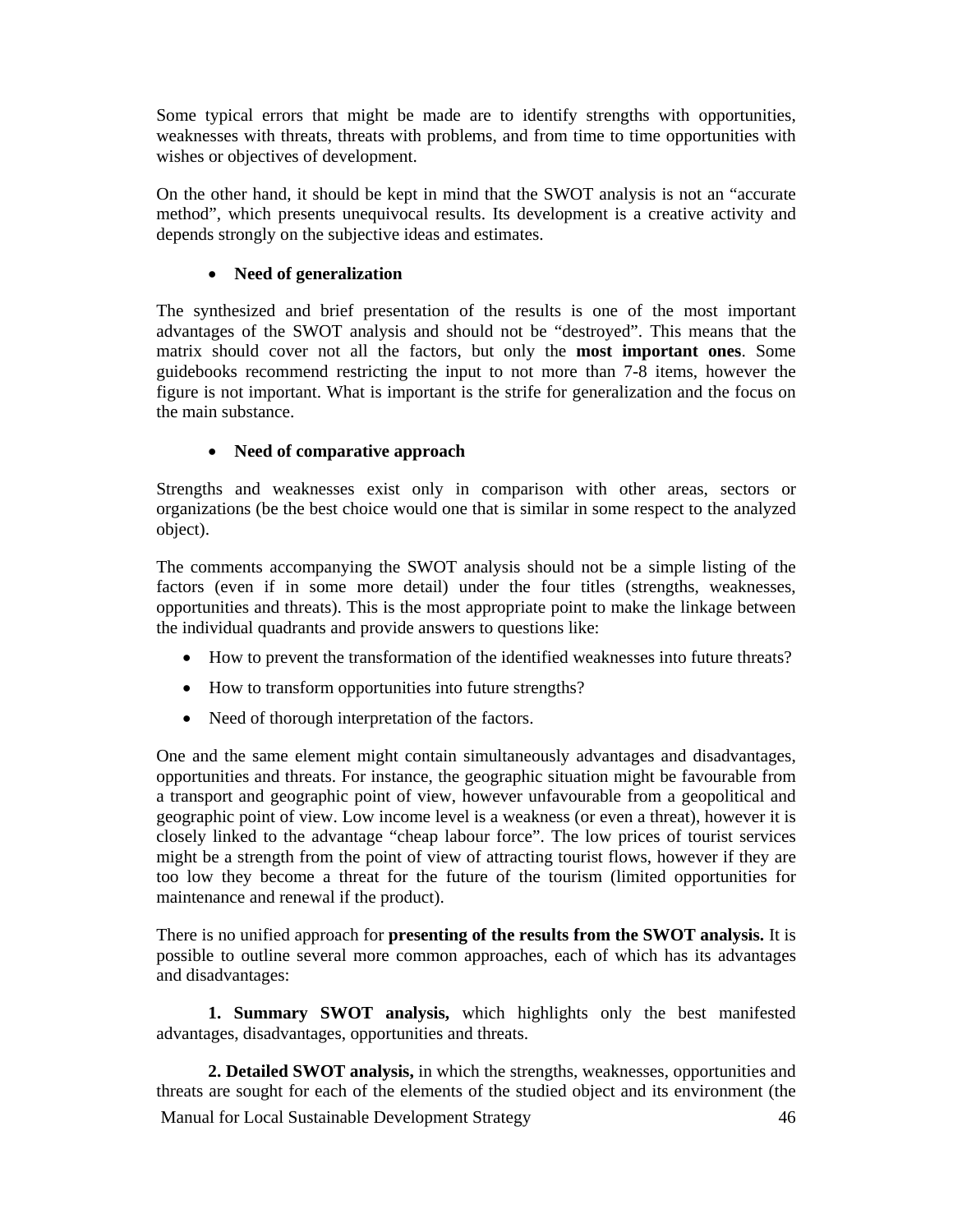most significant ones, of course). In many cases a detailed SWOT analysis may be considered as the first step towards the preparation of a more summary analysis. In the event of elaboration of a LSDS it is possible to work out not only a general SWOT analysis, but also SWOT analyses by specific problem directions.

**3. Quantified SWOT analysis**, in which a quantitative evaluation is provided for the strengths and weaknesses, opportunities and threats, or they are ranked by significance. Such analysis might be presented also in a graphic form.

Finally, it is worth noting that irrespective of its broad application, the SWOT analysis should not be overestimated. It is above all a method for summarized and synthesized presentation of the information. Its main virtue is generalization, which allows formulation of strategies and objectives. It cannot, however, in no way replace the specialized analysis and it would be recommendable to apply it always in combination with other analytical methods.

The results from the SWOT analysis may be very useful for the purposes of formulation of the general development strategy, which predetermines to a high extent the directions for formulation of the individual objectives. Once the strengths and weaknesses, the opportunities and threats have been identified, one can proceed with the positioning of the region depending on the ratio among the four quadrants. This is easy to do provided there is a quantified analysis, although it is possible also in the case of qualitative formulation of the analysis. Once the positioning has been done, four basic strategies may be formulated:

#### *3.3. Strategy decision-making: Defining vision, setting objectives and priorities, targets and indicators<sup>17</sup>*

During this stage a clear indication is given what should happen in order to promote local development and the policy, program and projects for its achievement.

A strategy is fundamentally about making choices and arriving at major decisions that can determine the overall purpose and approach of a sustainable development strategy. The **scope** of major strategy decisions covers:

- Defining the strategic vision for development;
- Strategic objectives;
- Identification of priorities;
- According targets to priority objectives and selecting indicators;
- Developing an Action plan

 $\overline{a}$ 

<sup>&</sup>lt;sup>17</sup> Sources: OECD/UNDP Resource book on sustainable development strategies, London, 2002 and Regional Development Strategy Manual, UNDP 2003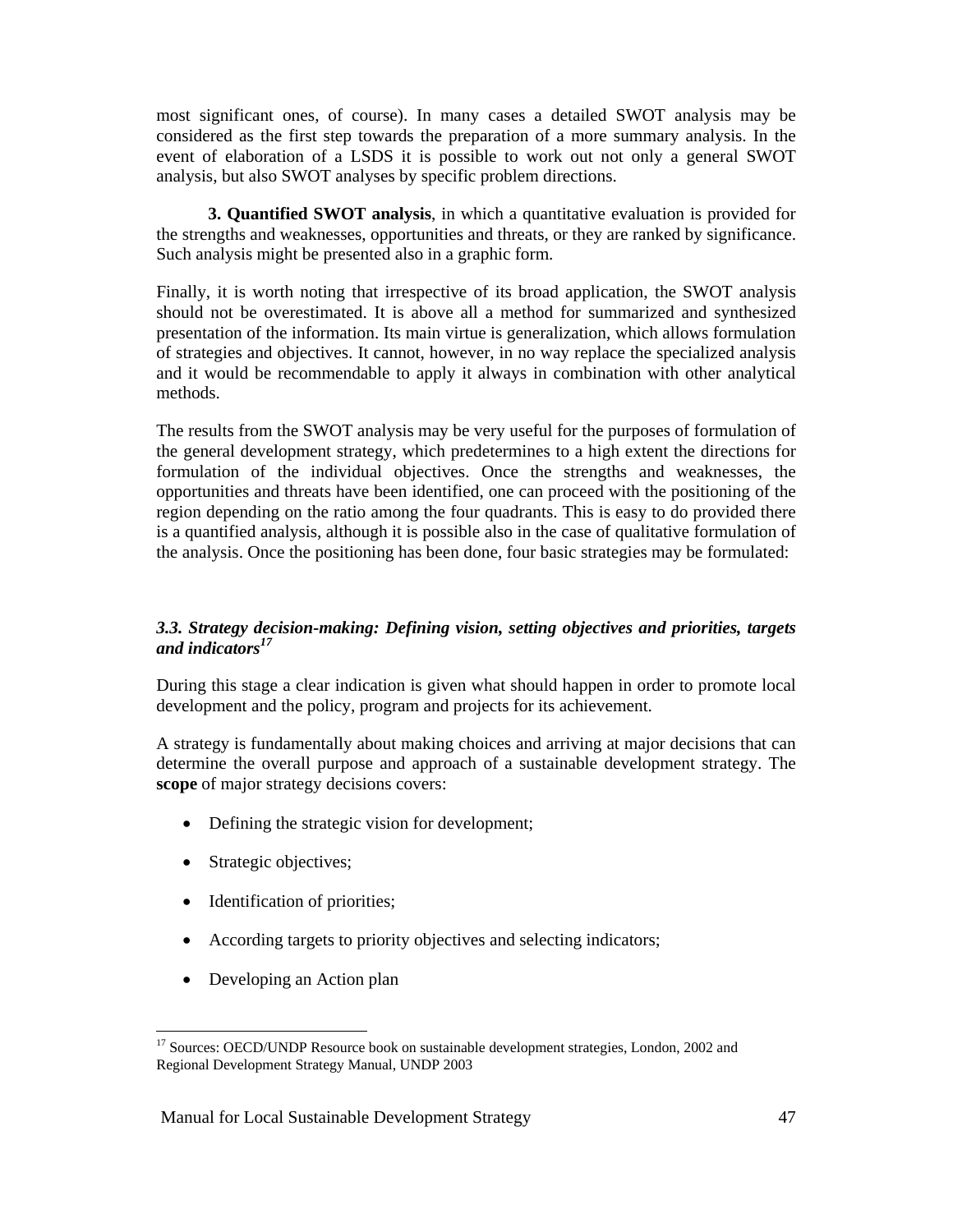# **3.3.1. Strategic vision**

#### **A vision tells us where we want to go**

The strategic vision describes the long-term aspirations which the stakeholders agree should guide all other aspects of the development of the strategy. This may describe for example what kind of community is envisaged; and/or what types of major changes in production, consumption and community organisation and behaviour are desired. The LSDS policy framework includes the principles, goal and objectives, targets for the achievement of the objectives. It can be accompanied by a statement reflecting stakeholder consensus on key problems and issues that should receive priority. A 10-15 year period is commonly used for visioning. Within the context of the MDGs it is recommendable that the LSDS cover the period up to 2015. The process of developing and agreeing the vision has to be a multi-stakeholder, multi-level effort and will be a valuable learning exercise. Consensus should normally be sought throughout the process, or key stakeholders will not be "on board" in later stages of implementation. In particular, good strategy decisions and visioning cannot be made without the right "inputs", particularly relevant analysis and stakeholder participation.

# **3.3.2. Strategic objectives**

#### **Objectives describe how we might get where we want to go**

Once we have a picture of the problems and issues developed during the situation and SWOT analysis phase, we can reformulate them into positively phrased solution statements or *objectives*. *Cause-effect* relationships now change into *means-end* relationships. Of course, one should be careful that the outcome of such reformulation does not lead to nonsensical solution statements or *objectives.* It is said that the objectives should be **SMART**, which stands for: Specific, Measurable, Achievable, Realistic and Time-bound.

Every objective, which is appropriately defined should:

- $\triangleright$  Provide sufficient detail in the formulation among which for instance: number of people involved, gender/age-group indications, geographical location and time period involved;
- $\triangleright$  Involve not more than one key-element in each objective formulation;
- $\triangleright$  Use active, strong verbs in the objectives' formulation
- $\triangleright$  Respond to the vision for the development of the municipality ;
- $\triangleright$  Be real and achievable;
- $\triangleright$  Lead to rational use of natural resources:
- $\triangleright$  Be understandable for the public:
- $\triangleright$  Be acceptable for public.

In case that there is a doubt about the way in which the objective is formulated or it seems unclear, it is compulsory to solicit opinions of different public groups and together define the objective.

Strategic objectives taken together, describe how the vision might be achieved. The principles and values inherent in the vision can be applied to **priority issues** to establish particular objective for each issue. Each objective: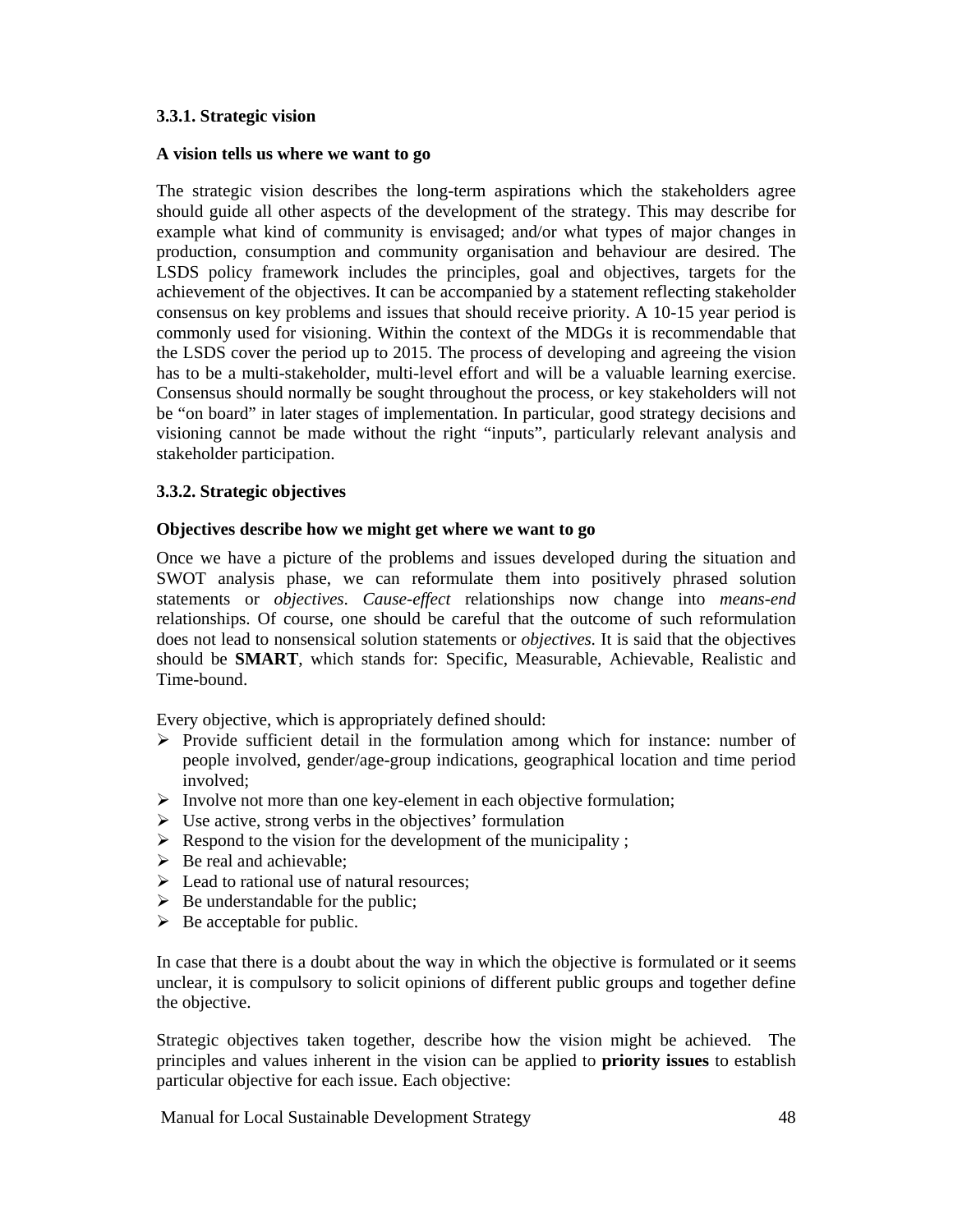- $\triangleright$  should cover a given issue (problem or opportunity);
- $\triangleright$  address the main changes required to make the transition to sustainable development;
- $\triangleright$  be expressed in a way that is broad enough to encompass all aspects of the issue and ensure "buy-in" by all relevant stakeholders, but also specific enough to allow measurable targets to be defined
- $\triangleright$  The strategy should cover sufficient objective to address the main social, economic and environmental concerns of local sustainable development, but few enough to be achievable and comprehensive;
- $\triangleright$  Each objective should serve twofold purposes: be a guide and criterion for the selection of adequate actions the implementation of which will lead to the realization of the objective and in a long-run, the vision; and be a criterion for evaluation of results achieved.

The "one size fits all" approach can not be applied to the establishment of LSDS objectives. The objectives should be derived from the situation and SWAOT analysis and the specificities of local challenges and development opportunities. Table 4 gives a general indication of local development objectives and might serve as a point of orientation.

| Development pillars  | Objectives                                                                                                                    |
|----------------------|-------------------------------------------------------------------------------------------------------------------------------|
| Economic development | local economic growth, production output/sales,<br>To increase<br>٠<br>efficiency and effectiveness of the local enterprises; |
|                      | To increase competitive capacity and boost private sector and SMEs<br>٠<br>development;                                       |
|                      | To attract local and foreign investments;<br>٠                                                                                |
|                      | To increase employment rates and changes in the structure of<br>٠<br>employment;                                              |
|                      | To improve local infrastructure                                                                                               |
| Social development   | • To enhance and develop indigenous and local capacity;                                                                       |
|                      | To improve public services in the field of health education, transport,<br>culture, etc.;                                     |
|                      | • To increase incomes and reduce level of poverty;                                                                            |
|                      | To protect vulnerable groups (e.g. pensioners, young people and<br>minorities);                                               |
|                      | To improve social security system<br>٠                                                                                        |
| Environmental        | To improve the quality of air, water and soil;                                                                                |

*Table 5: Local development objectives*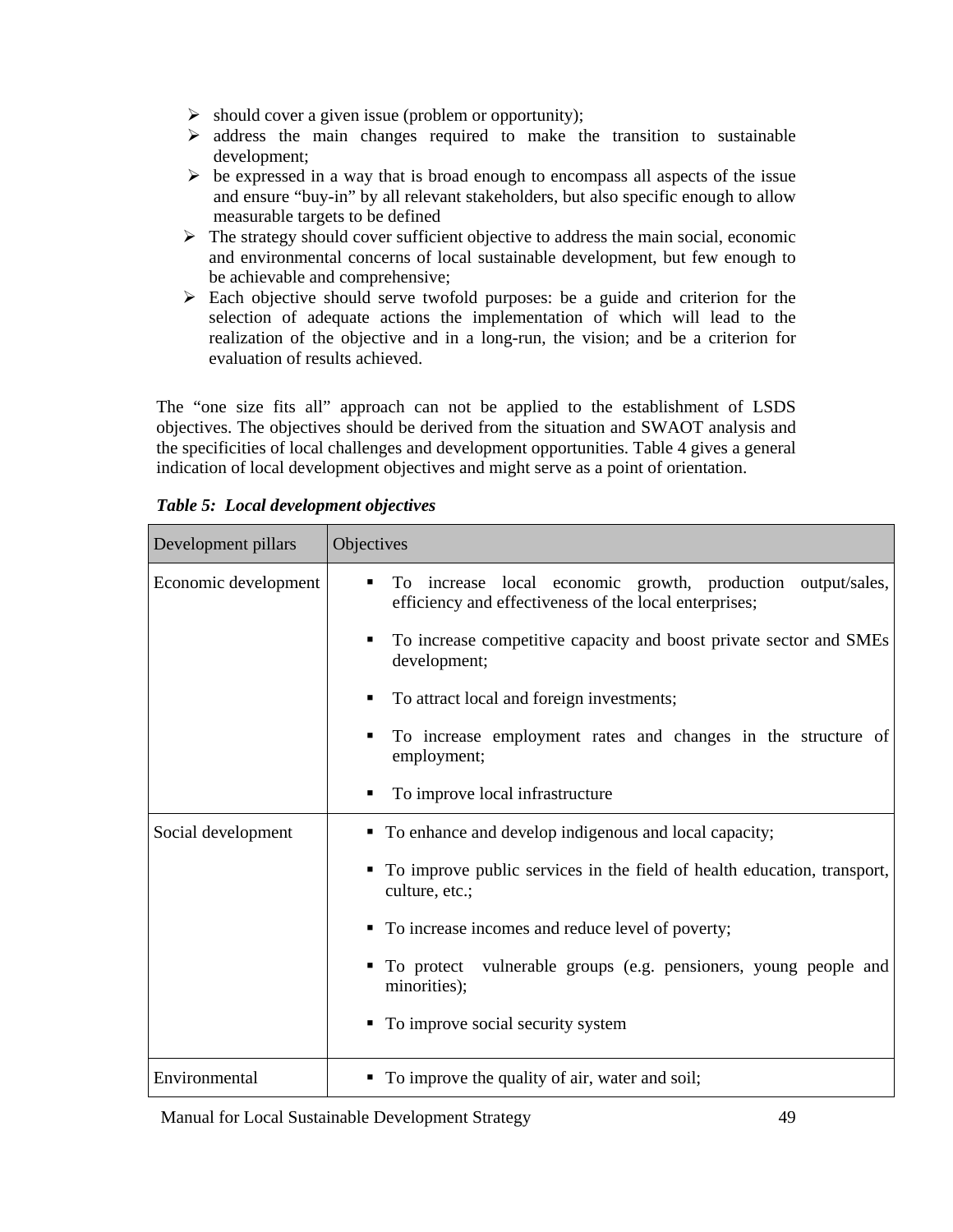| management<br>protection | and | • To protect the forest and biodiversity;                     |  |  |
|--------------------------|-----|---------------------------------------------------------------|--|--|
|                          |     | • To improve waste collection and waste management system;    |  |  |
|                          |     | • To introduce alternative source of energy production;       |  |  |
|                          |     | • To improve energy efficiency on the supply and demand side; |  |  |
|                          |     | • To increase public awareness about environmental issues.    |  |  |

# *Hierarchy of objectives<sup>18</sup>*

In view of the limited resources, some objectives may be agreed as priorities, to be accorded targets and implemented within a short timeframe. Other objectives which are not current priorities, may came into effect only when progress has been made with the priorities. This imposes the necessity of selection and ranking of priorities.

Objectives need to be organized in a hierarchy in order to be meaningful. It gives a breakdown from the global level of the *general objective* and related *specific objectives* down to the levels of *direct results* and *activities.* Apart from composing this hierarchy of objectives it is also necessary to look into the critical assumptions which underlie these objectives. Because never forget: objectives are mental constructs or projections of the future, which may come true only when all necessary conditions are met. And we all know that real-life situations tend to be full of surprises! In order to facilitate the work some definitions are provided below.

The **G***eneral objective* represents longer-term solution statement. This is the final result expected by the Stakeholder Group from the implementation of the LSDS.

At the next level below there are a number of *specific objectives***,** which together help to achieve the general objective.

*Direct results* are achieved with the implementation of *activities* which are carried out with earmarked resources;

**static** Why? What do we contract objective contract of longer-term want to achieve? Specific objectives medium-term *dynamic* What are we **Direct results** short-term going to do? Short-term activities resources  $\overline{a}$ 

Schematically, this shows as follows:

<sup>18</sup> Source: "From a Bold Idea to a bankable Project": a working document for PMES-trainings, August 1998, Jan C. Neggers, The Hague, Netherlands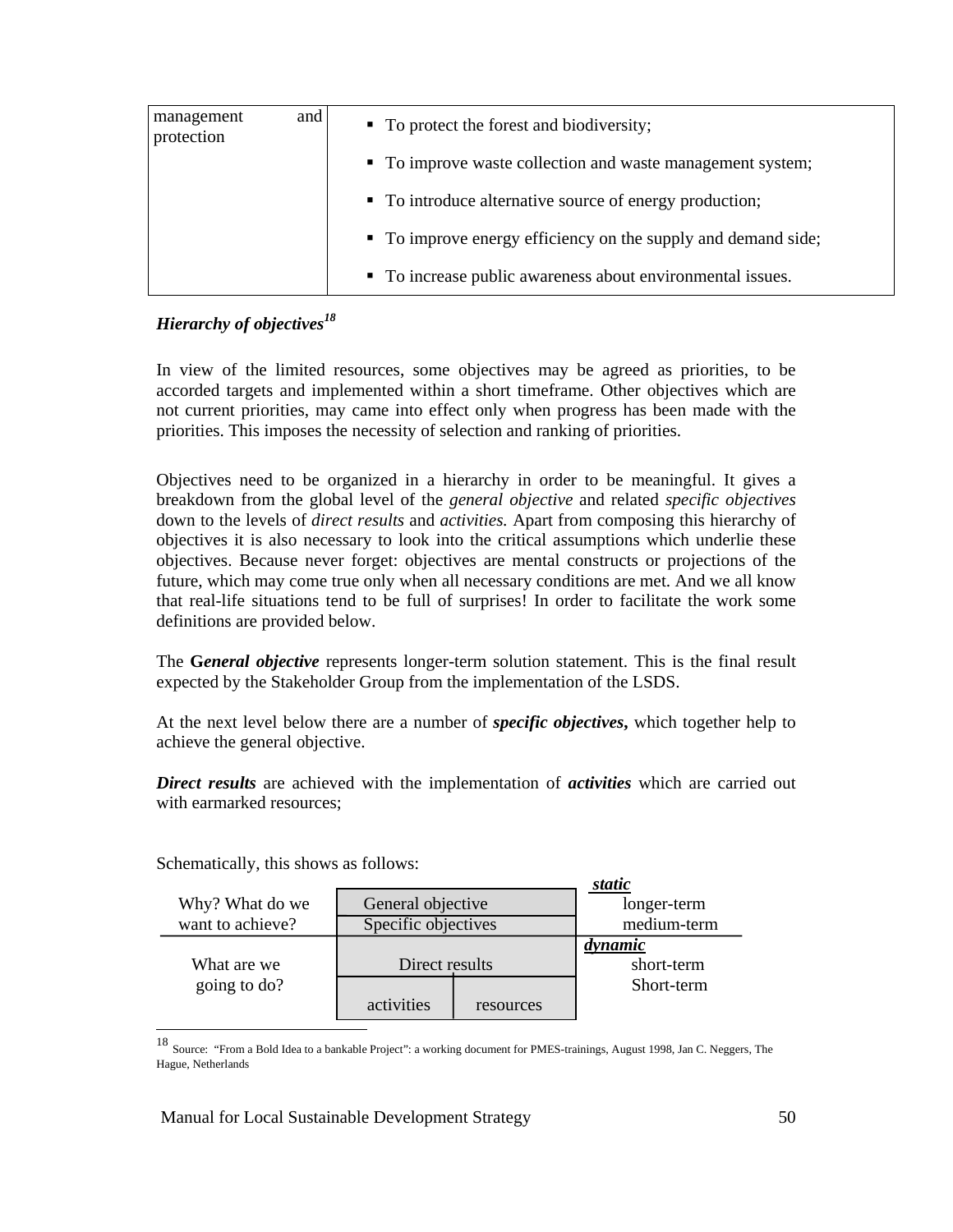When speaking of a complex series of development actions, we speak of a *program*. A program, in turn, consists of various lines of action or *projects.*

When we speak of a program, the next level below (projects) is representing the strategy of this program.

| general objective<br>(program)                      | longer            | term | impact  |
|-----------------------------------------------------|-------------------|------|---------|
| STRATEGY<br>specific objectives                     | medium            | term | effects |
| (projects)                                          |                   |      |         |
| direct results<br>d b d b d b b b<br>b d<br>$\circ$ | short term output |      |         |
| activities                                          | inputs            |      |         |
| resources                                           |                   |      |         |

# **3.3.3. Targets**

Targets for each objective describe specific and measurable activities, accomplishments or thresholds to be achieved by a given date. These form the core of any action plan, and serve to focus resources and guide the selection of options for action. Because targets imply concrete actions and behaviour changes by specific stakeholders, they should be the product of negotiation.

# **3.3.4. Indicators<sup>19</sup>**

Indicators help us to answer the following set of questions:

- Are you achieving the objectives?
- How do you know, e.g. whether your efforts are producing the expected benefits for the marginalized groups of people we work with?
- Whether you have reached a state of affairs, which allows you to end your direct involvement in a development process?

In order to know all this, you have to equip the various levels of objectives with indicators and corresponding sources of verification. Hence, it does not suffice to know *what* you want to achieve but it is equally important to know *whether* you are achieving your objectives in a given period of time.

Indicators are variables - or normative anchors - which make it possible to measure specific changes over a period of time. They follow the hierarchy of objectives and can be clustered in groups, which relate to:

- $\triangleright$  efficiency: execution of activities leads to expected results;
- ¾ effectiveness: correct results lead to expected effects or specific objectives;

 $\overline{a}$ <sup>19</sup> Source: ICLEI

Manual for Local Sustainable Development Strategy 51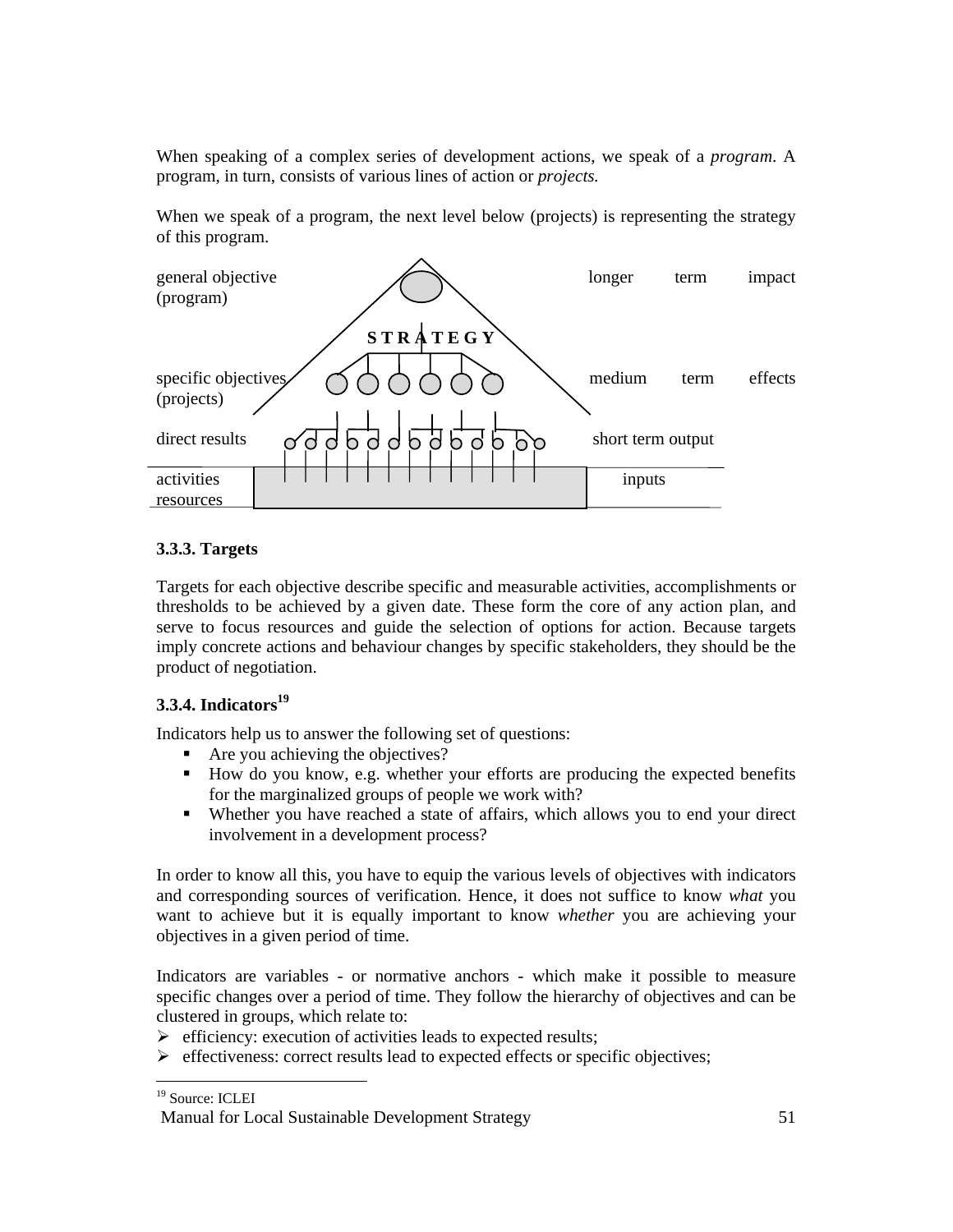$\triangleright$  sustainability: specific objectives help achieve impact or general objective.

At the level of effectiveness and sustainability the indicators which are used are called "sustainability indicators". They show if the plan is achieving sustainable results and if the community is becoming a sustainable. At the level of efficiency the indicators measure such aspects as costs/ benefits ratio, planned time/used time ratio, planned resources/used resources ratio, etc.

Sustainability indicators can be of different type, such as *social indicators, economic indicators, environmental indicators*, etc., but in some cases the distinction may not be sharp.

The essential characteristics of a sustainability indicator are:

- (i) Simple: It should be simple but as precise as possible.
- (ii) Validity: It must be indicative of the problem to which it refers and capable of quantitative measurement. It should measure those changes we want to know more about.
- (iii) Sensitive: It should help to measure changes
- (iv) Cost-effective: Its monitoring costs should be as low as possible without diminishing its effectiveness or quality
- (v) Cost-saving: Sufficient reliable data, especially historical data, should be available for developing and monitoring it preferably with existing sources of verification.
- (vi) Reliable: The outcome should be the same when measured by different persons;
- (vii) Timely: The data should be available in time

# **3.3.5. Action Plan**

The development and implementation of the Action Plan are the major components during the realization of each program, including the LSDS. All prior steps like establishment of partnership and participatory mechanisms, situation and SWOT analysis and setting priorities, development of the community vision, are preliminary conditions for the preparation and implementation of a successful Action Plan.

The LSDS Action Plan should comprise all objectives subdivided into short-, mediumand long-term and measures, which will lead to their achievement. An important component of each plan is determination of persons/departments/organizations/institutions responsible for its implementation and funds needed for its execution. Development and the implementation of such a plan requires mobilization of all local resources (human and technical) and combination of the efforts of different public groups. In order to supervise the Action Plan implementation, a mechanism for evaluation of the progress should be established.

An action plan is a framework of actions for achieving strategy objectives and targets. It states clearly how each action contributes to one or more given strategy objectives, and may suggest a relative priority rating (e.g. high, medium or low; or essential, important,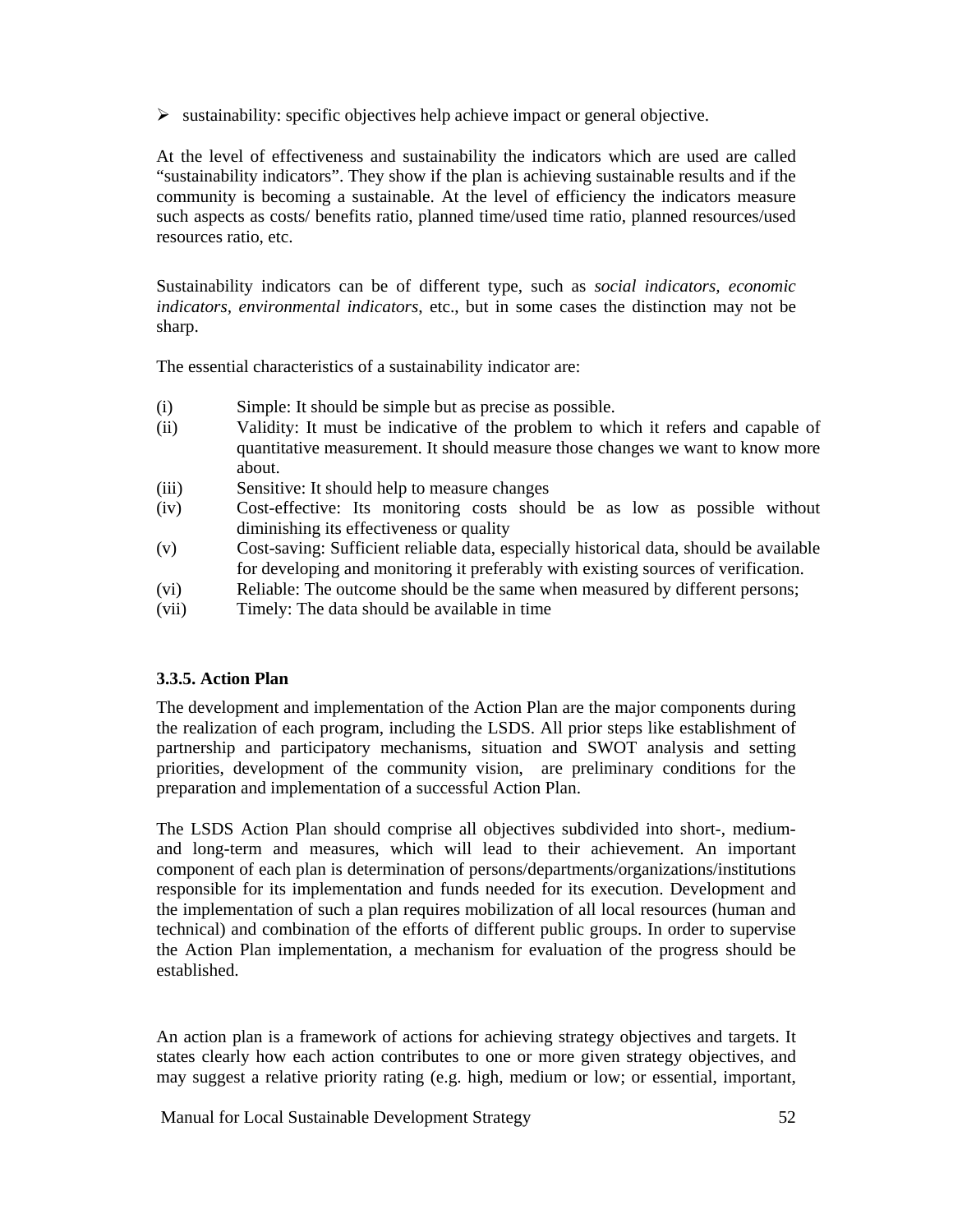desirable). The following types of actions and their sequencing may be outlined in broad detail:

- $\triangleright$  new policies, policy changes and links for improved coherence;
- $\triangleright$  new and changed legislative, economic or other instruments which assist implementation of policies and /or develop capacity;
- $\triangleright$  major programs and pilot projects for sustainable development.

The strategy action plan would, therefore, comprise existing activates as well as specifying new ones. It would note where existing resources are adequate for implementation, and where extra (outside) investment is needed. However it would not offer a step-by-step blueprint for each action.

# *Design the action plan<sup>20</sup>*

Programming is the concrete activity of indicating clearly and in detail how to proceed in bridging the gap between a problematic situation today and a desirable situation in the future.

Why speak of *programming* instead of *planning*? Planning is part of programming where it comes to a detailed account of activities to be executed and resources (human and financial) needed. Planning is - so to speak - the nuts-and-bolts part of a programming process. We talk about programming when dealing with the overall program cycle and the multi-annual plans; and about planning at the level of the operational (annual) plan. It is essential that - while programming - one does not lose the longer-term perspective.



<sup>20</sup> Source: "From a Bold Idea to a bankable Project": a working document for PMES-trainings, August 1998, Jan C. Neggers, The Hague, Netherlands

 $\overline{a}$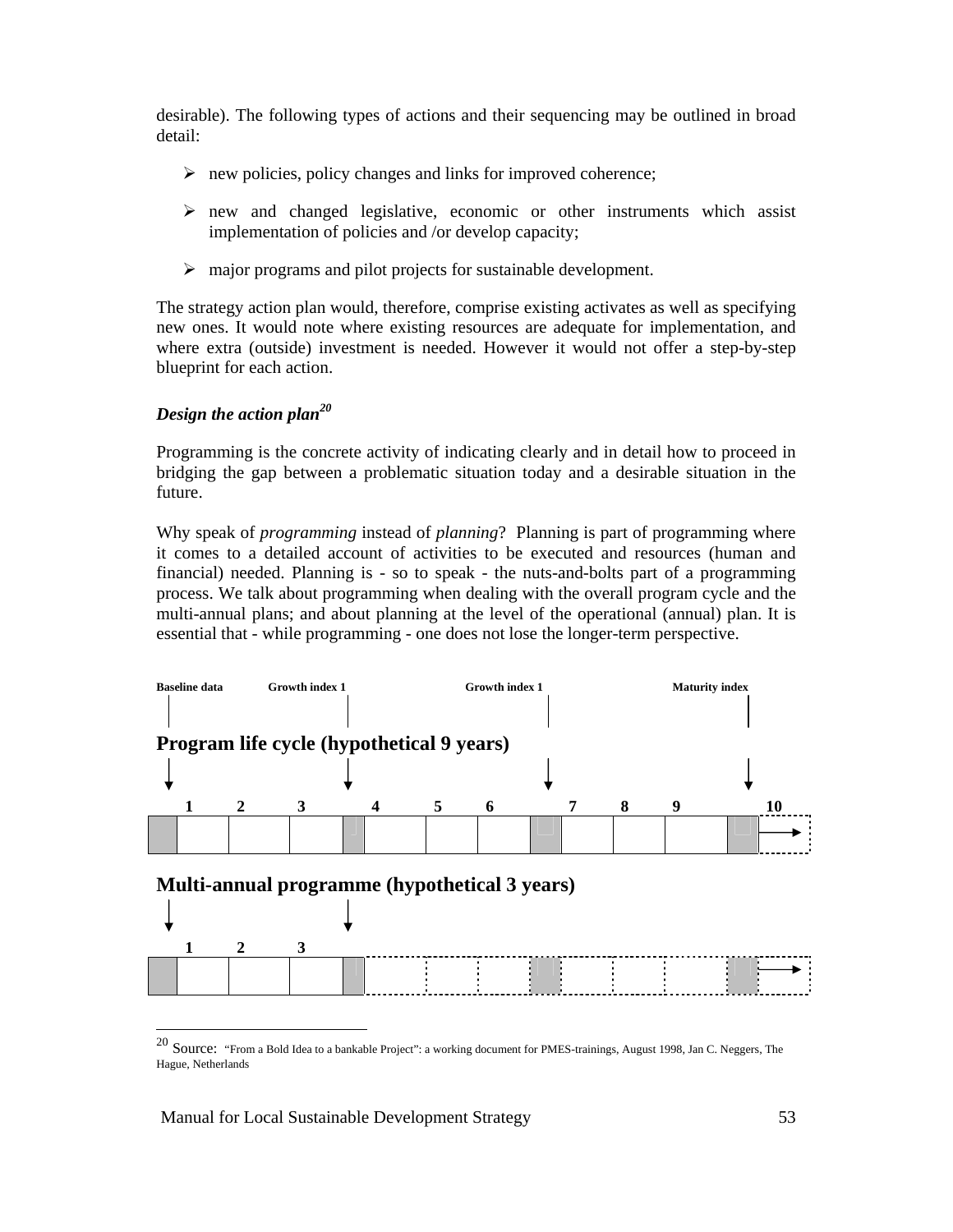# **Operational plan (hypothetical 1 year) 1**

The schematic presentation above shows the inter-relations between the various levels in programming and planning.

The *program life-cycle* gives the full picture from head to tail. It represents, so to speak, the "bird view". In the figure below the hypothetical life-cycle of nine years is shown.

# **Program life cycle (hypothetical 9 years)**



Furthermore, the scheme shows a point zero, the *baseline*, and a point between the year nine and ten, the *maturity index.* 

The index is a compilation of key indicators which allow the measurement of the quantitative and qualitative changes between the baseline situation and the situation at end of the life cycle. Related targets (sometimes included in the objective) show what the score per indicator should be in order to decide whether the program can really be ended. Naturally, sustainability plays an important role in the maturity index since we want to make sure that the benefits of the program continue to materialize in the years to come.

Having such a "bird view" allows us to divide the full program life cycle into time periods: the *multi-annual programs*. Three-year programs are quite popular although the five-year variant is slowly gaining in popularity.

# **Multi-annual programme (hypothetical 3 years)**



The indicators in the maturity index at the end of the life cycle are identical to those in the indexes 1 and 2 but complemented with indicators, which are typical for the stage the program is in. The targets, which are fixed to the maturity index will now be adapted to the expected results at the end of each stage. Usually a program proposal covers a threeyear period with an emphasis on the relevant operational year.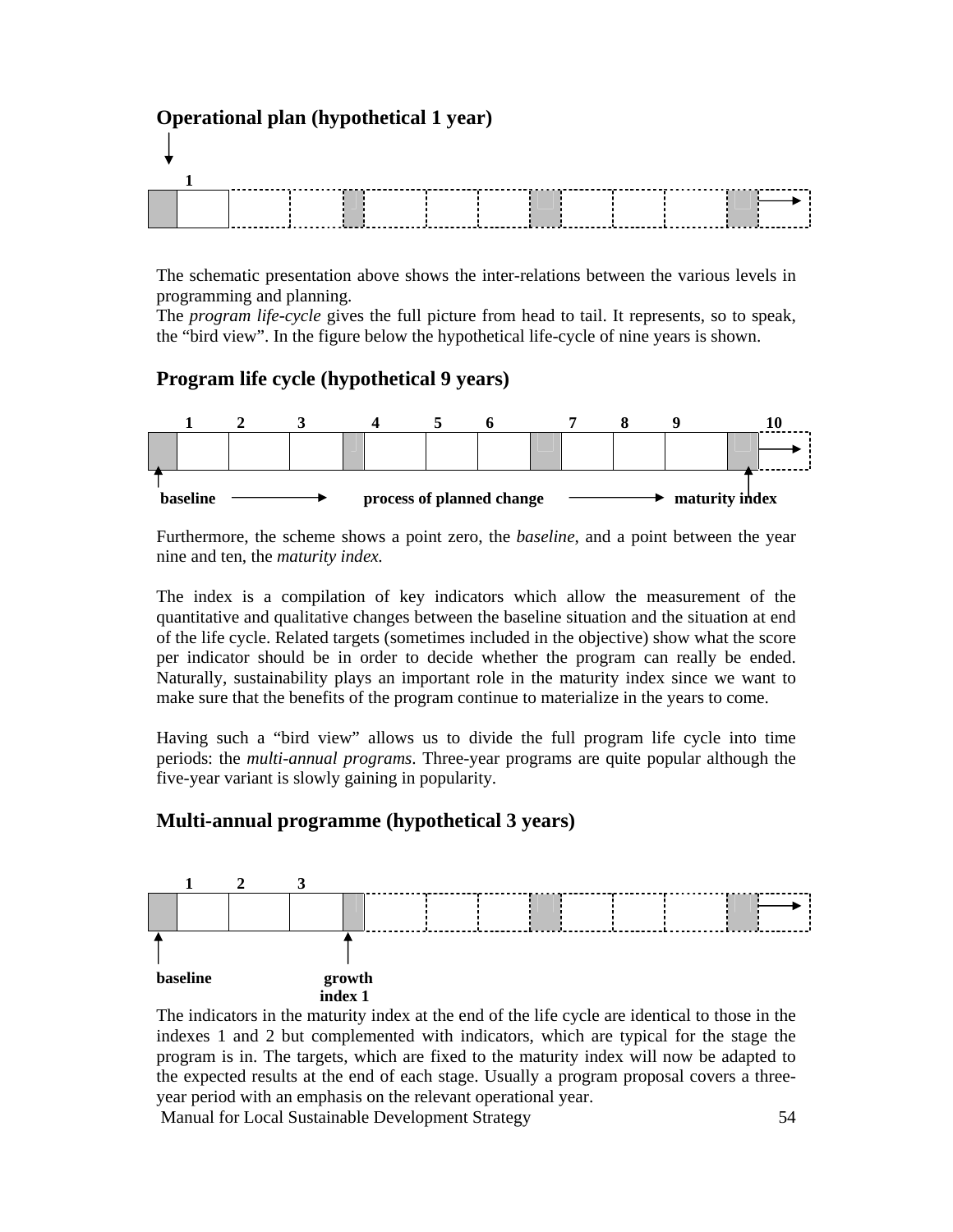|                      | Year 1 | Year 2     | Year 3     |  |  |  |
|----------------------|--------|------------|------------|--|--|--|
| Direct result $1.1:$ |        |            |            |  |  |  |
| Activity 1.1.1:      |        | Estimation | Estimation |  |  |  |
| Activity 1.1.2:      |        |            |            |  |  |  |
| Activity 1.1.3. etc  |        |            |            |  |  |  |

This brings us to the annual plan, or better: the operational plan. This is the plan which usually attracts most attention because it shows in detail what will be done at what time by whom and at what cost. But again, the annual plan derives its importance from being an integral part of the full life-cycle.

# **Operational plan (hypothetical 1 year)**



The operational plan is presented in detail but always as part of the three-year program. Changes in the execution of the operational plan will always lead to corrections in the three-year program in order to see its consequences for the targets at the end of this stage. In case of dramatic changes, its repercussions may even require a re-programming of the full life-cycle. Below an example of an operational plan (implementation calendar) is shown:

| Activities year 1 | Ja | Fe | M  | A  | M  | Ju | Ju | A  | Se | $\lambda$     | N           | De.           |
|-------------------|----|----|----|----|----|----|----|----|----|---------------|-------------|---------------|
|                   | n  | h  | ar | pr | av | ne | 1v | ug | n  | <sub>ct</sub> | $_{\rm OV}$ | $\mathcal{C}$ |
| Activity $1.1.1$  |    |    |    |    |    |    |    |    |    |               |             |               |
| Activity $1.1.2$  |    |    |    |    |    |    |    |    |    |               |             |               |
| Activity 1.1.3.:  |    |    |    |    |    |    |    |    |    |               |             |               |
|                   |    |    |    |    |    |    |    |    |    |               |             |               |

When having a detailed activity calendar, the operational planning can be completed by calculating the staff needs (quality and quantity) and the financial and material resources necessary for execution of the program. It is important to carefully check the staff needs, especially when newly qualified people have to be contracted. Keep the length of the (expensive) contracts in tune with the foreseeable future (three years). Usually, the suggestions above can be included in existing planning traditions without major difficulties.

| Year | Expected outcomes Funds |  |  | needed/ Responsible |  |  |
|------|-------------------------|--|--|---------------------|--|--|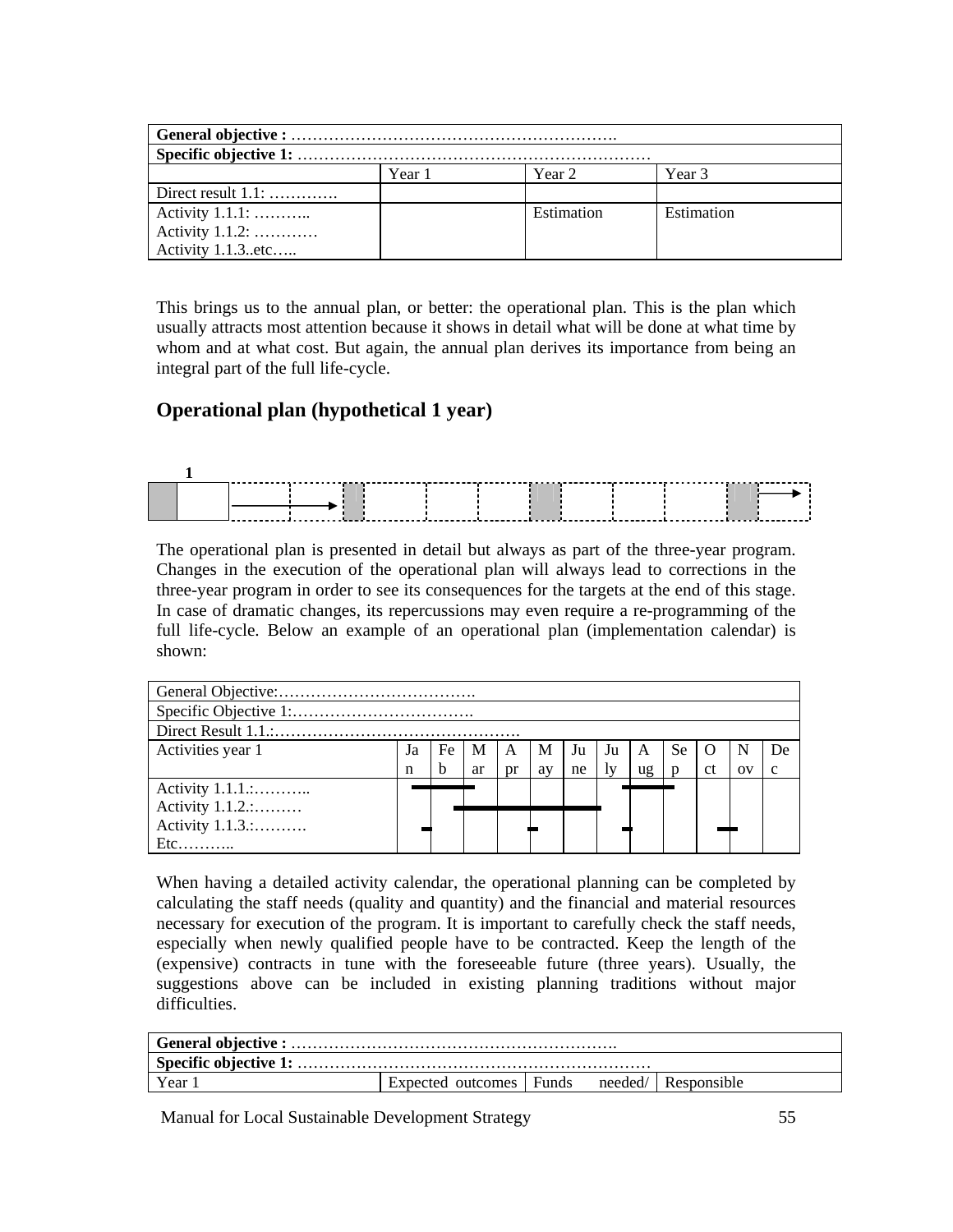|                      | of each activity | sources<br>funding | of person/municipal<br>body/NGO for<br>the<br>implementation of each<br>activity |
|----------------------|------------------|--------------------|----------------------------------------------------------------------------------|
| Direct result $1.1:$ |                  |                    |                                                                                  |
| Activity 1.1.1:      |                  |                    |                                                                                  |
| Activity 1.1.2:      |                  |                    |                                                                                  |
| activity 1.1.3 etc   |                  |                    |                                                                                  |

An important component of each Action Plan is *provision of resources* for its functioning. In relation to this the total amount of funds, necessary for implementation of the plan should be defined precisely. A significant issue is how the funds should be subdivided considering the time framework. Having in mind the total amount of funds needed we have to make:

- $\triangleright$  an evaluation about how much of this funds can be provided by the annual municipal budget;
- $\triangleright$  an evaluation of how much money will be provided by some local sources for example local enterprises, private business, etc.;
- $\geq$  a calculation of incomes that can be ensured through implementation of additional economic measures;
- $\triangleright$  an evaluation of the funds that can be ensured by external resources (grant, loans, donations).

Broad distribution of information about the objectives of the program, oriented to those who have money at disposal can be accompanied with announcing of donation campaign for resource accumulation. The successful funding from grants and loans requires municipal authorities or the executive body, implementing the plan, to be familiar with the specific requirements and priorities that are relevant to the financial institutions. The model structure of project proposal for financing includes the following chapters - purpose of the project; spheres of influence - national, international or regional level; expected results - environmental, economic, public health, etc.; technical parameters, scope of work, deadlines and phases for project implementation; financial issues - resources needed, sources of financing, reimbursement, etc.; dependently on the project, an EIA procedure can be required.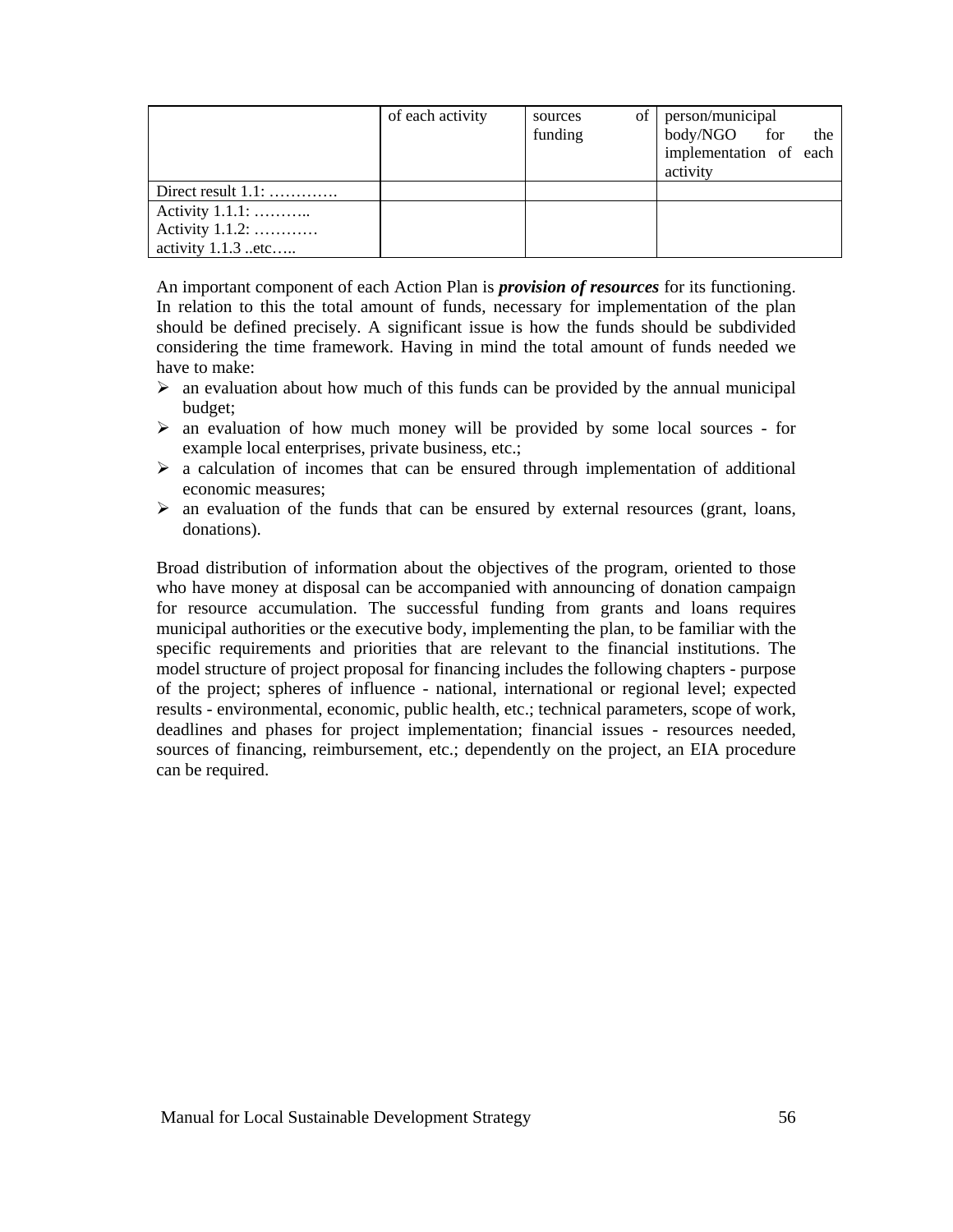# **CHAPTER FOUR**

# **LSDS IMPLEMETNAION**

# *4.1. LSDS Implementation, Monitoring and Evaluation<sup>21</sup>*

The implementation phase of the strategy process has a significant importance, since the elaboration of the LSDS is not an aim in itself but an instrument for localizing sustainable development.

During this stage the following actions have to be realized:

#### ⇒ **Endorsement and approval of the strategy**

The LSDS is endorsed and approved by the Municipal Council after in-depth review with the Public Forum.

#### ⇒ **Communication,**

i.e. public review of the final draft, processing of comments and proposals and obtaining of broad public support.

#### ⇒ **Management the LSDS**

The large number of process elements, their specific technical requirements and the number of participants in LSDS call for good process management.

The management process comprises a number of actions of the entire process of LSDS implementation. Two main tasks – institutionalization of the implementation and ensuring a pipeline of projects – are of key importance during this stage.

#### ⇒ **Procurement of resources for implementation of the strategy**

Much effort is required to obtain the maximum input of financial and other resources from all possible institutions.

Another important aspect in the process of implementation of the strategy is the available personnel and the quality of the human resources and any underestimation of these factors might hinder the implementation efforts. Therefore capacity development activities have to be build at all stages of LSDS design and implementation.

#### ⇒ **Monitoring and evaluation**

The regional authorities should, as early as in the process of elaboration of the strategy, lay down these stages and set in place the organization for their performance. Otherwise the strategy will remain to a great extent only a wishful exercise.

<sup>21</sup> Source: *Local Agenda-21 Planning Guide: An Introduction to Sustainable Development Planning, ICLEI 1996 and International Development Research Centre (IDRC),*

Manual for Local Sustainable Development Strategy 57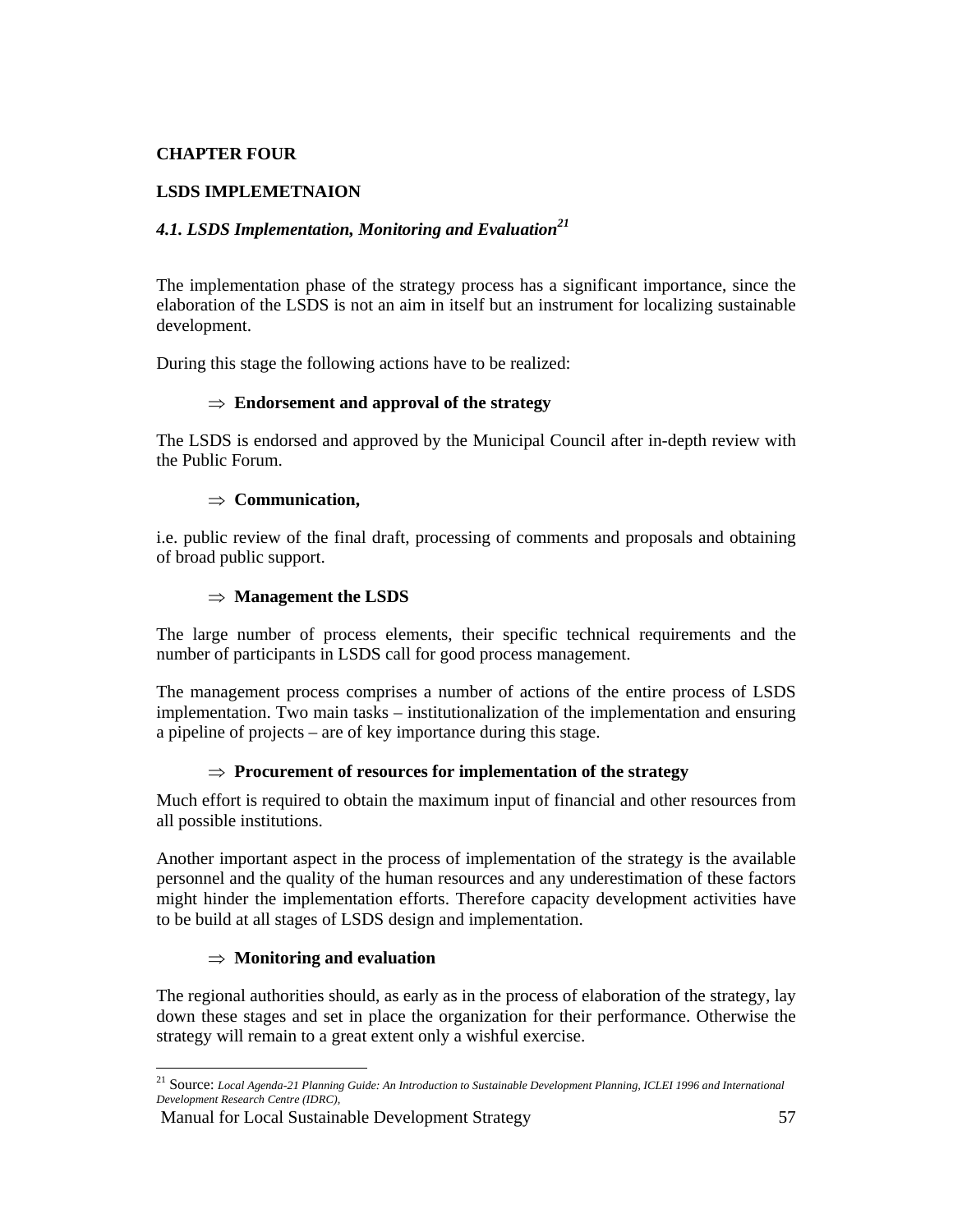Evaluation compares the implementation of projects/programmes to actual outcomes and assesses the ultimate impact of projects/programmes.

To check whether the planned measures are being implemented, monitoring procedures are established, and specific indicators are used. Results are fed back to those responsible for implementation.

# ⇒ **Review, revision and adaptation**

The LSDS ought to be reviewed regularly due to several reasons:

- Annually, in connection with the state budget, during the compilation of the new local budgets of the municipalities and communes.
- In the event of changes in some of the development priorities;
- In the event of launching of new donor programmes;
- For better adapting to the funding possibilities.

The LSDS should be viewed as an **open, flexible and subject to periodical evaluation and update strategic development document.**

# **4.1.1. Implementation**

An excellent Action Plan provides no guarantee that problems will be solved, that needs will be met, or that the life of a community will become more sustainable. Indeed, one of the major hurdles that a local government may encounter in establishing a Local Agenda 21 planning process is the scepticism that residents and service users may feel toward more planning and more plans.

The failure of local governments to actually implement plans is often attributed to a lack of will on the part of government institutions and officials. However, poor performance just as often results from a short sighted planning approach of the ultimate product as a plan rather than institutional reform and action. A successful planning process must directly address the practical requirements of implementation.

The successful implementation of a strategic Action Plan requires two primary activities. First, the stakeholders who researched and developed the plan must transform the organisational structures that they used for planning into organisational structures that have specific responsibilities and capabilities for implementation. Second, the local government must integrate the proposals and objectives of the stakeholders' Action Plan into its own practices, including its budgetary priorities and investment decisions. Mobilising the institutional capacity of the local government may be essential to implementation, as it is typical for volunteer stakeholder participants to reduce their time investment following an extensive community-based planning effort just as the critical implementation phase begins.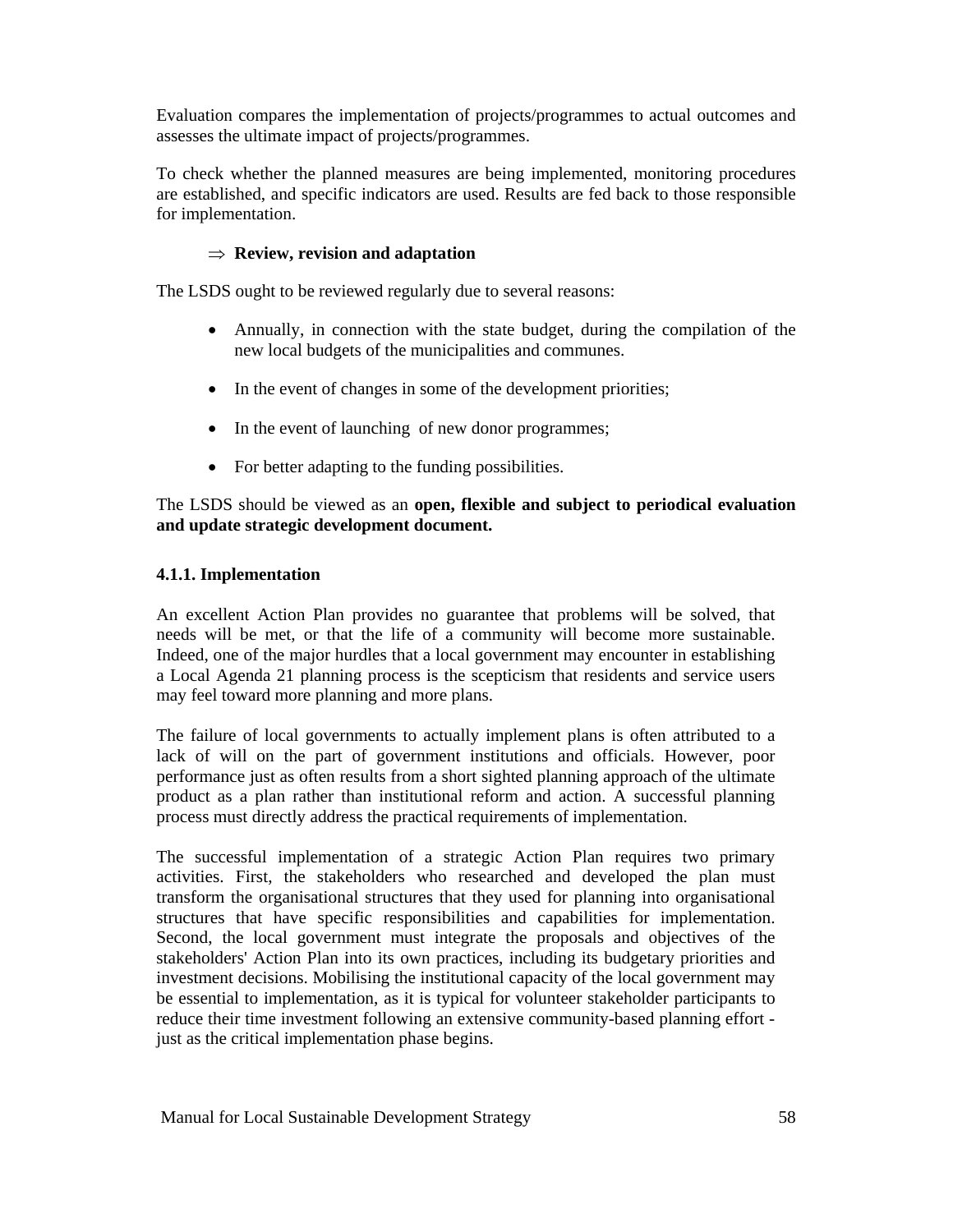There are five key components to an effective joint implementation strategy between a local government and its external stakeholders:

- $\triangleright$  the creation of new structures or the reform of existing structures to support implementation partnerships;
- $\triangleright$  the establishment of a working linkage between the stakeholders' Action Plan and local statutory planning requirements;
- $\triangleright$  the review of existing municipal policies, budgetary priorities, and internal practices and procedures to test their compatibility with the Action Plan;
- $\triangleright$  the monitoring of new or future municipal policies, decisions, or actions to assure their consistency with the Action Plan; and

# *Creating effective planning structures*

An Action Plan is only as good as the structures put in place to implement it. In most communities, the existing governmental structures that are used to manage local development and provide services are antiquated and fail to meet present-day challenges and needs. For example, the formal jurisdictions of these structures may reflect old settlement boundaries; the major service problems facing the community may now arise from development activities outside the local jurisdiction. Local government structures also may be organised according to professional disciplines, whereas today's problems can only be solved through interdisciplinary approaches. In short, the fiscal, technological, and political constraints on governments may make it impossible for public sector institutions to fulfil their traditional functions at all.

The first step in implementing an Action Plan should therefore be to ask the following questions:

- What reforms in jurisdiction or mechanisms for inter jurisdictional cooperation are required to implement new programs and to enforce the proposed policies?
- How must structures be decentralised so that they can focus on community needs and facilitate the continued participation of stakeholders in the implementation of Action Plans?
- What structures must be put in place to assure that the responsible municipal staff from different departments can coordinate their activities with one another?
- What new institutions, established outside the municipal corporation, are necessary to implement proposed projects?

#### *Jurisdictional reform*

Many development and service problems arise from the inflexibilities imposed by antiquated jurisdictional boundaries. Urban areas now sprawl beyond the jurisdictional boundaries of the municipalities that are charged with managing urban growth,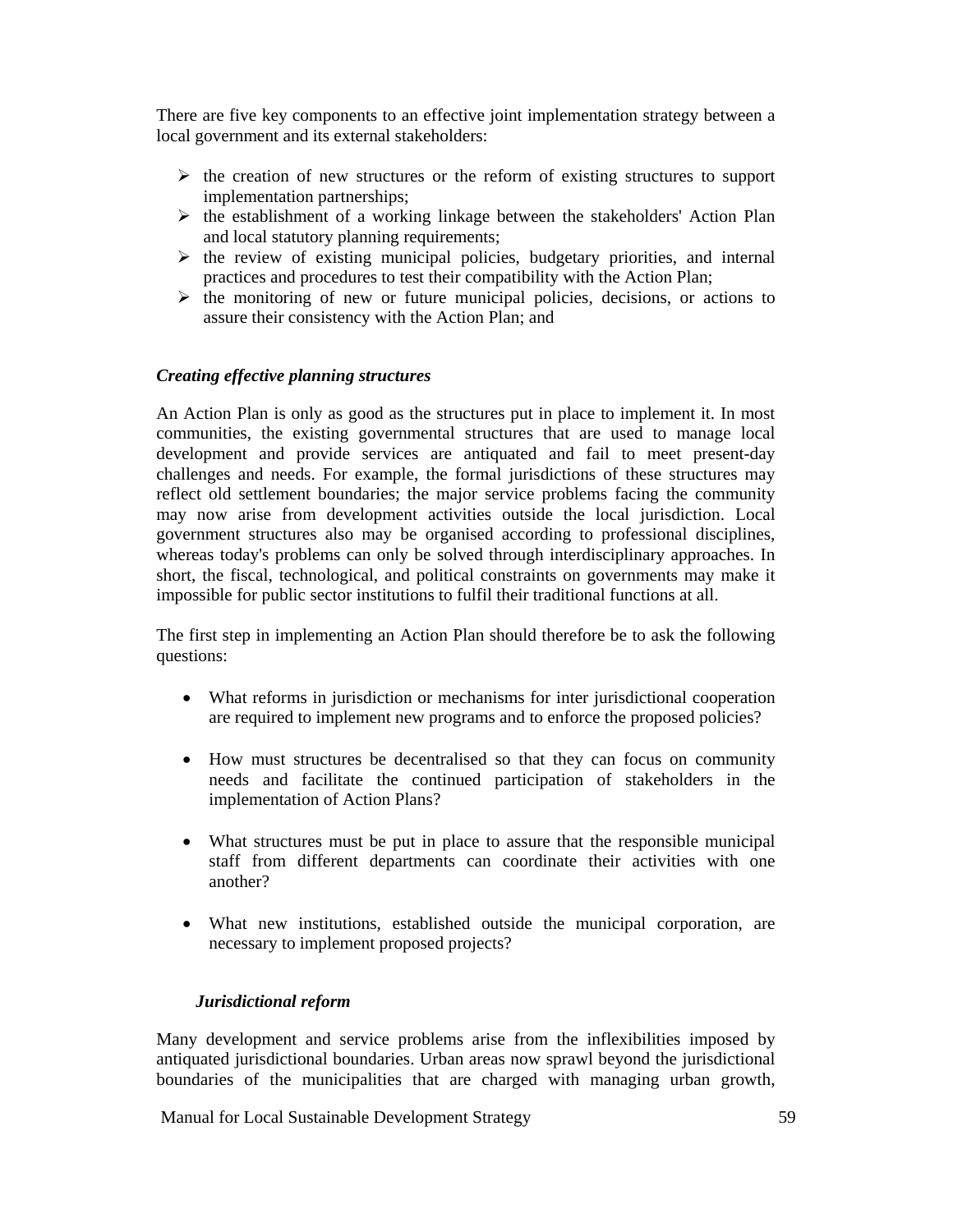development, and service provision. Furthermore, ecosystems themselves often extend across multiple jurisdictions, making protection efforts from a single jurisdiction impossible. Finally, in many cities, different municipal, provincial, and private agencies have conflicting jurisdictions and compete with each other for resources and customers.

Implementing a comprehensive Action Plan often requires either jurisdictional reform or mechanisms to bring different jurisdictions together to coordinate the implementation of strategies. Jurisdictional reform can include the extension of existing municipal boundaries, the amalgamation of multiple jurisdictions into larger local authorities, the renegotiation of service territories, or the transfer of powers, responsibilities, and resources from one jurisdiction to another. Inter-jurisdictional coordination can be formally established through the creation of joint commissions or councils with representation from each jurisdiction. Where formal jurisdictions cannot agree to coordinate with each other, residents can establish informal mechanisms, such as "round tables" or other stakeholder groups, which consist of influential persons or groups from each jurisdiction. These groups can lobby and facilitate agreements between the different formal jurisdictions to accept common standards.

#### *Decentralization*

Decentralisation potentially offers an effective mechanism for the convergence of different planning framework (e.g. national, regional, and local). Integration can often be more successfully achieved through bottom-up demand rather than top-down reorganisation. Strong local institutions, accessible information, fora to allow debate and consensus/conflict management mechanisms can all forge integrated solutions- if they really have the power to influence intermediate-level and national decisions. Hence there is an imperative to link top-down and bottom-up approaches. This needs to be accompanied by:

- The transfer of financial resources and the empowerment of appropriate organisations to raise such resources locally;
- Empowerment and capacity development of local governments, including developing leadership capacity;
- A clear delineation of government roles in planning, financial management, and coordination at various hierarchical levels;
- Comprehensive legislation and administrative actions to bring about integration of the decentralized offices of government agencies into local administrative structures.

Decentralized governance is of fundamental importance in promoting effective and sustainable local development and implementing LSDS Action Plan. Decentralisation, if properly designed promotes greater participation in decision-making by communities and civil society, and enhances the ability to match public services with local demands and priorities. Securing the participation of service users in the implementation of an Action Plan often requires the decentralisation of highly centralised municipal structures. Decentralisation permits municipal departments to work closely with neighbourhood organisations and residents in order to implement different projects, included in the Action Plan and evaluate services.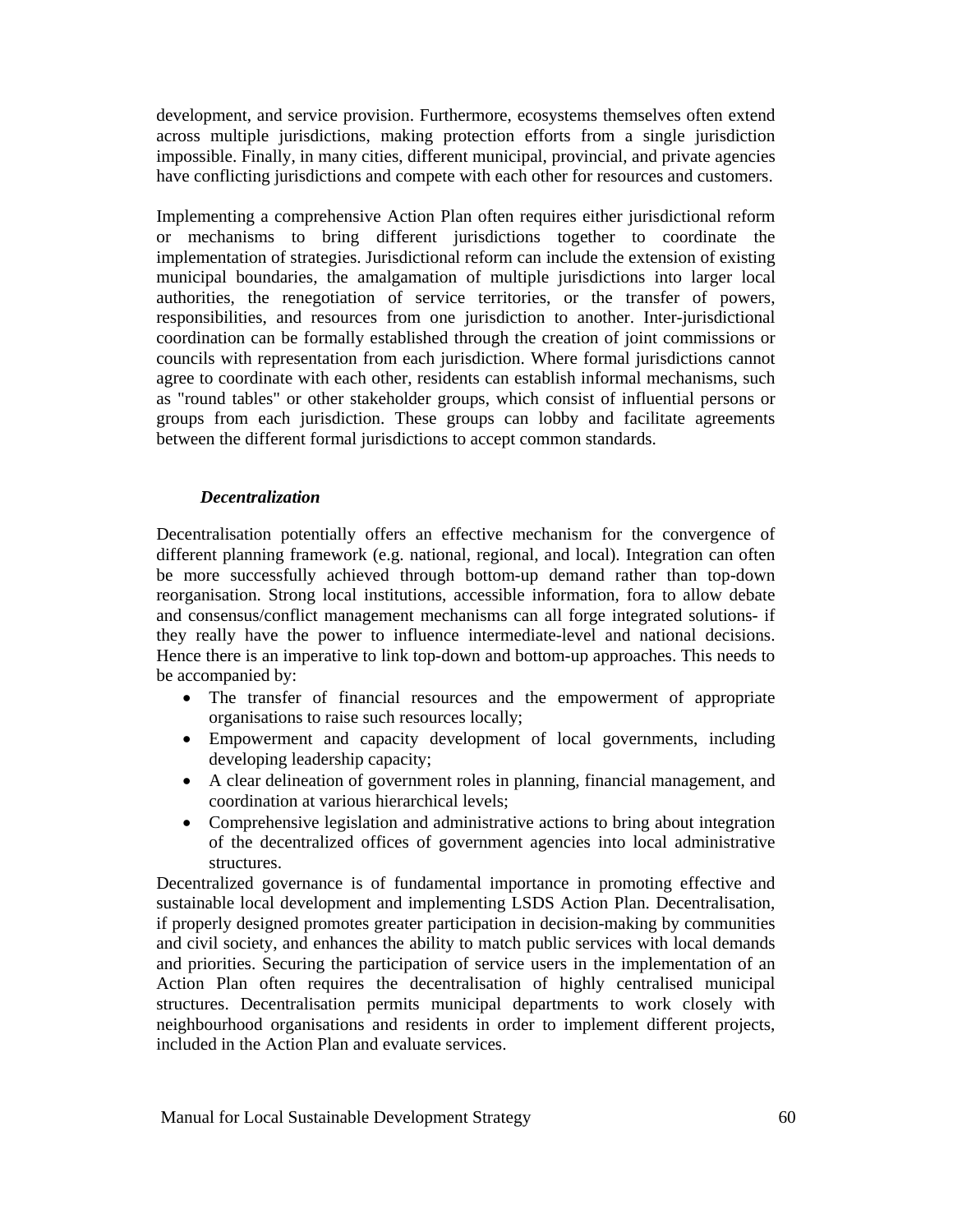#### *Interdepartmental coordination*

Of equal importance to decentralization is the need for structures to be established that facilitate inter-departmental cooperation. Effective analysis of existing situation and action planning will produce strategy that addresses systemic problems. However, the limited disciplinary focus of traditional municipal departments usually only permits each department to manage a specific set of problem symptoms within its area of responsibility. No one has the responsibility for the functioning and health of an integrate system. The implementation of the strategy to address systemic problems therefore usually requires careful coordination between transportation, housing, public health, urban services, green space and recreation, and numerous other departments. Without a coordination mechanism among departments during the implementation phase, these strategies will not succeed. The independent actions of each department to address each own specific set of symptoms will either be duplicative or will overlook or even worsen the systemic nature of the problem(s) that produce those symptoms, wasting scarce municipal resources.

#### *Quasi-governmental and community agencies*

 In most communities, many of the actions required to address a systemic problem are outside the purview or the control of the local government. Housing, air pollution, health, or other problems may result as much from private practices, market imperfections, product designs, or the actions of private corporations as from problems with municipal infrastructure or policy. In countries, where municipal capacities and powers are not as strong, local governments can create external structures, generally known as "intermediary institutions," to facilitate and coordinate the necessary involvement of households and private corporations in the implementation of an Action Plan.

#### *Creating effective planning linkages*

Effective and appropriate organisational structures are the first precondition for successful implementation of an Action Plan. An Action Plan can only provide direction to the municipality's most fundamental decisions-infrastructure investment, budgeting, land-use controls, and development approvals-if it is linked with its legal or "statutory" planning processes. These statutory processes include annual budgeting processes, preparation of municipal development plans, general land-use plan reviews, and capital/infrastructure planning processes

Ideally, linkages with statutory processes will have been established at the early stages of the planning effort The best time to undertake a sustainable development planning process is concurrent with, or preceding, the deadlines for statutory planning**."**

# **4.1.2. Monitoring and Evaluation**<sup>22</sup>

 $\overline{a}$ 

<sup>&</sup>lt;sup>22</sup> Source: "From a Bold Idea to a bankable Project": a working document for PMES-trainings, August 1998, Jan C. Neggers, The Hague, Netherlands

Manual for Local Sustainable Development Strategy 61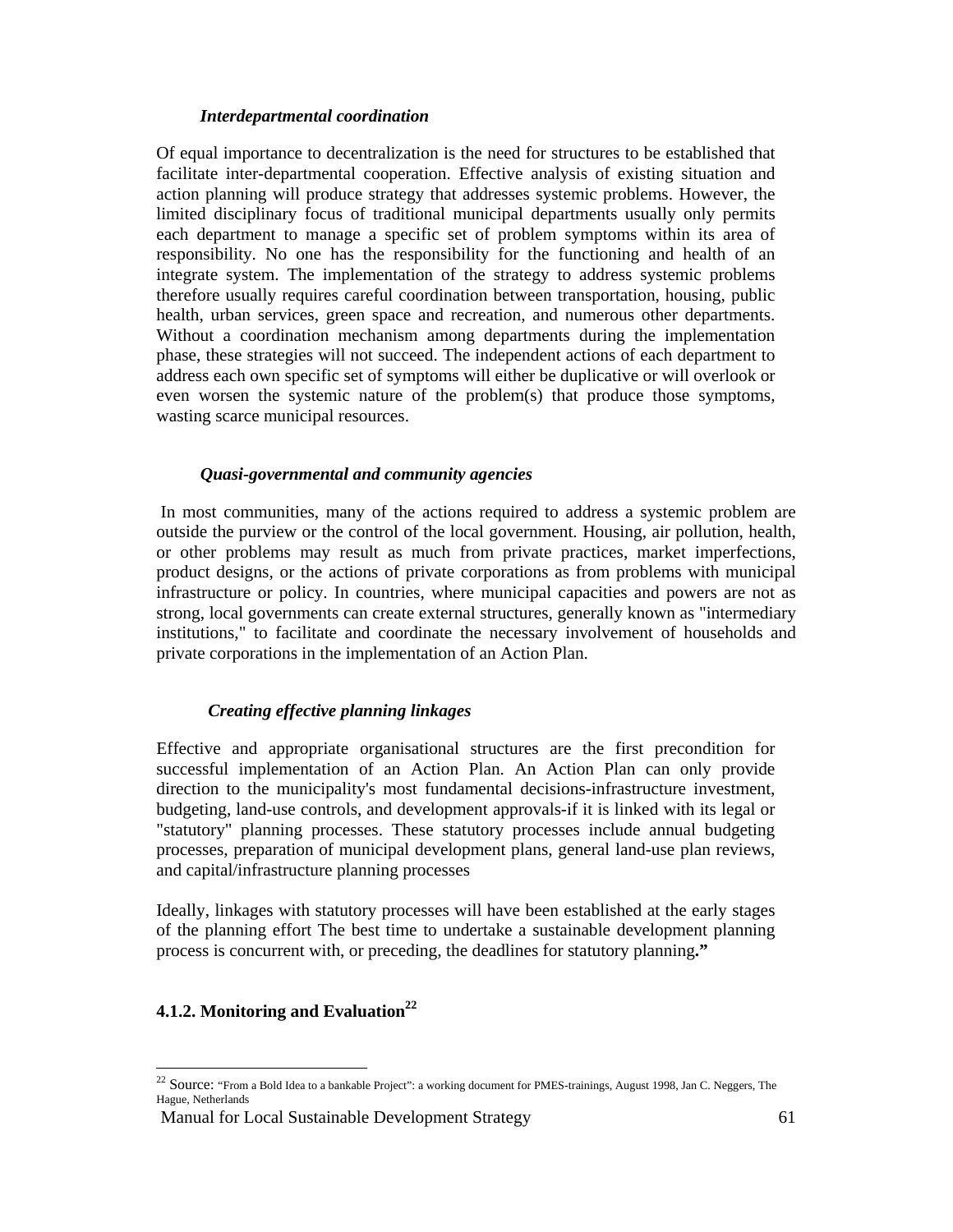# *Defining monitoring and evaluation*

When *monitoring*, you compare the execution of activities with the original plan. If deviations occur - whether in the negative or positive sense - the Program manager's job is to *bring the execution again in line with the plan*. When it is a simple deviation, the manager can speed up or slow down the execution and/or redirect funds without changing the budget levels. If there is a more structural problem - like too ambitious planning or budgetary miscalculations - more drastic action may be necessary which is beyond the monitoring powers of the manager.

When *evaluating*, you judge the execution of the plan in the light of the objectives or effects you want to achieve. There are examples of programs where the monitoring showed that everything went according to plan while the objectives were still not achieved! You may try to repair such situations by simple changes in the planning but that may not do the job satisfactorily. Usually, things are more serious and you may have to go back to the original diagnosis and the logical framework to detect the cause of the derailment.

*Impact assessment* is per definition an evaluation some years after the execution of the program to see whether the intervention is producing sustained benefits. It has become trendy these days to ask for impact at the medium term or even the short term! As far as the medium term effects are concerned, one may do so, provided the question refers to effects which point into the direction of sustained benefits. As far as short term results are at stake, they have nothing to do with impact. The scheme below, especially the right part, shows the feedback loops of the monitoring, evaluation and impact assessment circuit.



#### *Operationalising monitoring and evaluation*

To operationalize monitoring, evaluation and impact assessment as a management tool, the Stakeholder Group needs to work out a scheme for data-gathering in such a way that the various management levels get information in time and according to their needs.

#### *Structures needed to be established for the Action Plan implementation*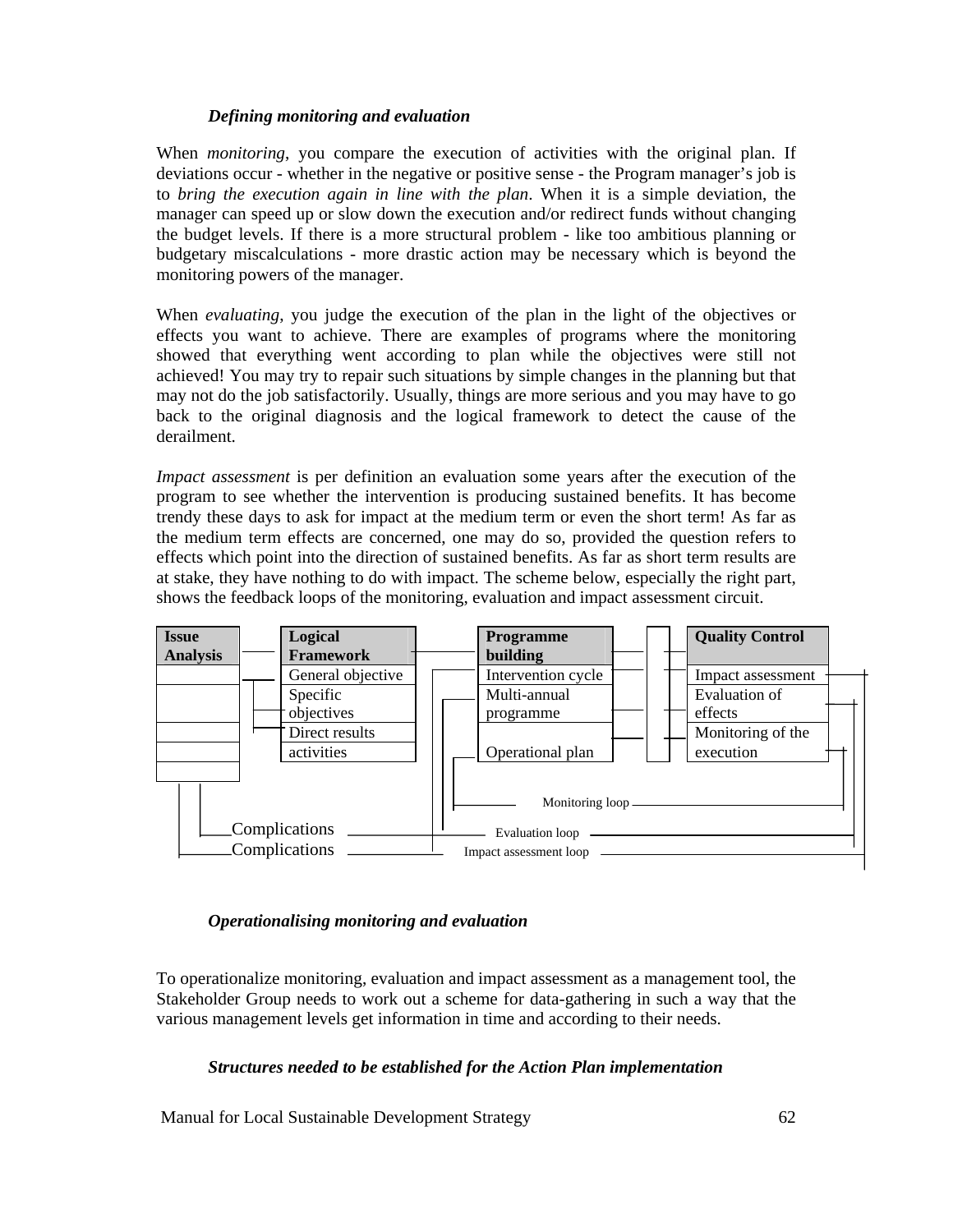Effective and appropriate organisational structures are the first precondition for successful implementation of an Action Plan**.** Local multi-stakeholder Forum is the body that will promote and supervise the Action Plan Implementation. One of the major tasks of the Forum is to ensure a consensus for solution of the problems, related to the implementation of the plan. In its responsibilities will be included also evaluation of the progress reached and making of proposals for introduction of some suitable changes, amendments, deadlines, etc.

#### *Coordination Unit/Management Group*

All management and operational activities, coordination between different structures of the municipality and the complete action plan implementation should be ensured by the Coordination Unit/Management Group. Hiring of Program Manager is of great importance for success of the program. Some of the activities can be implemented by different firms/ enterprises /research institutes/ NGOs after announcing of competition or tender procedure.

The proposed organizational structure is drawn below.



It is essential that the staff at the various management levels clearly describes its information need.

In principle, one can say that the lower echelons in an organisation get more detailed management information at higher frequencies, whereas the higher echelons get less detailed, more policy-oriented information at lower frequencies.

#### *Data-gathering and a learning organization*

Experience shows that the quality of work improves considerably when all talents in an organisation are used to its fullest. One way to grow into a learning organisation is using the available management information for internal learning. People from all ranks and files should sit together at regular intervals to reflect and debate on issues of interest.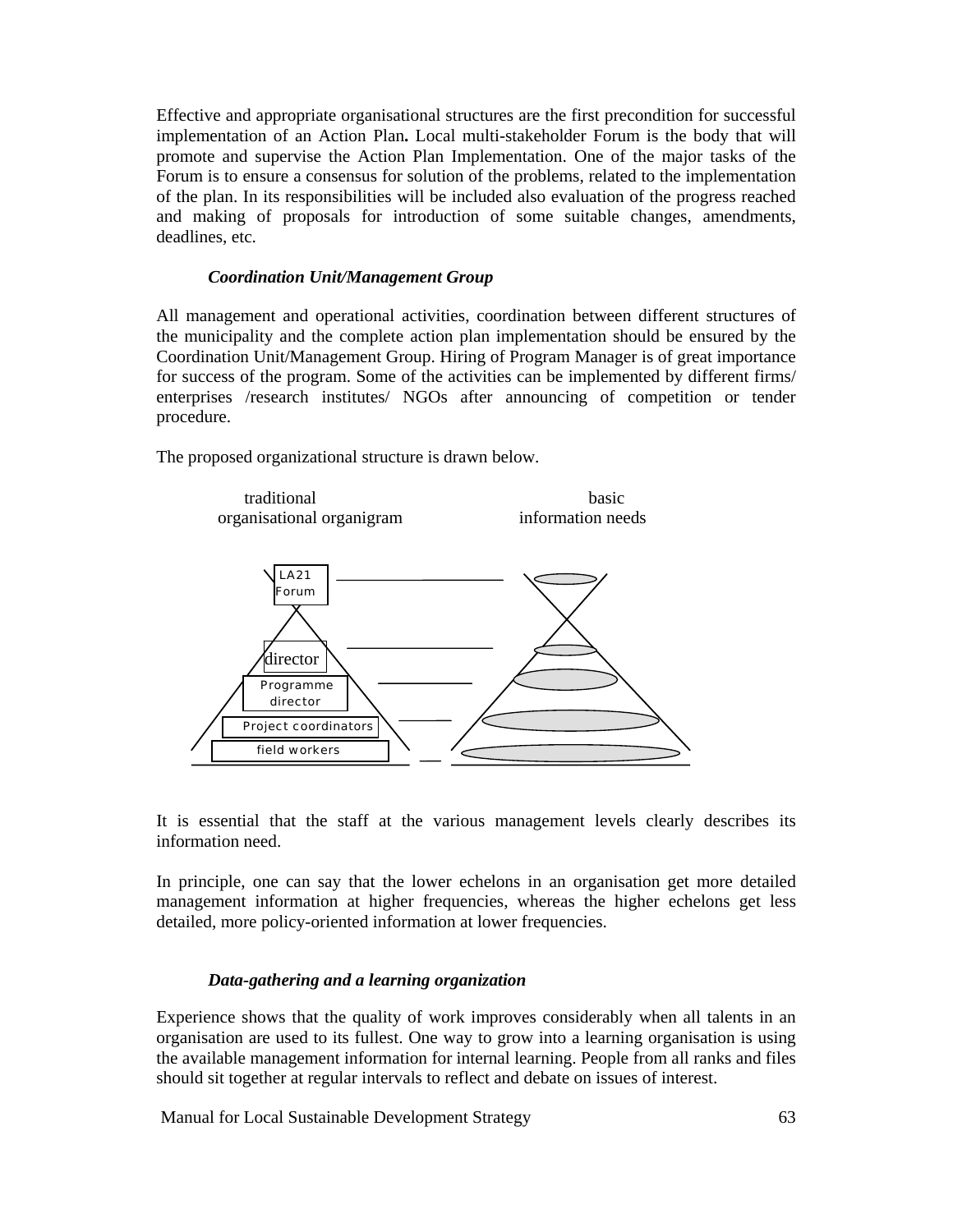#### **4.1.3. Lessons learned from the past**

Over the past 10 years valuable experience in participatory and strategic local planning has been gathered and lessons learned. Among them are the following:

- **Information need:** managers do not know how to define their management information needs (or do not want to…). To be on the safe side, they want it all and, as a consequence, they fall in the data-trap, drowning in too much and therefore irrelevant information.
- **Credibility of a Coordination Unit/Management Group:** when staff is too young, has little experience and is trying to survive on two square meters of floor space under the staircase, the product they make lacks credibility.
- **No management experience:** when staff is highly educated but lacks management experience, it tends to fall back on academic research methods which take much time, are costly and usually don not deliver the information needed.
- **Inefficiency:** when the data-gathering system is laborious and complex, the trajectory becomes too long and the management information comes too late. Managers are forced to decide on matters without being properly informed.
- Decentralization provides a **strategic entry point** for renewed cooperation for sustainable development between local and national governments and between other strategic partners such as the private sector, NGOs and CBOs. It offers an opportunity to restructure both national and local governments to better address local and national sustainable development challenges.
- While local government capacity is often week, they are well positioned to play an "**honest broker role"**. Systematic, integrated solutions require negotiation among different vested interest groups and local governments have a comprehensive broad mandate, have cross-sectoral legitimacy and government authority and can be relatively long-term and stable.
- **Participation must be linked to decision-making.** If participants fail to see an impact of the process on the key processes of decision-making and budget allocations, they will lose trust in the system and may not engage in further participatory efforts.
- **Capacity building is a gradual and iterative process**. Results cannot be expected to be seen immediately. Decentralization may involve a number of stages whereby fiscal administrative and legislative powers are transferred over time, and as local authorities develop capacities to assume responsibilities for political, administrative and fiscal processes.
- **Attitudinal and value changes** are often preconditions for successful sustainable development planning and implementation.
- **Demonstration projects** are instrumental for making the concept of sustainable development operational, for translating it into concrete actions.
- **Networking** between municipalities is extremely important for sharing of both problems that need common solution and best practices.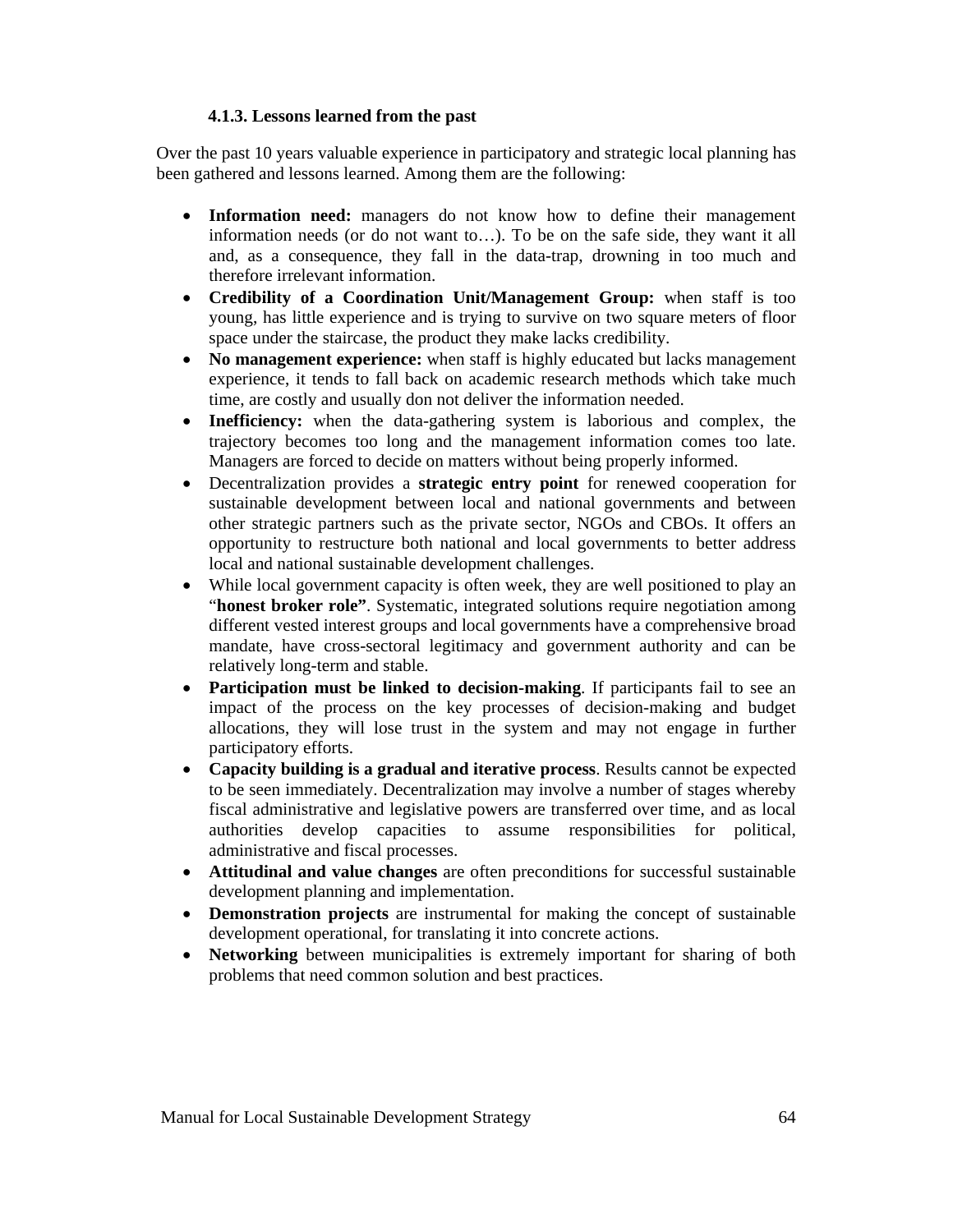#### **REFERENCES:**

Dalal-Clayton , D B and Bass, S (2000) *National Strategies for Sustainable Development: A Guide to key Issues and Methods for Analysis: A Prompt for Status Reviews and Dialogues,* June 2000, IIED, London (www.nssd.net)

DFID (2000) *Achieving Sustainability: Poverty Elimination and the Environment*, Department for International Development, London

DFID (2003) *Strengthening of Local and Regional Capacity*, ITS, Sofia

Dobie, P (2000) *Models for National Strategies: Building Capacity for Sustainable Development*, thematic study, Approaches to Sustainability Series, Capacity 21, UNDP, New York

EAP Task Force (1998) "Evaluation of Progress in Developing and Implementing National Environmental Action Programs (NEAPs) in CEEC/NIS", paper produced for *Environment for Europe, Arhus, 23-25 June 1998*, OECD, Paris

Earth Council, Guidelines *for NCSD Rio + 10 Assessments*, Earth Council, San Jose

Earth Council (2000) *NCSD Report 1999-2000: National Experiences in Multistakeholder Participatory Processes for Sustainable Development*, Earth Council, San Jose, Costa Rica

EC (1997) *Vision 2020: Summary and Recommendations*, European Commission, Brussels

Gercheva, D and Shumkova, T (2001) " From the Turbulent 1990s to the Sustainable 2000s : Bulgaria's Capacity 21 program", Approaches to Sustainability Series, Capacity 21, UNDP, New York

Global Reporting Initiative (2000) *"Sustainability Reporting Guidelines"* www.globalreporting.org

*Guidelines for Strategic Planning* (2000), Foundation for Local Governance Reform, Sofia

*Guidelines for measuring the regional disparities,* National Centre for Regional Development, Sofia, 2002

Hardi, P and Pinter, L (1995) *"Models and Methods of Measuring Sustainable Development Performance"*, IISD, Canada

ICLEI (1996), *The Local Agenda 21 Planning Guide*, ICLEI, Toronto

ICLEI (1997) Local Agenda 21 Survey: *A Study of Responses by Local Authorities and their National and International Associations to Agenda 21,* ICLEI, Toronto, in cooperation with UN Department for Policy Coordination and Sustainable Development, New York